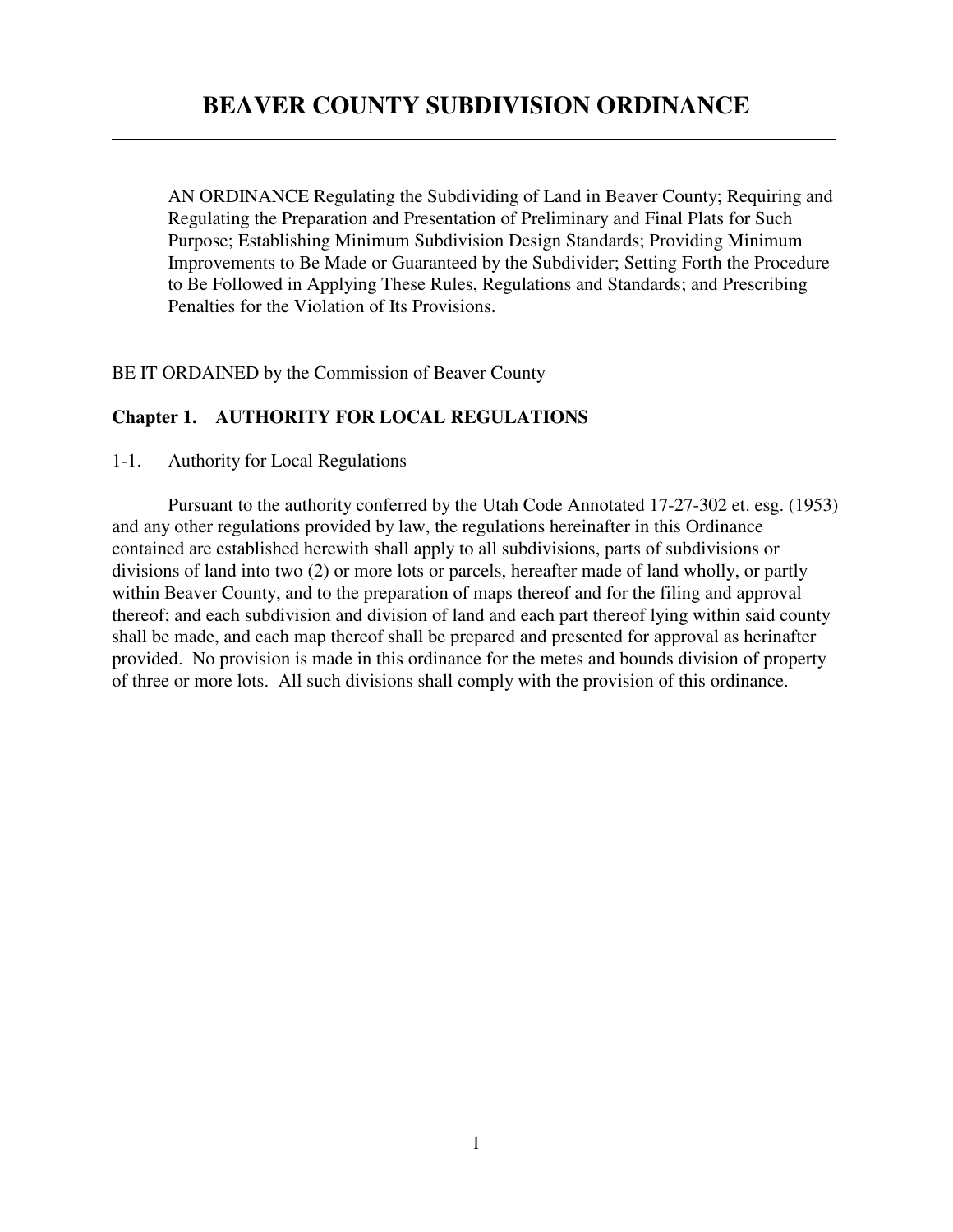### **CHAPTER 2. SUBDIVISION PROCEDURE**

2-1. Subdivision Procedure

The procedure by which writings and materials, specified in this chapter shall be submitted to be reviewed by and approved or disapproved by the local Planning Commission shall be as follows:

1. All writings and materials required at any stage of the subdivision procedure shall be submitted on or before the third Friday of the month preceding the month in which you wish to be on the agenda of the next regularly-scheduled meeting.

2. Any filing and review fees required by rule of the local Planning Commission or County Commission for any stage of the subdivision procedure, shall be submitted together with those writings and materials specified in paragraph (1) above. Failure to submit required filing and review fees shall be grounds in and of itself for the local Planning Commission to refuse to review or otherwise take further affirmative action, not withstanding the merits of the writings and materials submitted.

3. At each of the subdivision procedures, the local Planning Commission shall approve or disapprove of the writings and materials submitted to it, and where applicable, shall approve or disapprove of the entire subdivision. Any approval or disapproval made by the Planning Commission shall be in the form of written findings of fact and conclusions, which findings and conclusions shall be made available by the local Planning Commission to the applicant and all parties concerned at least fifteen (15) days prior to the next regularly-scheduled local Planning Commission meeting.

4. Any approval or disapproval by the local Planning Commission described in this chapter may be appealed directly to the County Commission or in the case of Planning Department approval or Disapproval appeals shall be made to the Planning Commission.

5. Except where circumstances make unreasonable the application of the administrative procedures within for the submission to the review by the Planning Commission of writings and materials therein specified, these same administrative procedures shall in all instances control the manner by which writing and materials shall be submitted to and reviewed by the local Planning Commission.

6. No excavation nor alteration of the terrain within a proposed subdivision may be undertaken prior to written approval by the local Planning Commission for review, approval or disapproval in conformity with the procedures set forth in this chapter; excavation or alteration of the land prior to approval of the preliminary plan may be cause for disapproval of the proposed subdivision.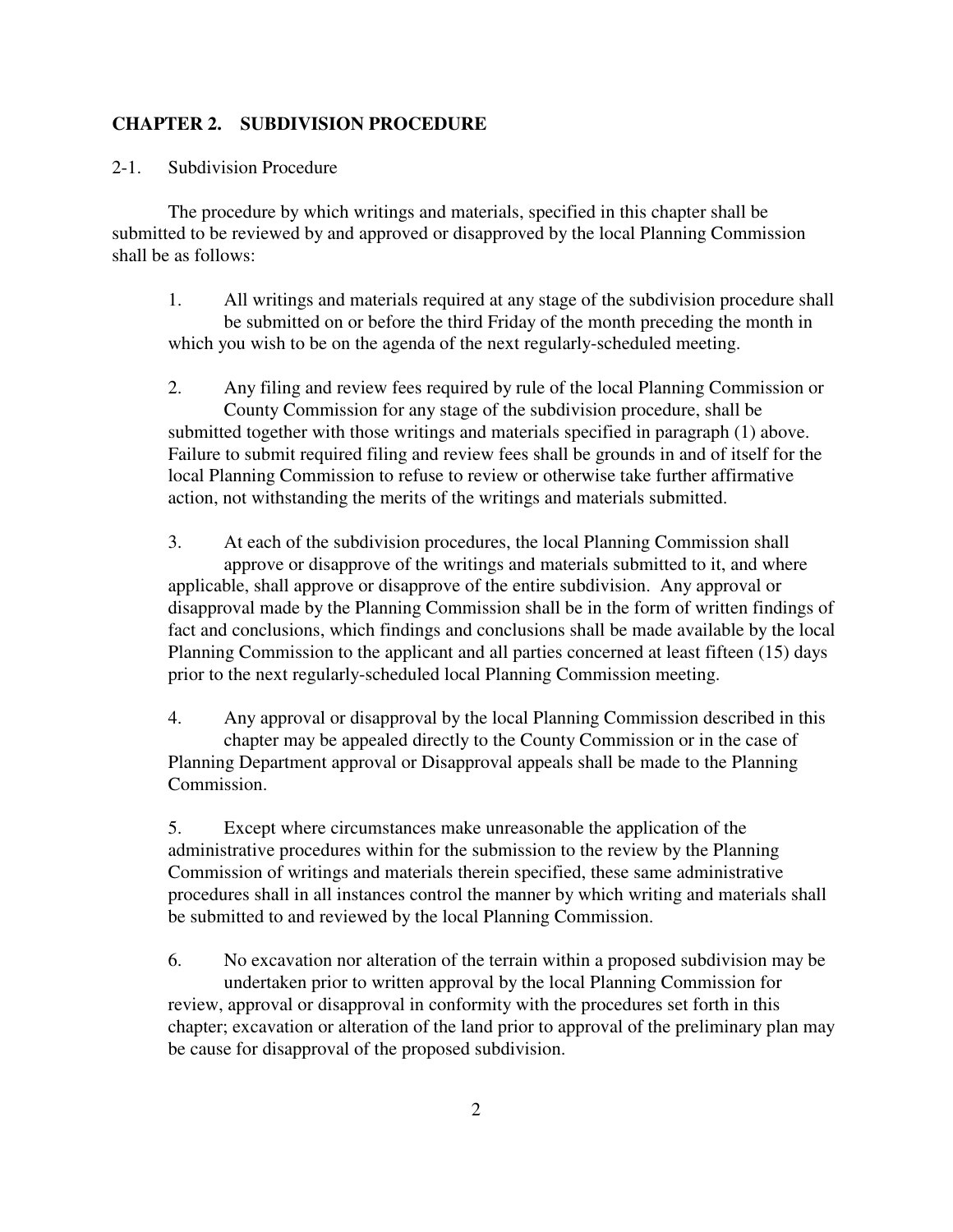7. Steps in the Procedure are as follows:

#### Step 1: Submit Concept Plan

Subdivider shall submit a Concept Plan to the Planning Department prior to the submission of a preliminary plat (Preliminary Design Plan). The Concept Plan shall enable the subdivider and the Planning Department to have an informal preliminary review of the proposed subdivision. The Concept Plan shall be reviewed by the Planning Department or its appointed representative under guidelines set forth herein, and must be approved by the Planning Department or its appointed representative before subsequent submittal will be reviewed under the process outlined in this chapter.

Approval of a Concept Plan shall remain valid for six (6) months. Thereafter, approval of the Concept Plan shall expire, unless the time of approval is extended by the Planning Commission.

#### Step 2: Zone Change (to be completed)

#### Step 3: Submit Preliminary Design Plan (Preliminary Plat)

Subdivider shall submit a Preliminary Design Plan and Preliminary Design Plan review fee to the Planning Commission once the Concept Plan has been approved. The Preliminary Design Plan shall provide design solutions for problems identified in the approved Concept Plan. Submission requirements and time required for review and notification are included in Section 6. The Preliminary Design shall have been approved by the Planning Commission in a public meeting before the Planning Commission will review submittal of Final Plat approval.

Approval of the Preliminary Design Plan shall be valid for eighteen (18) months. Thereafter, approval of the Preliminary Design Plan will have expired unless a Final Plat has been submitted to the Planning Commission, or an extension has been submitted to the Planning Commission. Whenever a Final Plat is approved for less than the entire area covered by the Preliminary Design Plan, approval of the Preliminary Design Plan for the remaining unplatted area shall be automatically extended for one (1) year from the date of Final Plat approval by the County Commission. Subsequent extensions of Preliminary Design Plan approval by the County Commission shall require resubmission of the Plan, and approval under the provisions of Section 6.

#### Step 4: Submit Final Plat

Once a Preliminary Design Plan has been approved by the Planning Commission, the subdivider shall submit a Final Plat and supporting documents. The Final Plat and supporting documents shall be reviewed by the Planning Commission and appropriate action taken under the process outlined in Section 7.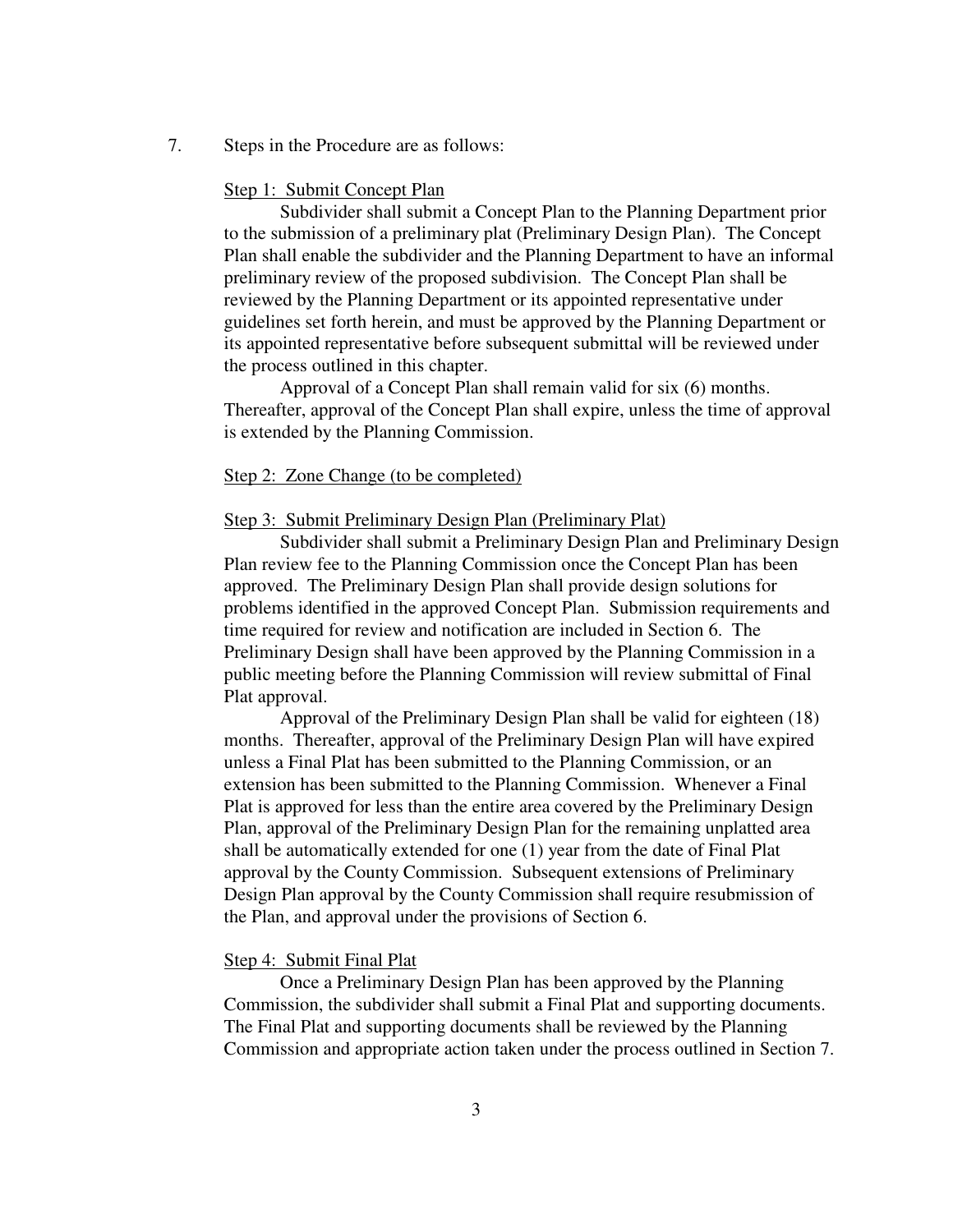Once approved by the Planning Commission and the County Commission of Beaver County, the final plat may be recorded and lots may be sold.

#### 2-2. Approval

The County Commission of Beaver County shall not approve any subdivision nor shall it authorize for recording any subdivision which has not previously been approved by the Planning Commission of Beaver County.

2-3. Approval of Planning Commission - A Process Rather than Intermediate Step

The Planning Commission shall grant approval for any subdivision only after a subdivider has complied with the process outlined in the chapter. Intermediate approvals at each phase of the process shall not be constructed to mean an approval of the subdivision for submission to the County Commission.

2-4. Failure of Planning Commission to Act on Final Plat to be Deemed Approval of Final Plat

Failure of the Planning Commission to act by recommending to the County Commission the approval, conditional approval, or disapproval of Final Plat within forty-five (45) days of the receipt of such plan, by the Planning Commission, or another mutually-agreed-upon period of time, shall be deemed to be a favorable approval of the Planning Commission.

#### 2-5. Exception to Ordinance

Any land divided for any purpose into two (2) or more parts after passage of this ordinance shall be subject to the provisions and regulations herein, except the following, which are exempt therefrom:

- 1. Land divisions which are bona fide divisions or partitions of agricultural land for agricultural purposes, as defined herein.
- 2. Land divisions which are bona fide divisions or partitions of commercial land for commercial purposes, as defined herein.
- 3. Land divisions which are bona fide divisions or partitions of industrial land for industrial purposes, as defined herein.
- 4. Subdivisions of less than ten lots shall not be required to file a final plat or to record a plat prior to sale of lots by metes and bounds description, provided that :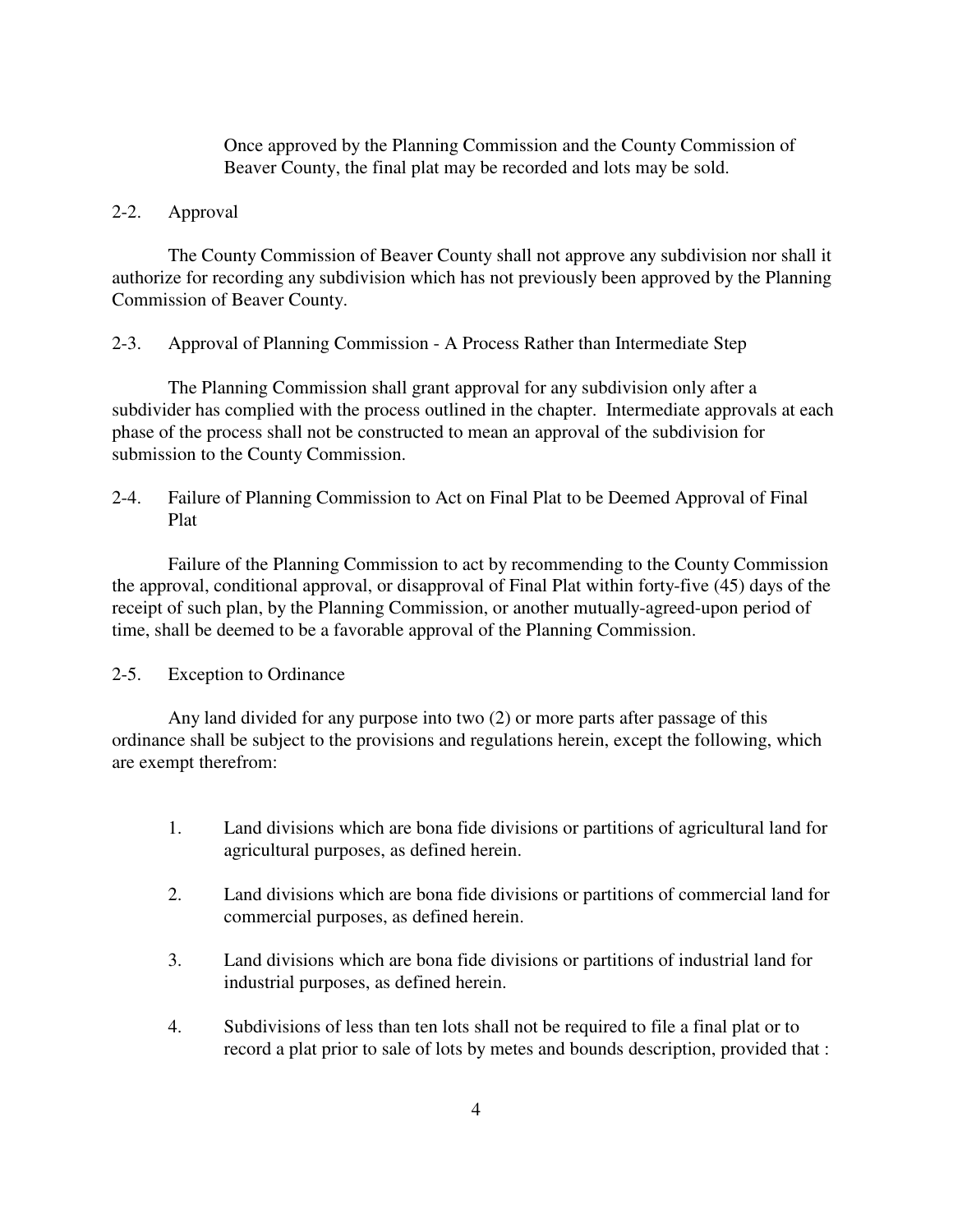- (a) A recommendation has been received from the planning commission.
- (b) The deed contains a stamp or other mark indicating that the subdivision has been approved by:
	- 1. The legislative body; or
	- 2. Other officers that the legislative body designates in an ordinance;

(c) The subdivision is not traversed by the mapped lines of a proposed street as shown in the general plan and does not require the dedication of any land for street or other public purposes; and

(d) If the subdivision is located in a zoned area, each lot in the subdivision meets the frontage, width, and area requirements of the zoning ordinance or has been granted a variance from those requirements by the board of adjustment.

(e) The dimensions of the lots as shown on the Preliminary Plat are precise and the descriptions close. The accuracy shall be the same as required for a final plat.

(f) Each lot in the subdivision has been, or will be, provided with improvements as required in this ordinance and the subdivision regulations for non-minor subdivisions.

2-6 Where unusual topographic or other exceptional conditions exist, the County Commission may vary the requirements of this ordinance after receiving the recommendations of the Planning Commission, provided that such variations will not substantially impair the intent of this ordinance.

2-7. Other Public Agencies

The Planning Commission may withhold approval of a preliminary plat for one year if all or part of the area to be subdivided may be needed for a park, school, street or other public purpose. The Planning Commission should notify the appropriate agency in writing of the proposed subdivision. If proper means have not been initiated to acquire the desired property within one year, the owner may then subdivide in compliance with the provisions of this title.

## 2-8. Coordination of Planned Development

When Planned Development applications are filed, the developer shall comply with the following conditions: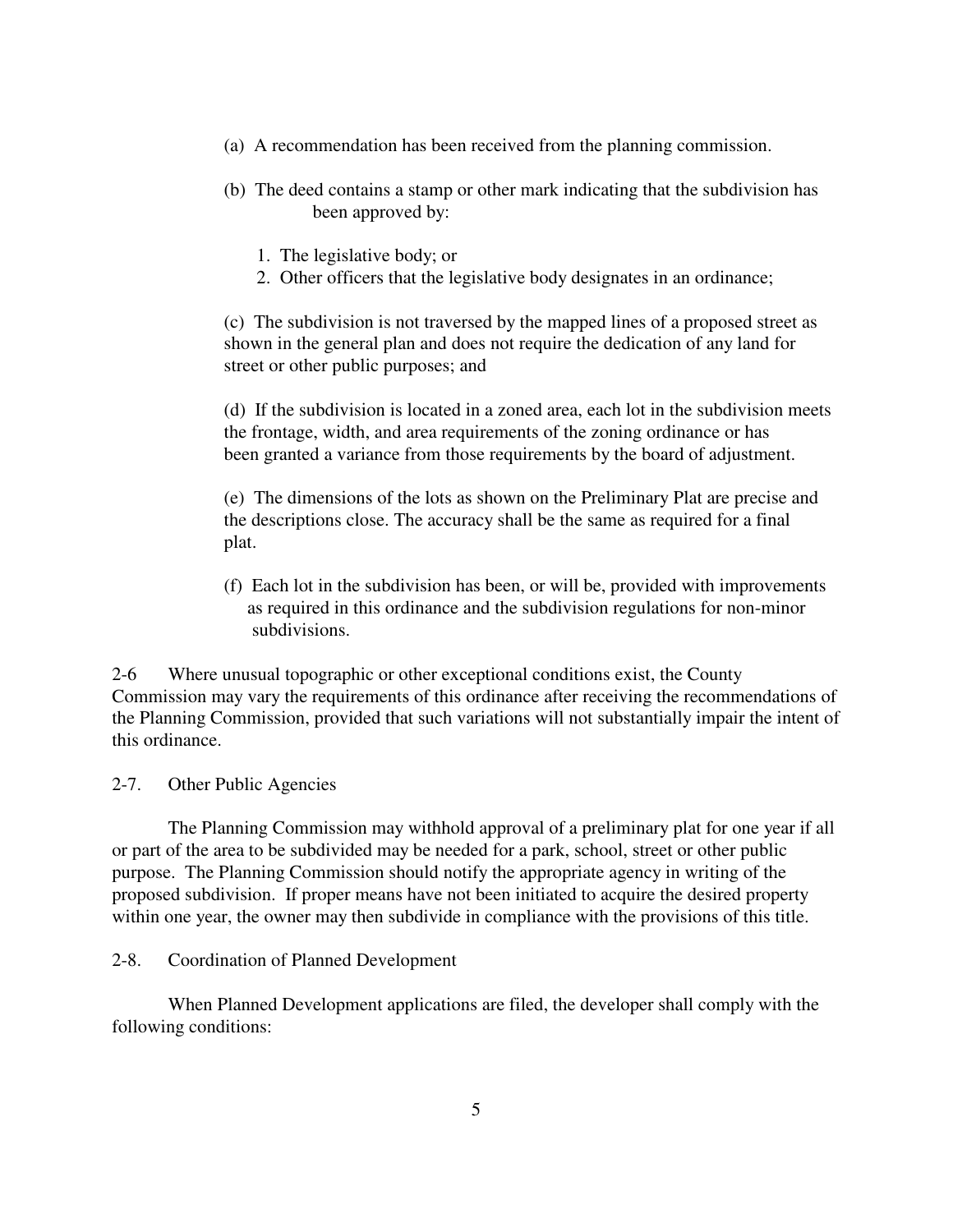1. Apply for a zone change through the County Planning Department. All information required by the Zoning Ordinance for a Planned Development zone shall be submitted. Site plans shall include all information required in this ordinance for a preliminary plat. Planning Commission approval of the zone change shall also constitute approval of the preliminary plat.

- 2. Permitted use approval of the Planned Development zone shall comply with the Zoning Ordinance.
- 2-9. Improvements Made Prior To Recording Final Plat

The improvements required by this Ordinance shall be constructed, installed and maintained by the subdivider until accepted by the County prior to recording the final plat in the office of the County Recorder, unless the construction, installation, and maintenance is guaranteed in the manner provided in this Ordinance. Improvements shall not be installed nor constructed until after final plat approval by the Planning Commission, and the plans, specifications and drawings, shall have been approved by the County Engineer, the required inspection fees posted with the County, and a County Inspector, or Inspectors shall have been assigned to the project. Improvements shall not be accepted until all required improvements have been installed to County standards.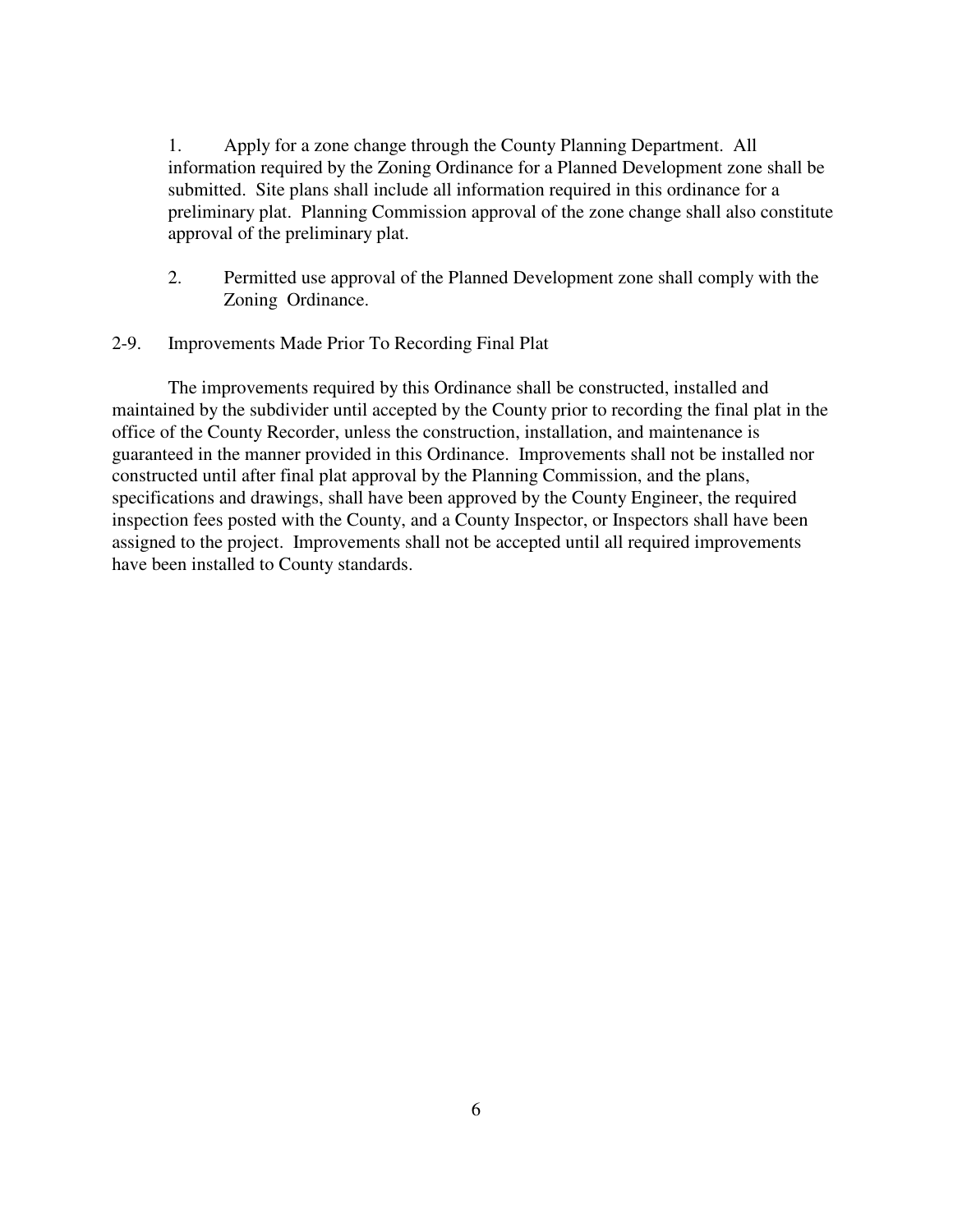### **CHAPTER 3. CONCEPT PLAN**

3-1. Concept Plan (Sketch Plan)

The subdivider shall submit three (3) copies of a Concept Plan to the Zoning administrator along with the application for Concept Plan Review, for review and discussion on site plan and general scope and conditions. The Plan shall include the following items:

- 1. The proposed name of subdivision.
- 2. A vicinity Plan showing significant natural and manmade features on the site and within one half (1/2) mile of any portion of it, the property boundaries of the proposed subdivision; the names of adjacent property owners and True North.
- 3. A proposed lot and street layout, indicating general scaled dimensions of lots .
- 4. A description of the type of water system proposed, also, documentation of water rights, and of historic water use.
- 5. A description of the sewer collection system proposed.
- 6. The acreage of the entire tract proposed for the subdivision.
- 7. A written statement on the intent of the subdivider, and such other information as in his opinion may establish the feasibility, design criteria, and overall impact of the proposed subdivision.

#### 3-2. Review Procedure - Concept Plan

 The Zoning Administrator shall upon receipt of the complete submission and fee, distribute copies of the plan to such government departments and other agencies as in the opinion of the administrator may contribute to a decision in the best interests of the public.

The Zoning Administrator or authorized representative shall review the Concept Plan submittal and determine compliance with the County Master Plan, Zoning Ordinance, this Subdivision Ordinance, and other regulations of Beaver County. The Zoning Administrator or authorized representative shall notify the subdivider of the Concept Plan review findings, including questionable design or engineering feasibility, inadequacy of submittal, noncompliance with county regulations, and the need for other information which may assist the Planning Commission to evaluate the proposed subdivision.

If it is determined by the Zoning Administrator that the proposed subdivision would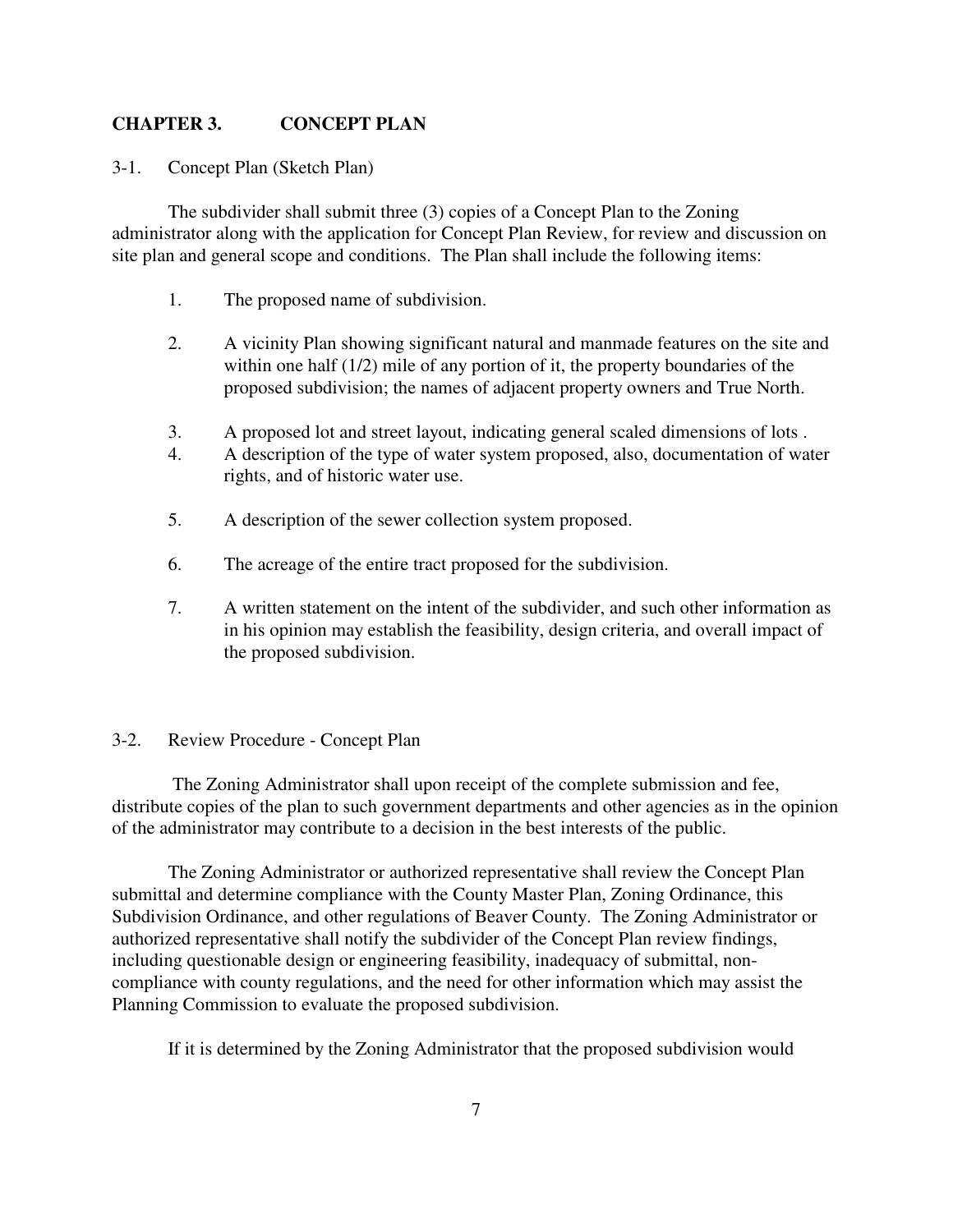violate county ordinances and regulations, no further review of the proposed subdivision shall be made by the Zoning Administrator, and a new Concept Plan shall be required to re-initiate the subdivision process.

Other than as above mentioned, the review of the Concept Plan shall not constitute an absolute disapproval of the propose subdivision, but rather shall operate in such a manner as to give the subdivider guidance as to the requirements and constraints for subdivisions within Beaver County, until such time as the requirements of the Planning Commission are complied with and an approval of the Concept Plan is granted.

Once Concept Plan approval is granted, the subdivider may apply for Preliminary Design Plan approval. If Preliminary Design Plan approval for a proposed subdivision has not been obtained within six (6) months of the date on which the Concept Plan was approved, a resubmittal of the Concept Plan shall be required by the Zoning Administrator prior to filing an application for Preliminary Design Plan approval.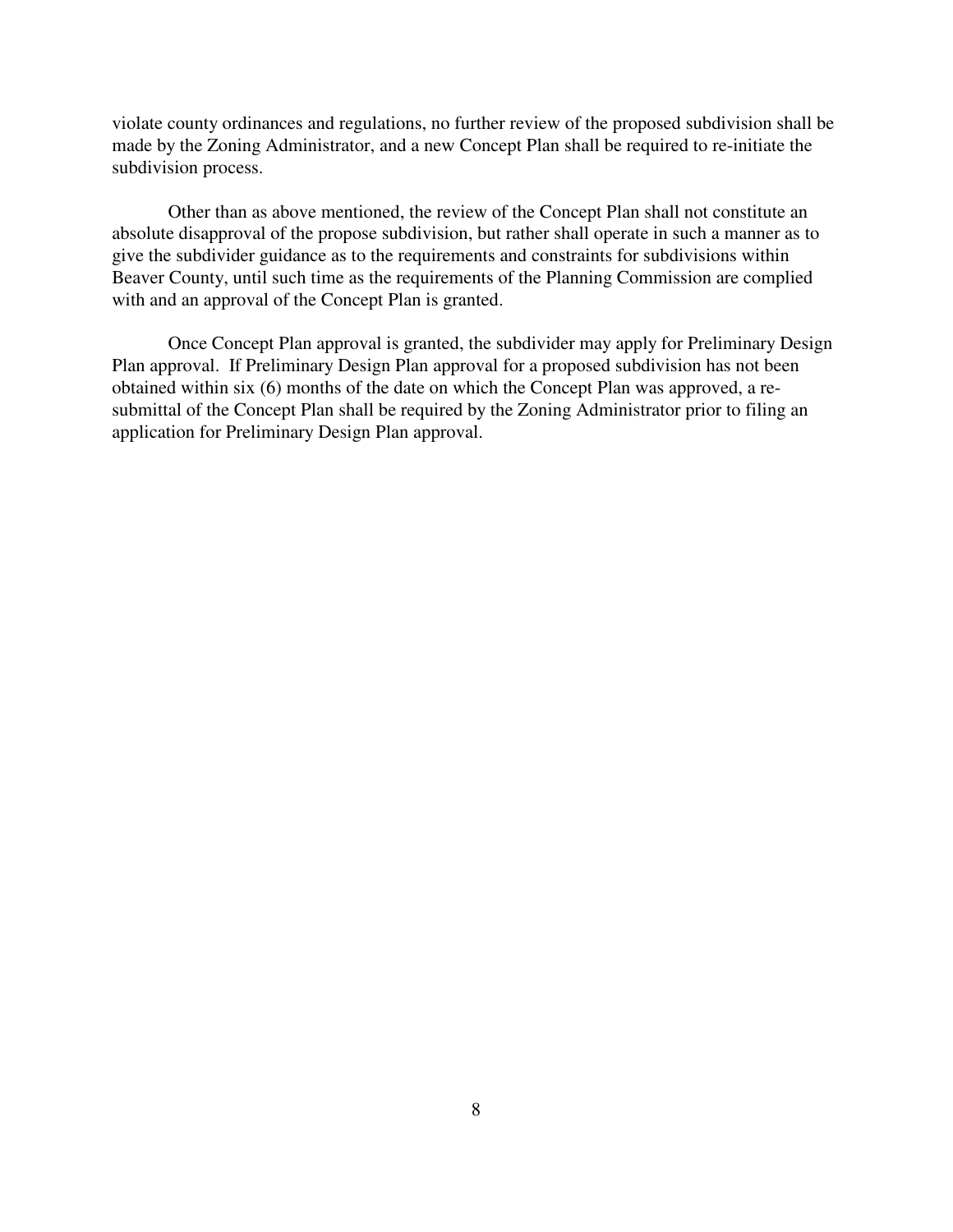#### **CHAPTER 4. PRELIMINARY PLAT**

#### 4-1. Preliminary Plat

Subdivider shall submit a Preliminary Design Plan and Preliminary Design Plan review fee, along with the application for Preliminary Plat review to the Zoning Office, on or before the third Friday of the month preceding the month in which you wish to be on the agenda of the Planning Commissions regular meeting.

The preliminary plat shall comply with the following requirements:

- 1. Description. In a title block located in the lower right corner of the sheet shall appear the following:
	- (a) The proposed name of the subdivision.
	- (b) The location of the subdivision including the section, township and range.
	- (c) The names and address of the owner or subdivider if other than the owner.
	- (d) North point.

(e) Scale shall be of sufficient size to adequately describe in legible form all required conditions of this ordinance.

- 2. Existing Conditions. The plat shall show:
	- (a) Vicinity map showing the general location of the subdivision.
	- (b) The boundary of the proposed subdivision and the acreage included.
	- (c) The location of the nearest monument.

(d) All property under the control of the subdivider, even though only a portion is being subdivided. Where the plat submitted covers only a part of the subdivider's tract, a sketch of the prospective street system of the unplatted parts of the subdivider's land shall be submitted, and the street system of the part submitted shall be considered in the light of existing master street plans or other planning commission studies.

(e) The location, width and names of all existing streets within two hundred (200) feet of the subdivision and of all prior platted streets or other public ways, utility rights-of-ways, parks, and other public open spaces, permanent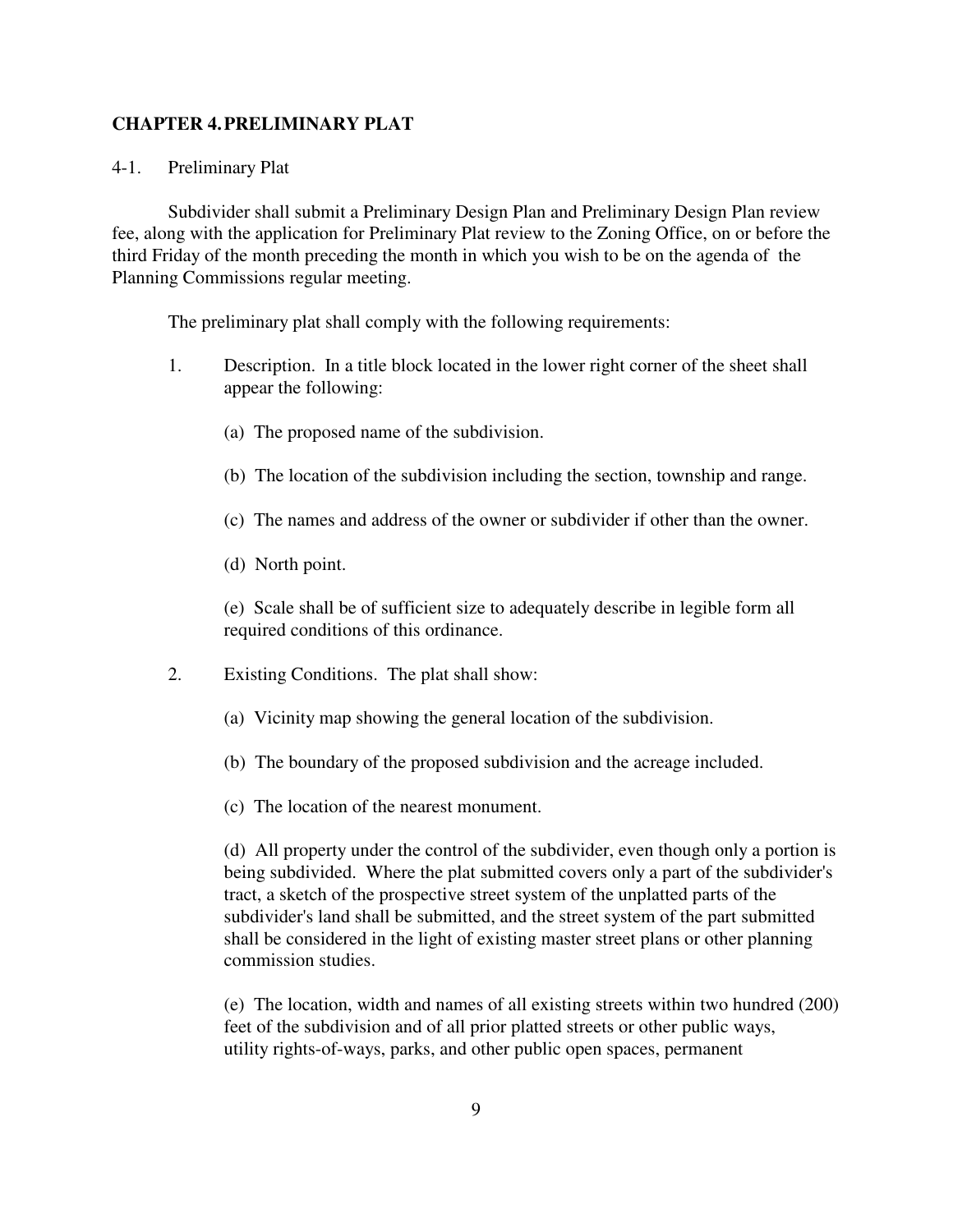buildings, structures, houses or permanent easements and section lines, within and adjacent to the tract.

(f) The location of all wells, proposed, active and abandoned, and all reservoirs within the tract and to a distance of at least one hundred feet beyond the tract boundaries.

(g) Existing sewers, water main, culverts or other underground facilities within the tract and to a distance of at least one hundred (100) feet beyond the tract boundaries, indicating the pipe sizes, grades, manholes and exact location.

(h) Existing ditches, canals, natural drainage channels and open waterways, and proposed realignments.

(i) Boundary lines of adjacent tracts of unsubdivided land, showing ownership where possible.

(j) Contour lines at vertical intervals not greater than five (5) feet and two (2) feet when specified by the County Surveyor. The plat shall designate whether the contours are two or five feet.

3. Proposed Plan. The subdivision plan shall show:

(a) The layout of streets, showing location, widths and other dimensions of proposed streets, crosswalks, alleys and easements.

- (b) The layout, numbers and typical dimensions of lots.
- (c) Parcels of land intended to be dedicated or temporarily reserved for public use or set aside for use of property owners in the subdivision.
- (d) Building setback lines required by the planning commission.

(e) Easements for water, sewers, drainage, utility lines and other purposes.

(f) Typical street cross-sections and grade streets where required by the planning commission.

(g) A tentative plan or method by which the subdivider proposes to handle storm water drainage for the subdivision.

(h) Approximate radius of all center line curves on highways or streets.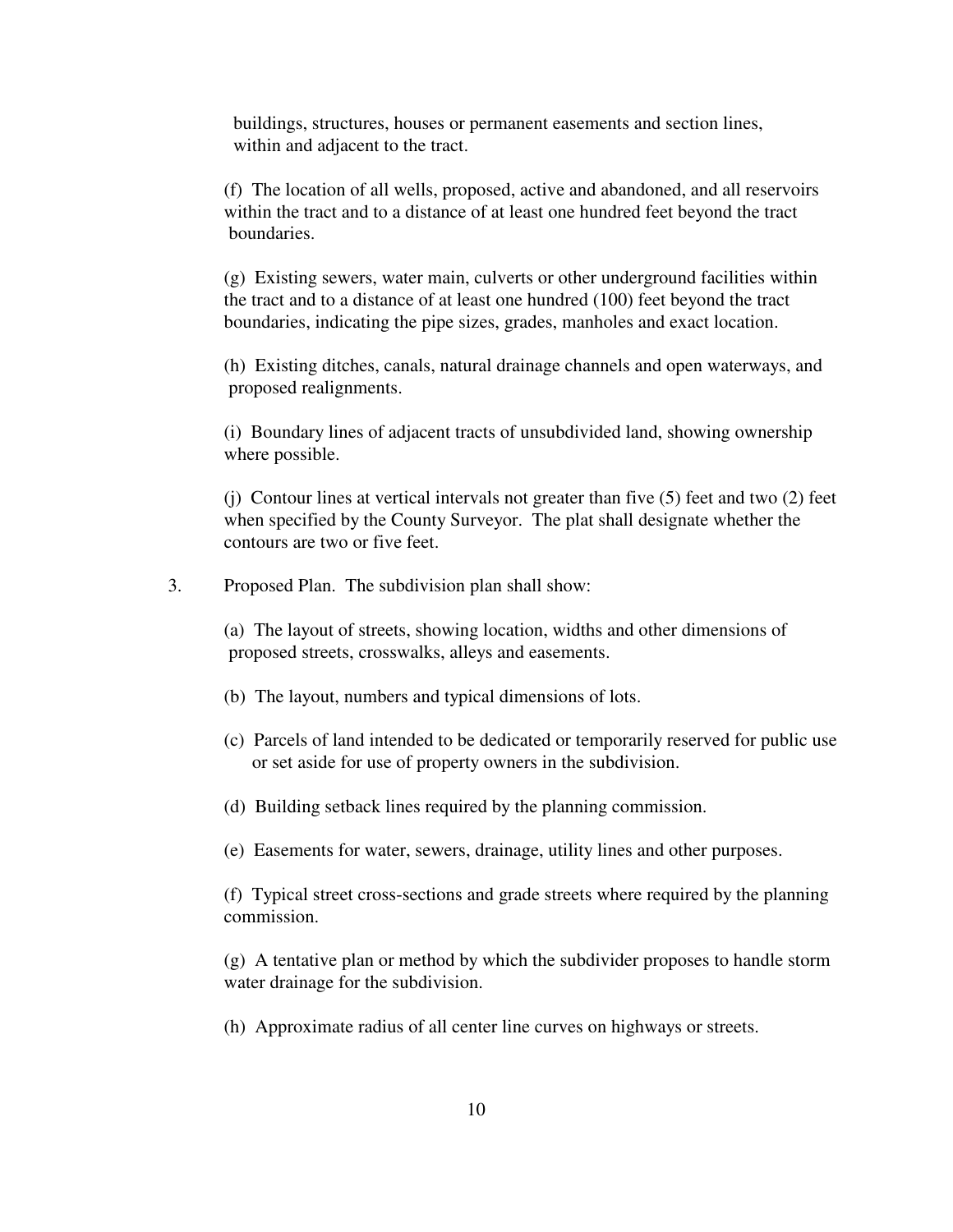(i) For all new subdivisions proposing to use a Public Water System in which the developer has any interest whatsoever in the water company providing water to the subdivision, a letter from the Utah State Department of Environmental Quality, approving the quantity, quality and feasibility of providing culinary water to the subdivision. For all subdivisions or additional phases of subdivisions, proposing to use a Non- public Water System, receiving final plat approval after June 10, 1997, a letter of feasibility from the Southwest Utah Public Health Department.

 For subdivisions served from existing, approved water companies, in which the developer has no financial interest whatsoever in the water company , a letter from the water company agreeing to provide water to the subdivision. The amount of water provided will also be indicated by the water company. It is understood that the Department of Environmental Quality (DEQ) makes periodic checks of existing water companies to determine compliance with DEQ requirements.

(j) A letter from Southwest Utah Public Health Department and or the Utah Department of Environmental Quality approving the feasibility of the method of wastewater disposal system proposed.

(k) Where necessary, copies of any agreements with adjacent property owners relevant to the proposed subdivision shall be presented to the planning commission.

(l) A letter from the Public Service Commission approving the type of water company being proposed by the developer, whether it is a privately owned public water system, a mutual water system, or a private water system having less than 15 connections.

(m) A subdivision title report prepared by a licensed title company.

4-2. Approval of Preliminary Plat

The Planning Commission shall retain one copy of the plat for its files.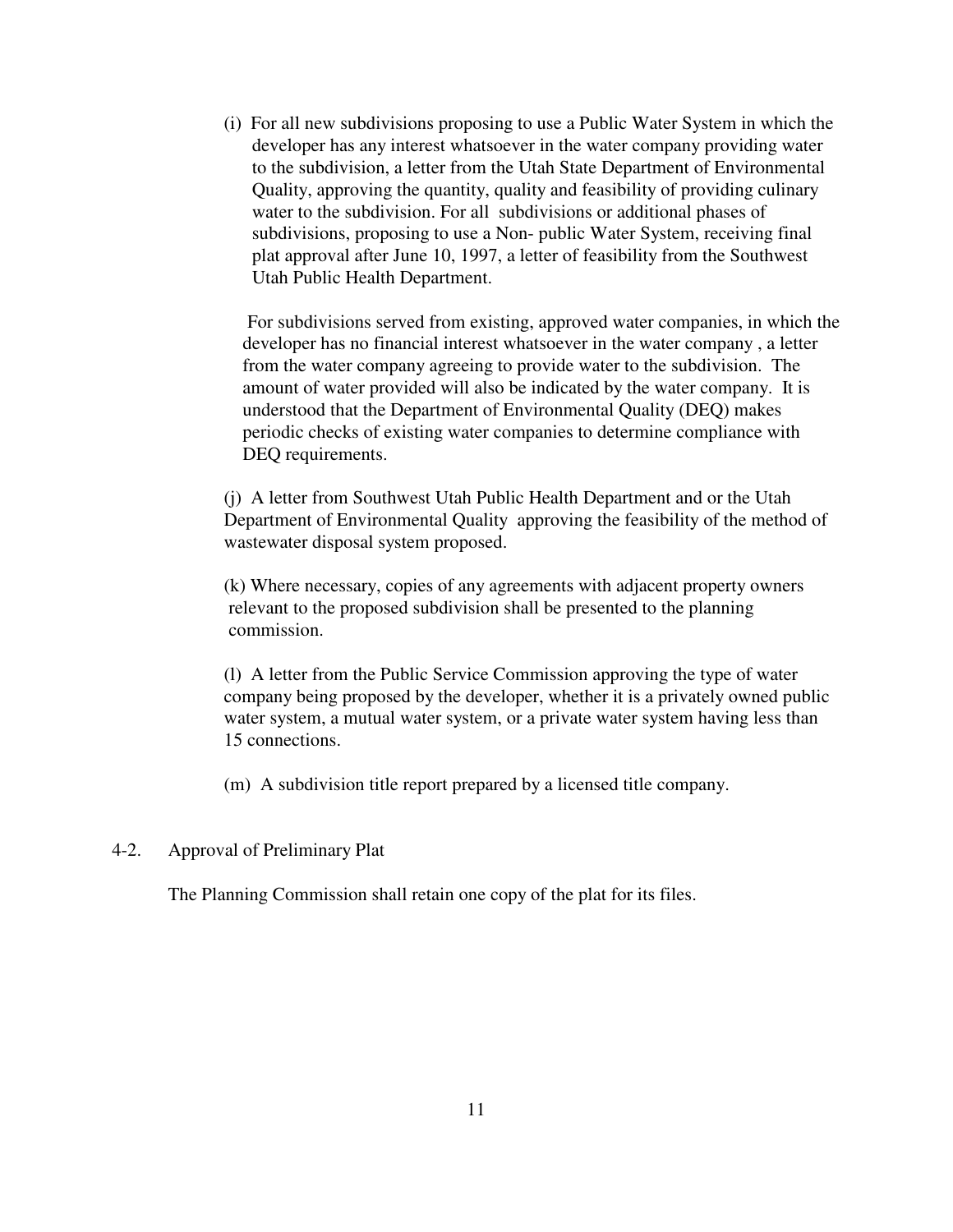### **CHAPTER 5. FINAL PLAT**

### 5-1. Final Plat

Subdivider shall submit the Final Plat and Final Plat review fee along with the Final Plat Review Application to the Zoning Office, on or before the third Friday of the month preceding the month in which you wish to be on the agenda of the Planning Commissions regular meeting.

The final plat must be prepared by a licensed land surveyor on a standard tracing linen sheet and shall be drawn with waterproof black India ink. The top of the plat shall be either north or east, whichever accommodates the drawing best. The plat shall contain all information required on the preliminary plat, except contours, and shall comply with the following:

1. Description and delineation. The final shall show:

(a) The name of the subdivision, which name must be approved by the Planning Commission and the County Recorders office.

(b) An identification system for all lots and blocks and names of streets. Lot lines shall show dimensions in feet and hundredths.

(c) Monumentation and survey control.

(1) All United States, state, county, city or other official monuments shall be identified on the plat. The location of said monuments shall be accurately tied to the subdivision by true bearing and distance.

(2) Street monuments shall be installed by the subdivider in accordance with the requirements of the County Surveyor and in locations indicated on the plat.

(3) All street centerline data and street widths shall be shown with ties to property lines, lot corners, etc.

- (4) All lot corners shall be permanently staked with steel markers.
- (d) Radii, internal angles, points and curvature, tangent bearings and the length of all arcs.
- (e) The acreage of each lot in the subdivision.
- (f) The address of each lot within the subdivision.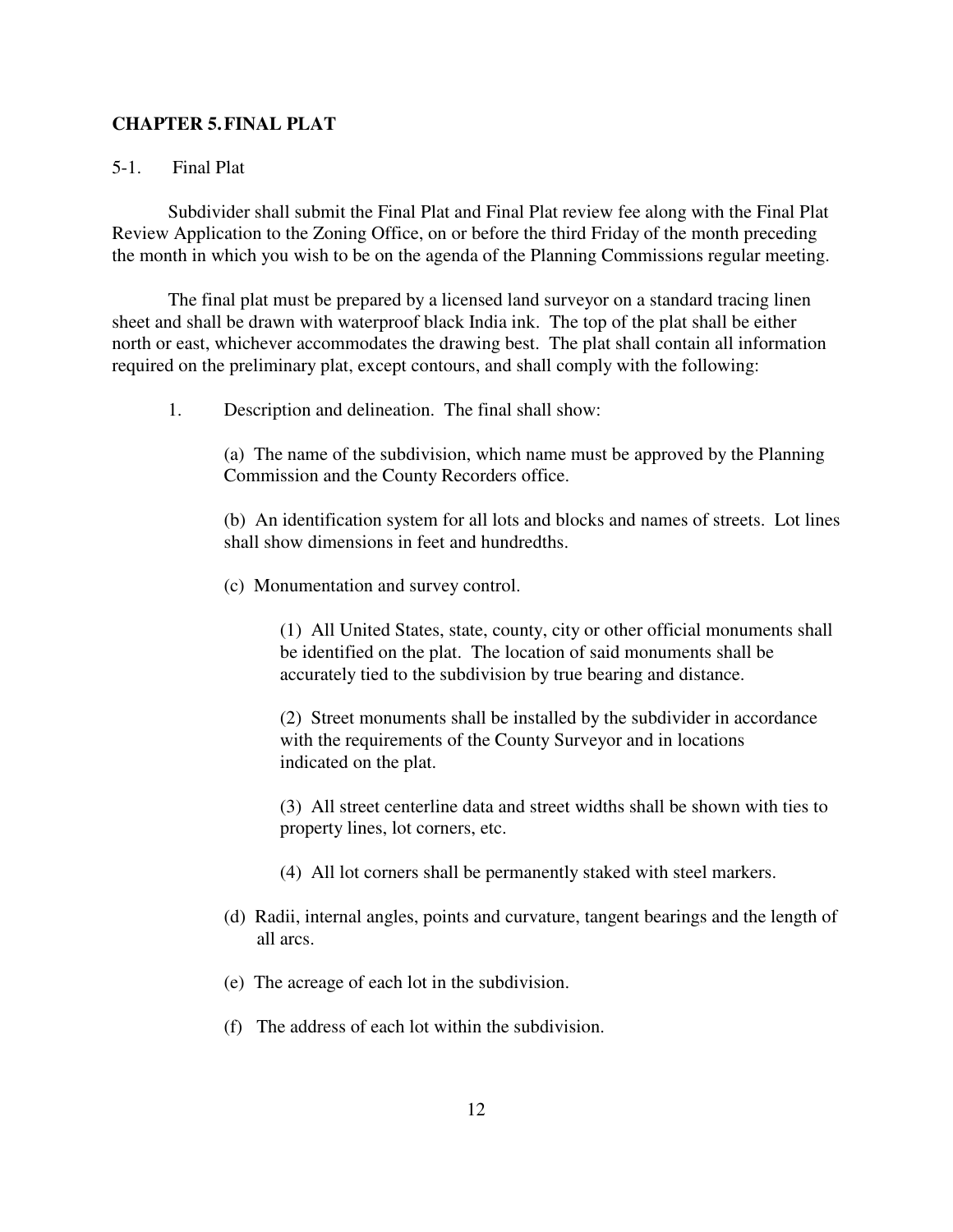(g) Accurate outlines and legal descriptions of any areas to be dedicated for reserved for public use, with the purposes indicated thereon, and of any area to be reserved by deed or covenant for common uses of all property owners.

(h) Where it is proposed that streets be constructed on property controlled by a public agency or utility company said agency shall be a party to the street dedication and their signature shall appear on the final plat in a form approved by the County Attorney.

(i) The developers engineer shall prepare an itemized estimate of the cost of all required improvements to be developed in the subdivision. This estimate shall be reviewed for approval by the County Engineer.

(j) All required easements along all property lines shall be ten (10) feet.

(k) Final plats of all subdivisions, or phases of where on site wastewater disposal systems are proposed, shall include the final percolation results, and soil strata depths and classifications as per the Unified Soil Classification method, for each lot proposed, over the signature of the engineer, or other person certified to conduct such tests. The location of the approved absorption site shall be shown as 3, or a similar symbol. This requirement shall not include those subdivisions where on site wastewater disposal feasibility approval was issued before December 9, 1997.

- 2. The standard forms for the following: The final plat shall require:
	- (a) A registered professional land surveyor's "Certificate of Survey".
	- (b) The owner's "Certificate of Dedication" or a "Corporate Certificate for Corporations".
	- (c) A notary Public's "Acknowledgement".
	- (d) The County Surveyor's "Certificate of Approval".
	- (e) The County Treasurer's "Certificate of Approval".
	- (f) The County Attorney's "Certificate of Approval".
	- (g) The County Planning Commission's "Certificate of Approval".
	- (h) The County Commission's "Certificate of Approval".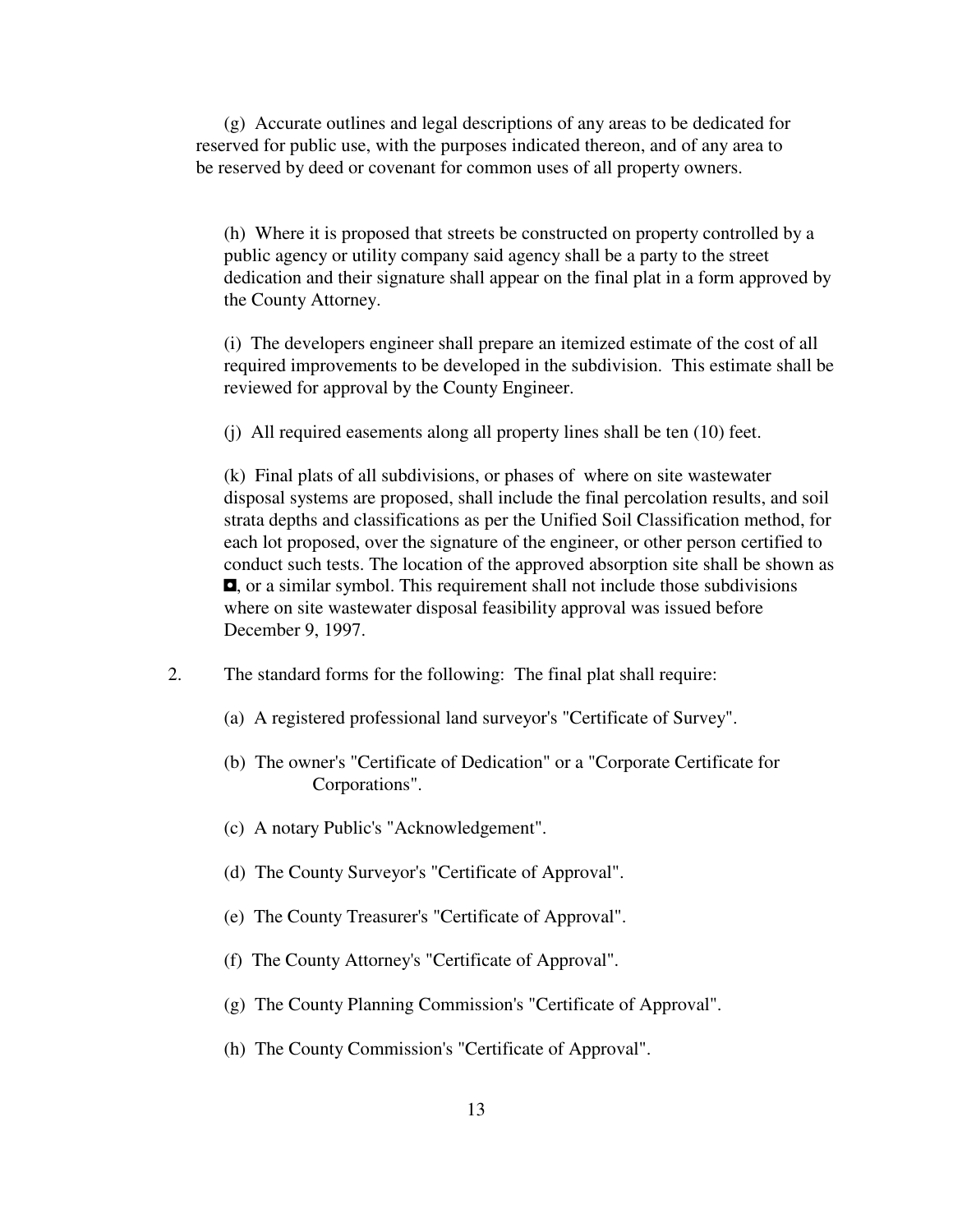(i) A one-and-one half by five-inch space in the lower right-hand corner of the drawing for the County Recorders use.

3. A final subdivision plat shall, after receiving planning commission approval, be submitted for and receive final approval from the County Commission and shall be recorded within one (1) year of Planning Commission approval. Any plat not recorded within this time shall be considered to be void and if later considered for approval, it shall be re-submitted as a preliminary plat to the Planning Commission. A new filing fee shall be paid, unless otherwise waived by the Commission.

## 5-2. The Following Information Shall Be Submitted

- 1. Prior to recording the final plat, the County Treasurer shall certify that all taxes, or special assessment payable on all property within the limits of the subdivision are paid in full, or a letter stating that a satisfactory bond has been filed to secure such payment.
- 2. One copy of any proposed deed restrictions in final form as is proposed to be recorded with the final plat, shall be submitted to the Planning Department at the time of submitting the final plat.
- 3. For roads not proposed to be dedicated to the public, a disclaimer statement and notice to property owners shall be shown on the final plat and shall read as follows:

#### (a) NOTICE TO PROPERTY OWNERS

 The streets and roads shown on this map are private easements to be granted to each property owner by deed for purpose of ingress and egress. There are no public streets, roadways, alleyways, or other public places on the map nor is there any intent to dedicate any public streets, roadways, alleyways, or other public places at this time.

# (b) NOTICE OF DISCLAIMER

 The county of Beaver specifically DOES NOT accept dedication of the roads and streets in this subdivision, and thereby will not be responsible for the construction, maintenance or upkeep of the roads and streets in this subdivision.

 4. Conformance of Applicable Rules and Regulations. In addition to the requirements established herein, all subdivision plats shall comply with all applicable laws, plans and regulations including but not limited to: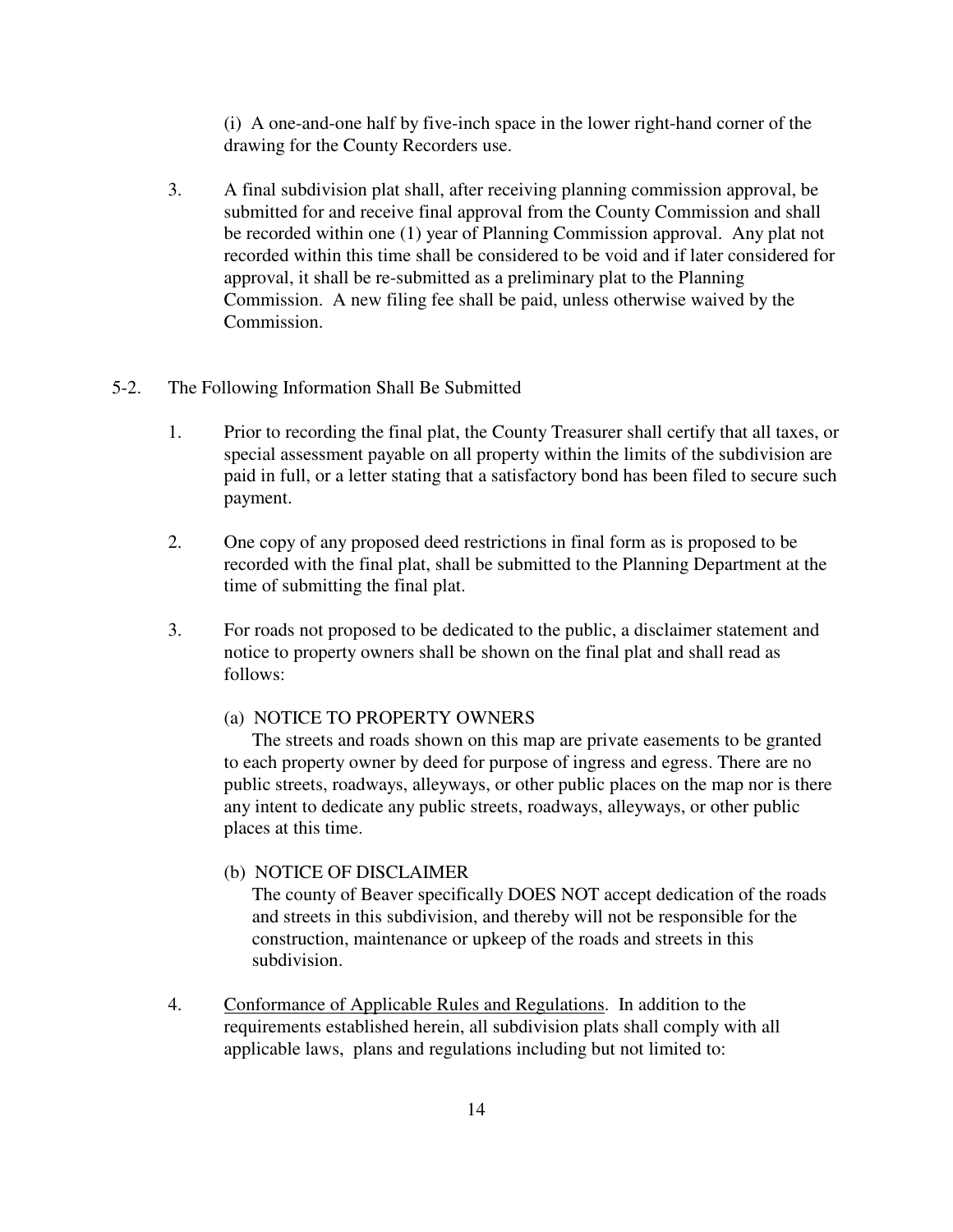- (a) The Beaver County Zoning Ordinance, building and housing codes and all other applicable ordinances of Beaver County.
- (b) The official General Plan, including all streets, and utility systems, and parks shown on the Official map or General Plan, as adopted.
- (c) Requirements of the Utah Department of Transportation, Health Department or other appropriate state agencies.
- (d) The standards, regulations and policies adopted by the Beaver County Engineer and/or Surveyor, all boards, commissions, agencies and officials of the County.
- 5. Self imposed Restrictions. If the owner places restrictions on any of the land contained in the subdivision greater than those required by the Zoning Ordinance or these regulations, such restrictions or reference thereto may be required to be indicated on the subdivisions plat, or the Planning Commission may require that restrictive covenants be recorded with the County Recorder in form to be approved by the County Attorney.
- 6. Character of Land. Land which the Planning Commission finds to be unsuitable for subdivision or development due to flooding, improper drainage, steep slopes, rock formation adverse earth formations or topography, utility easements or other features which will reasonably be harmful to the safety, health and general welfare of the present or future inhabitants of the subdivision and/or its surrounding areas, shall not be subdivided or developed unless adequate methods are formulated by the developer and approved by the County Commission upon recommendation of the County Engineer, to solve the problems created by the unsuitable land conditions. Such land shall be set aside for uses as shall not involve such a danger.
- 7. Prior to signing by the Chairman of the County Commission, the County Treasurer shall certify that all required bonds and inspection fees as required by the ordinance have been posted.
- 8. Plans for required water and sewer systems, and roadways, shall be prepared as required by this Ordinance and shall be approved by the County Engineer prior to any construction work being undertaken. In addition, an inspector shall be assigned to the project by the County and the inspector shall be notified whenever work is being done. No utility lines may be covered until after approval by the assigned inspector.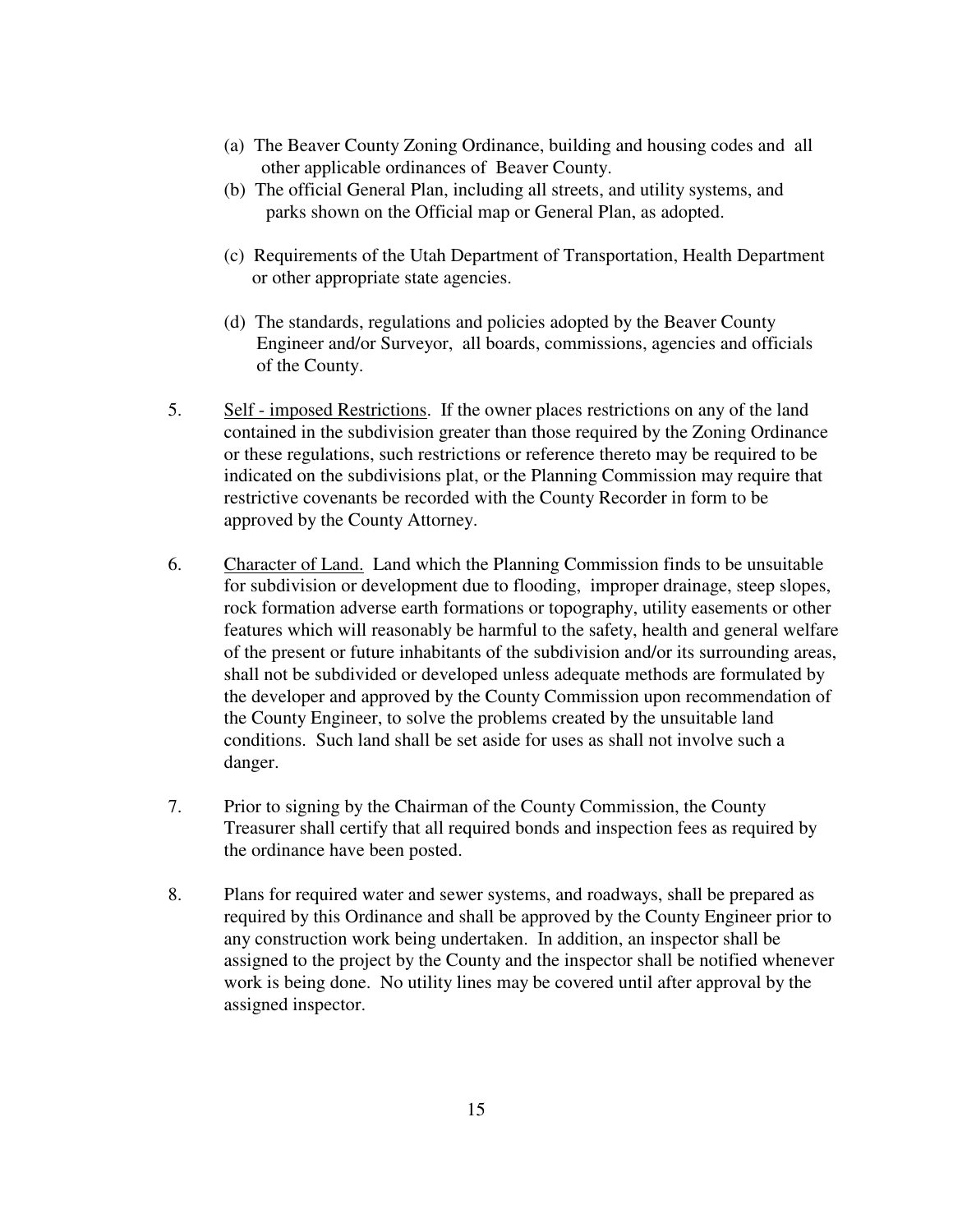#### **CHAPTER 6. IMPROVEMENTS**

#### 6-1. Required Improvements

No final plat of a subdivision of land shall be recorded, except as provided by subsection 2-2, without having been signed by the Chairman of the County Commission certifying that all conditions of this ordinance have been met and that the bonds as required by this ordinance have been posted with the County Treasurer.

- 1. Sewer Proposals and Construction Plans
	- (a) Sanitary sewers, septic tanks, or any other means of wastewater disposal proposed shall be approved in writing by the State Department of Environmental Quality, and/or the Southwest Utah Public Health Department. All subdivisions, or additional phases of existing subdivisions, proposing the use of on site wastewater disposal systems, not having final plat approval before December 9, 1997, shall comply with the Southwest Utah Public Health Department's wastewater ordinance effective that date*.* If a central collection system is used, it shall be fully constructed at the same time and by the same method as is required for all other improvements in the subdivision.

 The final plans for the sewage system shall be prepared by a licensed Engineer and approved by the County Engineer. Construction shall not be commenced until all plans have been approved, inspection fee paid, and an inspector has been assigned to the project.

#### 2. Storm Drainage

(a) A storm water drainage system may be required after a evaluation by the subdivision engineer and approved by the County Engineer, if required the system shall be separate and independent of the sanitary sewage system. The final plans for the drainage system shall be prepared by a licensed Engineer and approved by the County Engineer prior to any construction taking place.

(b) No ditch or canal shall be approved as suitable for the use of storm drainage water without the written permission of the appropriate ditch or canal company or of the water users, for such use. No ditch or canal shall be used for storm water unless adequately improved to handle such water as might be reasonably expected to flow from canal ditch water, subdivision runoff water, and other water expected to reach such canal or ditch.

(c) Open ditches or canals shall not be allowed within or adjoining a subdivision. The subdivider shall work with irrigation companies as to the responsibility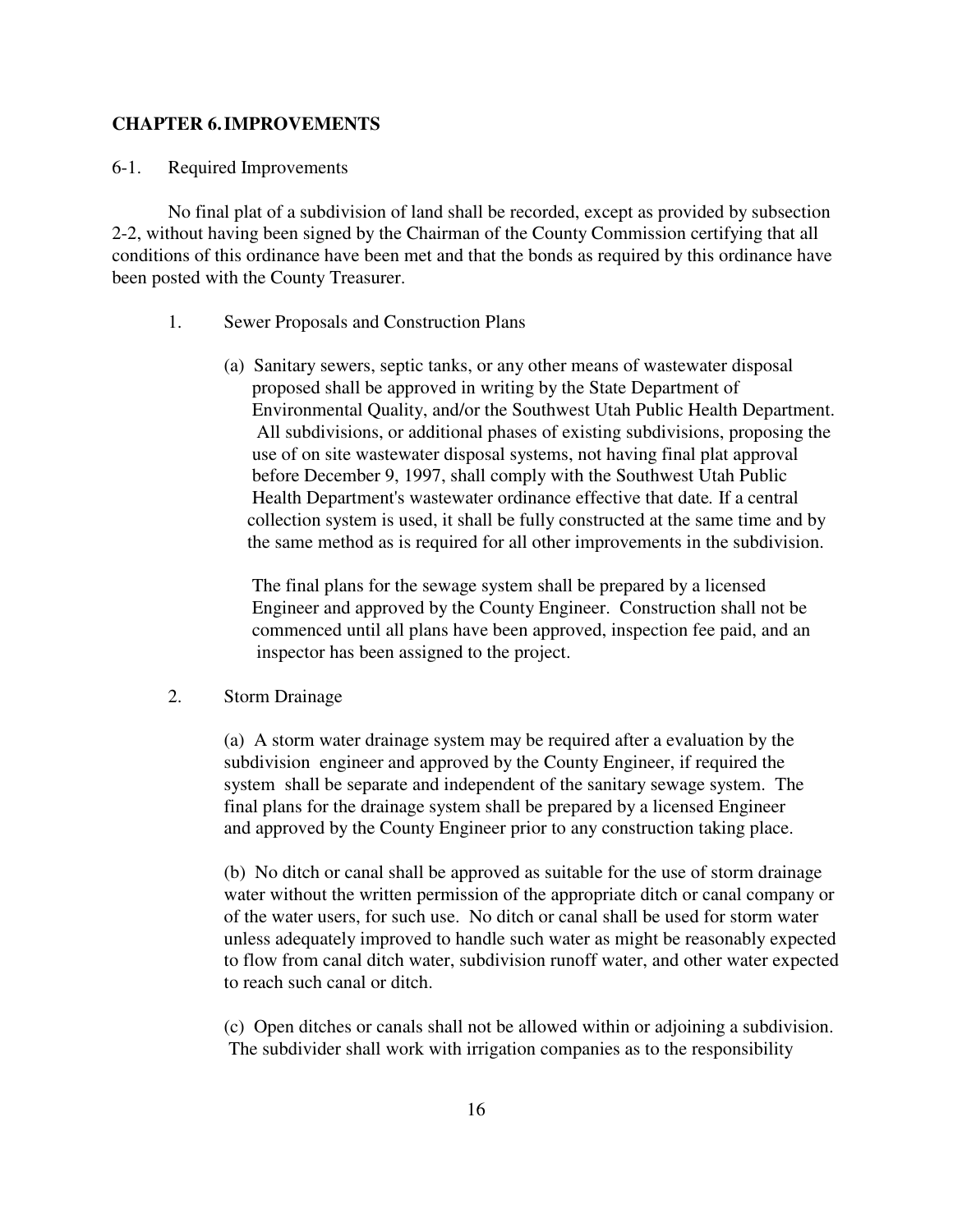for the periodic inspection, cleaning and maintenance of such ditches, pipes, and culverts. In cases where canals or ditches cross public roads or proposed public roads, specifications and grades for pipe or culvert must be approved by the County Engineer.

(d) All open ditches, canals, waterways, non-access streets, open reservoirs or bodies of water, and other features judged by the Planning Commission to be of hazardous nature, on, crossing, or adjacent to property being subdivided shall be fenced or closed from access in a manner satisfactory to and approved by the Planning Commission.

3. Street Improvements

(a) At least eight (8) days prior to final Planning Commission consideration, the subdivider shall furnish to the county Engineer, a complete set of construction plans and profiles of all streets, existing and proposed, within the subdivision. Plans are to be prepared by a licensed Engineer and shall be accompanied by the final plat. If the plans are not approved, they shall be returned to the subdivider with the reasons for non-approval, and, upon correction, shall be re-submitted in the same manner as required herein.

Such plans and profiles shall include:

(1) The designation of limits of work to be done.

(2) The location of the bench mark and its true elevation according to County datum, all profiles to be referred to that datum.

(3) Construction plans which include the details of curb and gutter and street cross-sections, location and elevations of manholes, catch basins and storm sewers, elevations and location of fire hydrants and any other detail necessary to simplify construction.

(4) Adequate horizontal and vertical survey control shall be established as required by the County surveyor. Sufficient survey monuments shall be permanently set so that lot boundaries can be established from points within the subdivision.

(5) Complete data for field layout and office checking.

(6) On curb returns, at least two additional control points of curvature. Control points shall be staked in the field to insure drainage of intersections.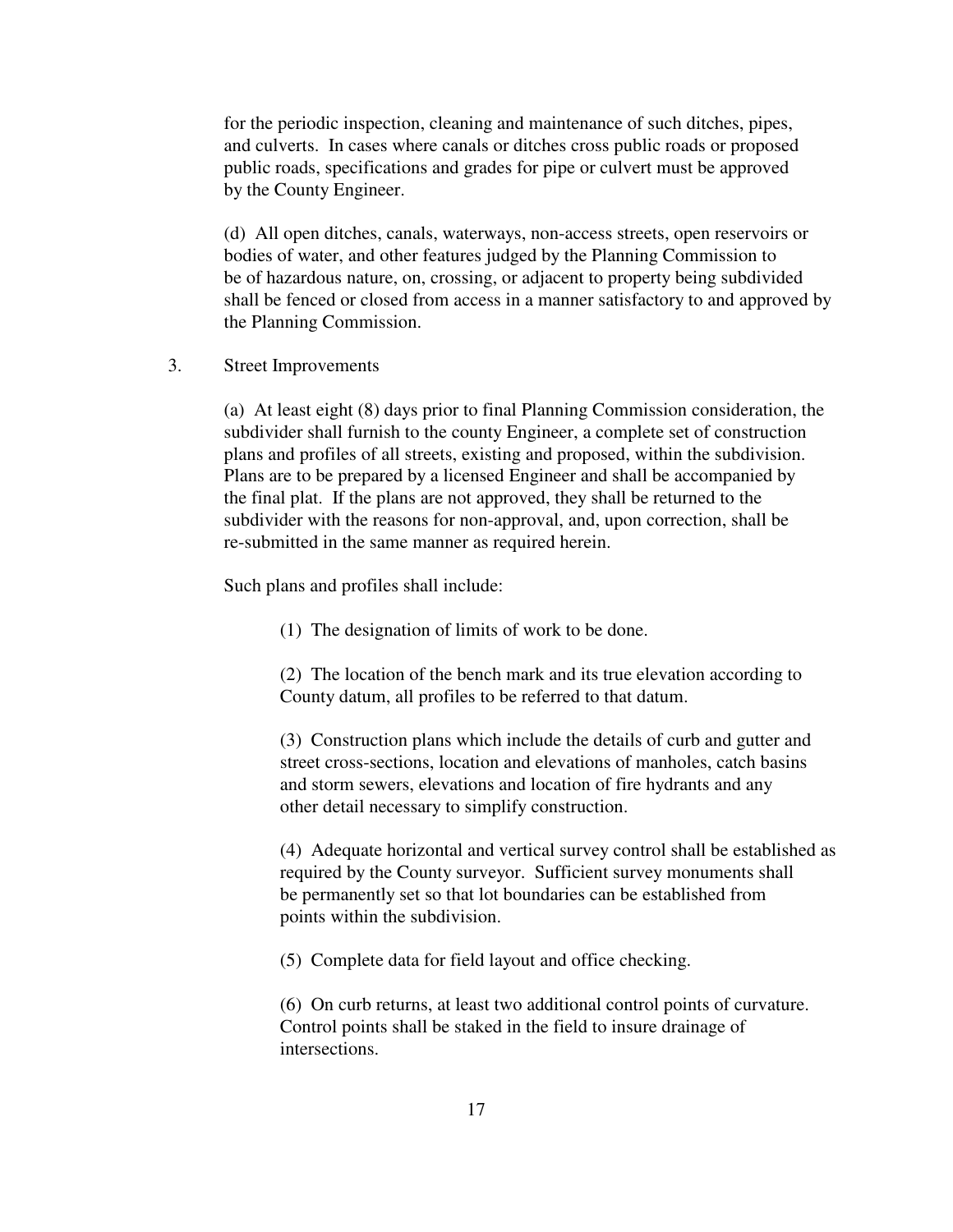(b) Grades of streets shall not be in excess of eight percent on major collector streets nor in excess of fifteen percent on other streets.

(c) All streets within the County shall be improved in accordance with the standards, rules and regulations adopted by the County Commission. Said standards may include:

 (1) Whenever a subdivision falls within the area of influence of an incorporated community, the development standard of that community shall be followed for street improvements unless said standard is less than the normal county requirement.

 The Planning Commission may require curb and gutter in subdivisions of less than 2-1/2 acres and larger than 40,000 square feet when physical conditions make it necessary, in the opinion of the Planning Commission, to do so.

- (2) Pavements bonded by integral concrete curbs and gutter shall be required in all subdivisions, with lots of less than 40,000 square feet.
- (3) Pavements without curb and gutter in subdivisions with lots greater than two and one-half  $(2-1/2)$  acres where conditions, in the opinion of the Planning Commission require paved streets or where adjacent communities.
- (4) A gravel surface finished with a minimum of six inches of compacted road base gravel in subdivisions with lots larger than two and one-half (2-1/2) acres. (additional gravel may be required under specific construction conditions) Lots of two and one-half (2-1/2) acres or less shall be paved in accordance with the Beaver County Pavement Specifications.
- (5) The minimum width of gravel or paved surface on all local streets shall be twenty-eight feet wide. On collector or major streets, as determined by the commission, the width of gravel or paving will be proportionately greater.
- (6) Local streets shall have a minimum right-of-way width of 56 feet. Collector streets shall have a minimum width of 66 feet. Major streets shall have a minimum width of 82.5 feet.
- (7) All streets shall be built to the full width required for the type of street being improved at the time of initial street construction. Bond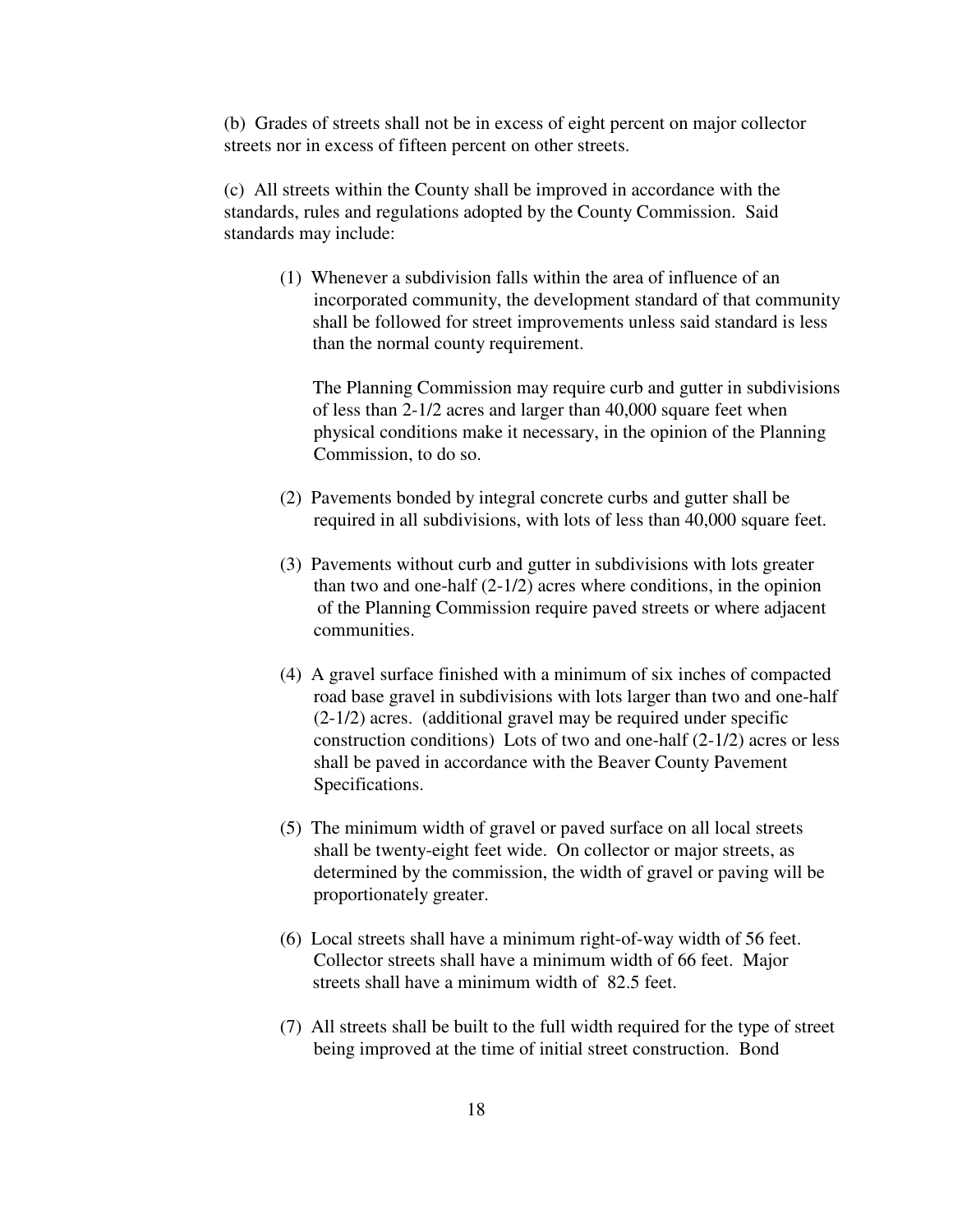amounts shall be estimated based on the cost of full street improvements as required by the right-of-width determined by #6 above in this section of the ordinance.

(d) Pavements shall be constructed in accordance with the requirements of the standard specifications adopted by the Beaver County Commission.

(e) Curbs and gutters on all streets shall be of concrete and shall meet the standard County specifications.

(f) Sidewalks, where constructed shall be of concrete and shall meet the standard County specifications.

(g) Storm water inlets and catch basins shall be provided within the roadway improvements at points specified by the County Engineer.

(h) All curb corners shall have a radius of not less than 15 feet and at intersection involving collector or major streets, of not less than 25 feet.

- (i) Minor streets shall approach major or collector streets at as near ninety degrees as possible.
- 4. Fire Flow and Line Size Standards:
	- (1) In Low Density Residential areas fire flow from each fire hydrant shall be a minimum of 1000 gallons per minute for a period of time not less than thirty (30) minutes adjusted to a 20 psi residual pressure. This fire flow (but not storage) may be reduced by 50%, in a subdivision which cannot meet the requirement in over half of its lot due to topography in a portion of the project and not in another, by installing residential fire sprinkling systems in homes whose closest hydrant does not meet the 1000 gallon per minute flow, provided that the fire sprinkling system will be supplied with adequate pressure to cause the system to be functional as determined by the County Engineer. Such fire sprinklers shall be installed to NFPA 13D Standard for One and Two Family Dwellings.
	- (1a) In High Density Residential, Commercial, or Industrial areas fire flow must be greater than 1000 gallons per minute and will require special investigation to determine the fire flow requirements. The developer shall submit an engineered solution for appropriate fire protection. The Beaver County Commission shall then work with the Beaver County Engineer and Beaver County Planning Commission,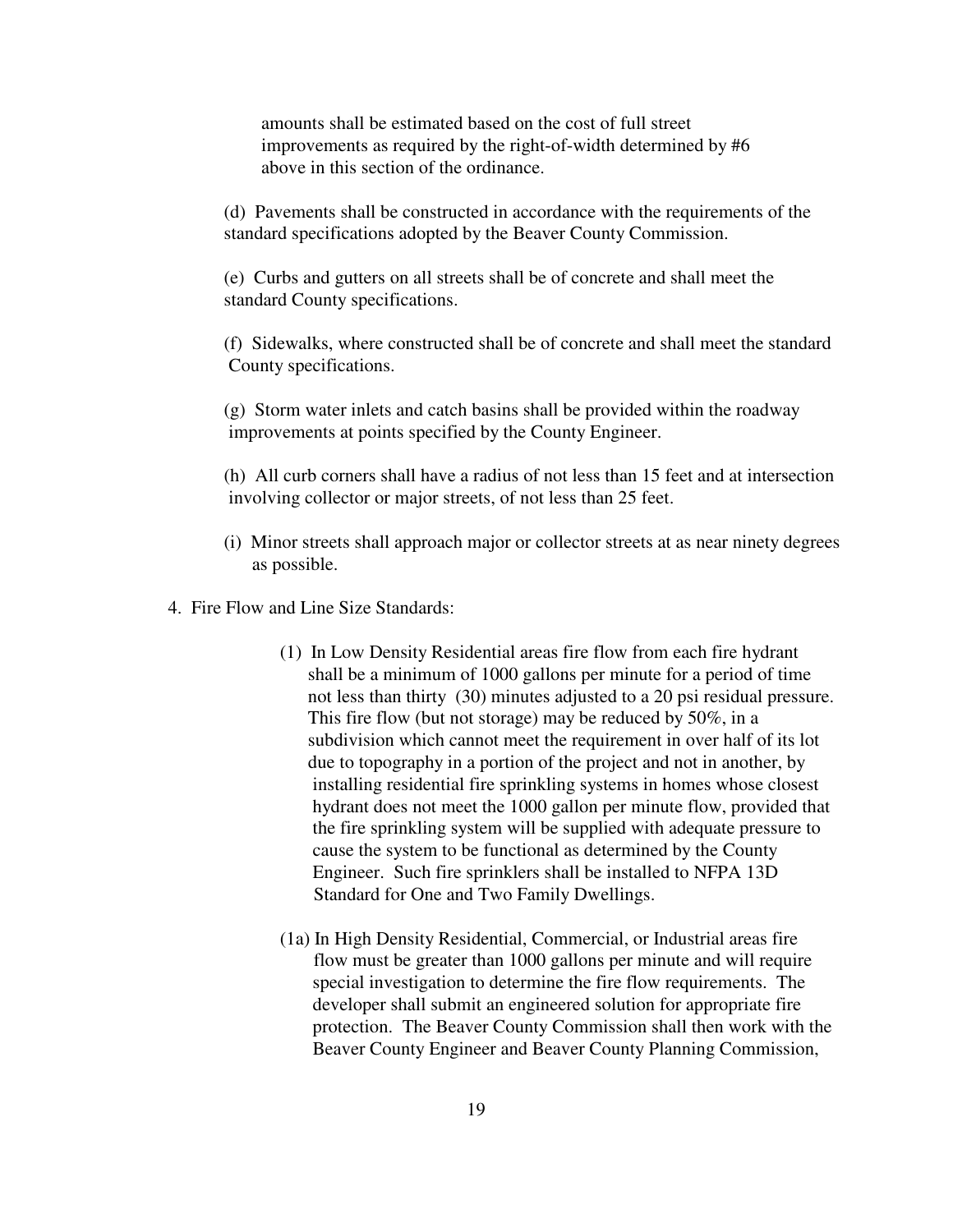and the Beaver County Fire Chief to review the proposed engineered solution, and the Beaver County Commission shall determine minimum fire flow requirements in such cases.

- (2) In all cases the water source, water storage and the water delivery system shall be engineered and installed to provide the required fire flow during times of peak water usage as if all development within the propose subdivision was complete, and as may be required by formulas adopted by the State Board of Environmental Quality in connection with the state's approval of the system. Verification will be at the developers expense and certified by a licensed engineer.
- (3) In all cases water distribution lines in all subdivisions shall be minimum of eight (8) inches in diameter. The water lines shall be larger if needed to provide for required fire flow. Secondary lines may be six (6) inch lines where the County Engineer is satisfied that the line will yield sufficient fire flow to meet these fire flow requirements, such as in the case of looped systems or cul-de-sacs. Secondary lines shall be defined as lines which service a single group of lots. If an existing system cannot achieve adequate fire flow under the provisions of this paragraph, then fire flows required by paragraph (4)(1) above must be met before further subdivision can occur, except as provided in paragraph (6) below.
- (4) Water systems shall be looped when possible and valves shall generally be spaced such that a break in any one length of main will put no more than one block out of service during repairs, subject to a maximum of 1200.00 feet.
- (5) (i) All new water storage, new water lines and new fire hydrants that are installed to develop a new phase of a previously approved subdivision, shall conform to the current requirements even though the existing water storage and delivery system does not meet current standards.

 (ii) Any water lines that are intended to be used as future feeder lines to platted phases of a previously approved subdivision, shall be engineered and installed to provide adequate fire flow to the anticipated phase in accordance with the current fire flow standards.

(6) If existing water storage and lines can provide the new phase of a previously approved water system (one approved and developed prior to the adoption of the current standards) with a minimum fire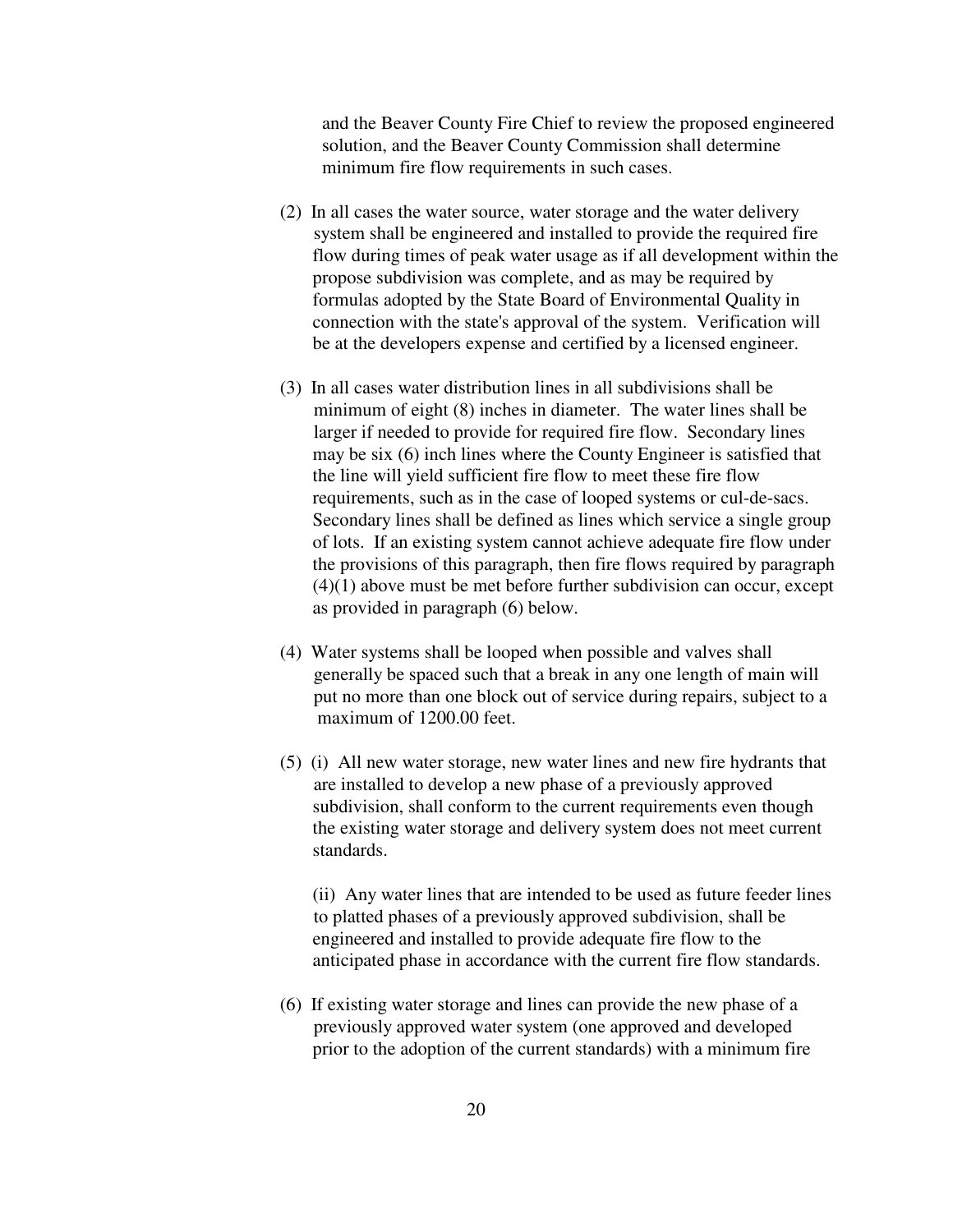flow of 750 gpm for 45 minutes adjusted to a residual pressure of 20 psi, during estimated peak water use when the new phase is fully developed, the developer is exempt from meeting the 1000 gpm requirement. This exemption applies only to actual delivered fire flow. All new storage, line size and hydrants shall still meet current standards; if existing water storage and lines cannot provide the new phase in the previously approved water system with at least 750 gpm, as provided above, a minimum fire flow of 500 gpm for 60 minutes adjusted to a residual pressure of 20 psi, during estimated peak water use when the new phase is fully developed, may be allowed if the homes to be built therein shall be equipped with residential fire sprinklers installed in the same manner as provided in paragraph  $(i)(1)$  or  $(i)$  (6), then prior to allowing a new subdivision addition, such new subdivision shall be required to meet the fire flow requirements of paragraph (j)(1).

(7) Where fire sprinklers are allowed to reduce fire flow as provided in this ordinance, the plat of the subdivision shall contain a notice of which lots must have fire sprinklers in order to obtain a building permit.

(8) Fire Hydrant Specifications:

 (i) All fire hydrants shall have one 4.5 inch and two 2.5 inch outlets with NH treads.

(ii) A six (6) inch gate valve shall be installed on each fire hydrant to be shut off in case of damage or needed require. This gate valve shall be accessible by standard square key from the street or ground level.

(iii) All fire hydrants shall be properly thrust blocked with poured in place concrete against undisturbed or compacted soil. Rocks and other material are not acceptable as thrust blocking. Banding and other forms of mechanical restraint may be used only if approved by the Beaver County Engineer.

(iv) All hydrants shall be 5 feet from the back of the curb or within between 2 and 5 feet from the edge of the right-of way of an uncurbed road. In all cases hydrants shall have a 5 foot elliptical radius of unobstructed clearance to adjacent obstacles.

(v) The lowest hydrant water outlet shall not be less than 18 inches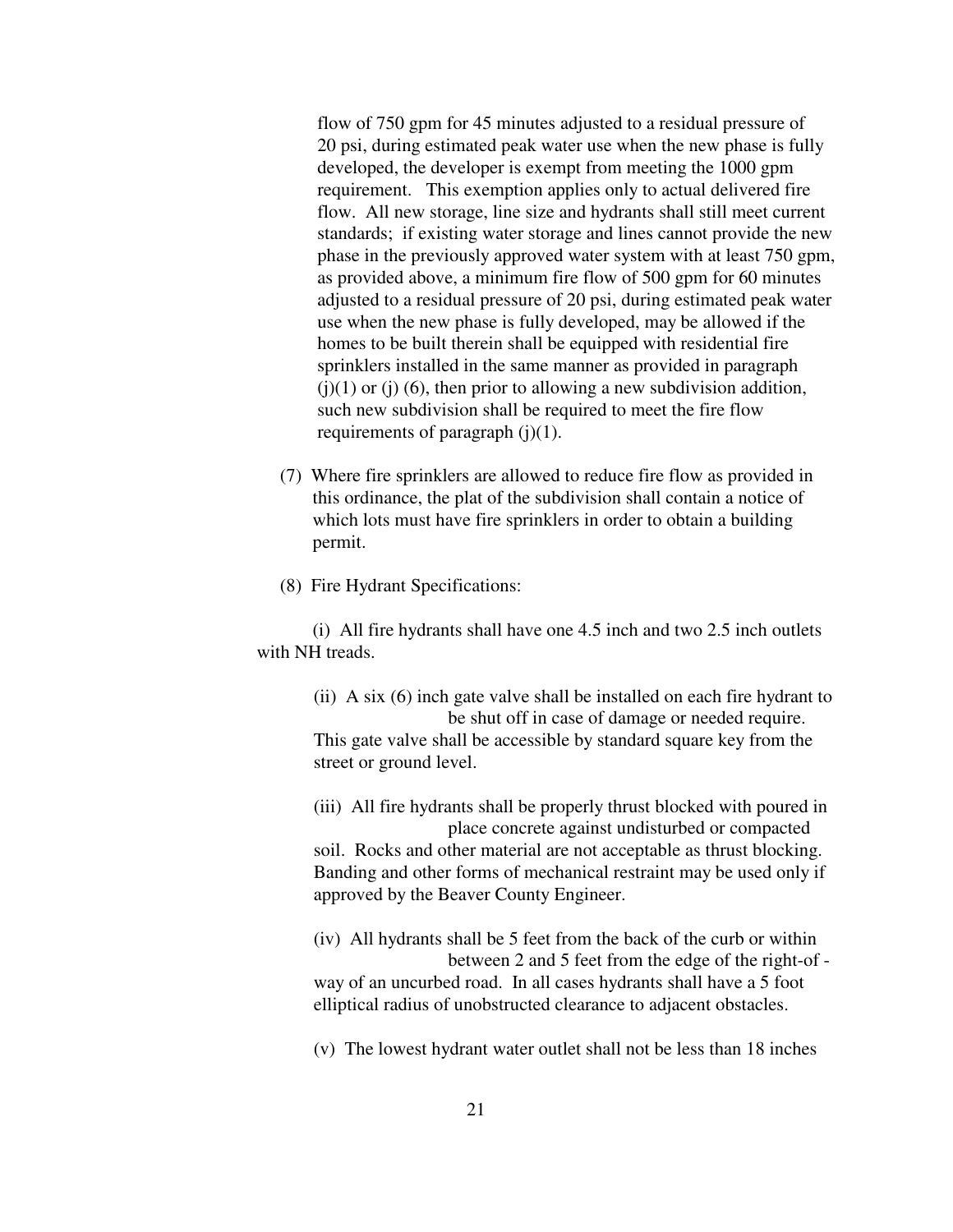nor more than 30 inches above the final ground level. (vi) All fire hydrants shall meet and be installed according to Beaver County's construction standards.

(9) Fire Hydrant Spacing and Location:

(i) In Low Density Residential Areas: Fire Hydrants shall be installed in all subdivisions, with all lots in the subdivision being not more than 250 feet from a fire hydrant.

(ii) In Multiple Family Areas, High Density Planned Unit Developments (PUD), Industrial, Commercial or Business Areas: Fire Hydrant spacing shall not be greater than 350 feet nor shall any building be greater than 175 feet from a hydrant via public access to the property being served. In all such cases final design must be reviewed and accepted by the Beaver County Engineer.

A. Fire hydrants shall be installed on dedicated easements or public right-of-ways and will be owned and maintained by the entity so designated by the Beaver County Commission.

B. Fire hydrants shall generally be installed on the same side of the street in line with extensions of the property line or on corners.

C. Dead ends should be avoided in the water system. If they cannot be avoided, a hydrant or flushing valve shall be installed at the end of each such dead end.

- (k) Street name signs, conforming to the design and specifications and in the number necessary for proper identification of all streets shall be provided for and installed by the developer.
- (l) Traffic control signs, including stop or yield right-of-way signs shall be installed to insure a smooth flow of traffic through the subdivision as required by the county.
- (m) A minimum center line radius of fifty feet shall be maintained on all winding mountainous streets and a minimum of 300 feet shall be required on all through traffic streets.
- (n) No subdivision shall be approved unless the area to be subdivided shall have frontage, with a width as required by the Zoning Ordinance, on a dedicated street improved to county standards, unless otherwise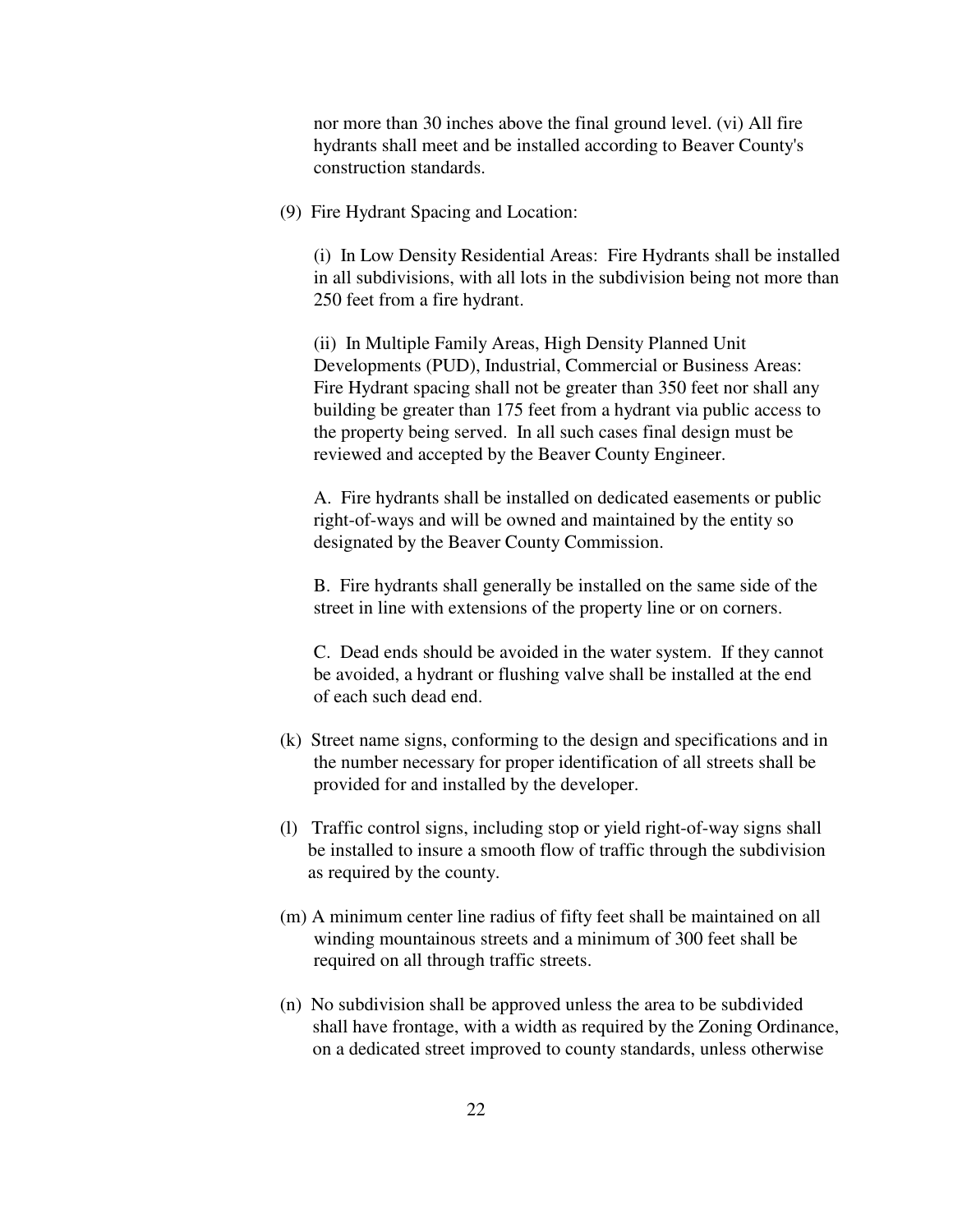approved by the commission. On cul-de-sac streets, the required width of any lot in the cul-de-sac shall be measured at the setback line instead of the street lot line.

- (o) Where a subdivision borders on or contains an existing or proposed collector or arterial street, access to such street may be limited by one of the following means:
	- (1) The subdivision of lots so as to back onto the arterial or collector and front onto a parallel local street. No lot access shall be provided from the arterial or collector directly to any lot in the subdivision and screening or fencing may be required in a strip of land along the rear property line of such lots.
	- (2) A series of cul-de-sacs or U-shaped streets sharing access to such street.
	- (3) A service road (separated from the primary arterial by a planting or grass strip and having access thereto at suitable points).
- (p) Dead End Streets. The arrangement of streets shall provide for the continuation of principal streets between adjacent properties when such continuation is in accordance with the Master Plan. If the adjacent property is undeveloped and the street must be a dead-end street temporarily, the right-of-way shall be extended to the property line and a temporary turn around shall be provided. Dead end streets shall be avoided and dead end streets of more than 1,600 feet shall require commission approval.
- (q) The inspection and written recommendation for approval of county roads and streets shall be done by the County Engineers office. Final acceptance for dedication and, after one year, for maintenance, shall be by the County Commission following a favorable recommendation form the County Engineers office.

 (r) Following final approval of a subdivision plat by the Planning Commission, the developer may construct roadways and utility systems prior to final commission approval and recording of the plat without the necessity of bonding. However, no construction shall begin until all construction drawings have been approved by the County Engineer, the necessary inspection fees have been paid, and a County inspector has been assigned to the construction project. The inspector shall be notified, in advance, whenever any work is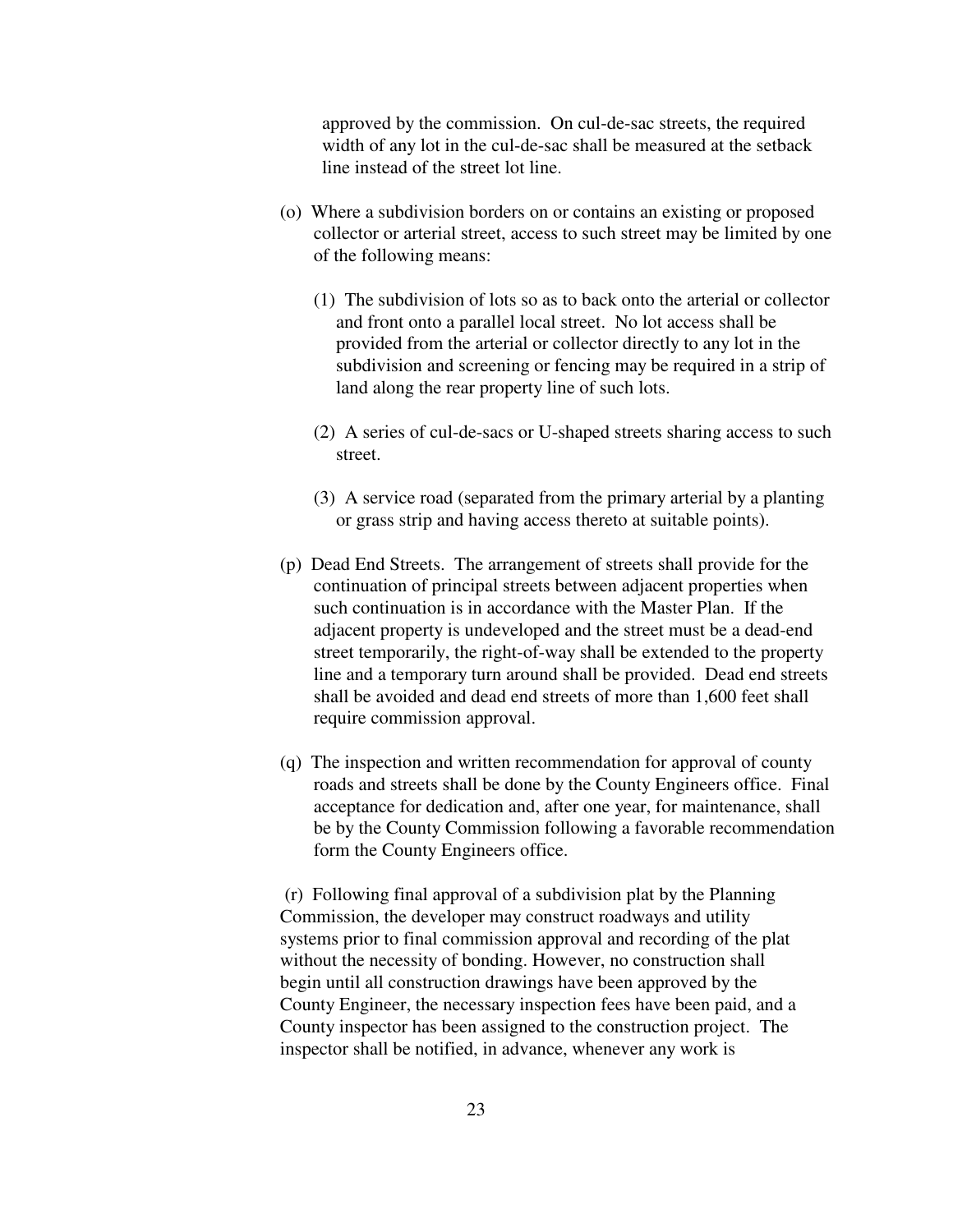proposed to be done.

- 4. Water
	- (a) All subdivisions shall have a supply of culinary water available to each lot in the subdivision. Hauling of water to lots in a subdivision shall not be permitted.
	- (b) For a Public Water System, the Quantity, quality and distribution system plans shall be approved, in writing, by the Utah Department of Environmental Quality, and by the County Engineers office. Where a Non-public Water system is proposed, such approval is required by the Southwest Utah Public Health Department.

 (1) Quantity shall include the minimum requirement of the Department of Environmental quality for indoor use only. (Currently .45 acre feet per dwelling unit or, as may be revised form time to time by said agency.

 Quantity shall include the amount of storage capacity required by Section 5-1-4-(1) of the is chapter.

 Quantity shall include water provided for outside watering or other usage over and above the minimum requirement shown herein. The amount of such other usage shall be as may be proposed by the Commission. The amount of additional water provided may vary depending upon the location of the subdivision, the climate, the soils conditions and vegetation in and around the subdivision, and the total water right available to the subdivision.

 (2) Storage capacity for water systems shall include all water provided under the requirements of  $5-1-4-(b)-(1)$ , above, but may be modified, based upon the recommendation of the Department of Environmental Quality and the County Engineer, after taking into consideration the pumping capacity from the water source to the storage tank.

(c) All buyers in the subdivision shall be advised of specific points of connection and the earliest date at which such connection may be made. Also, any cost to the buyer shall be disclosed.

(d) Water systems may be installed prior to final recording of the plat as provided by the requirements of 5-1-4-(r) in this section.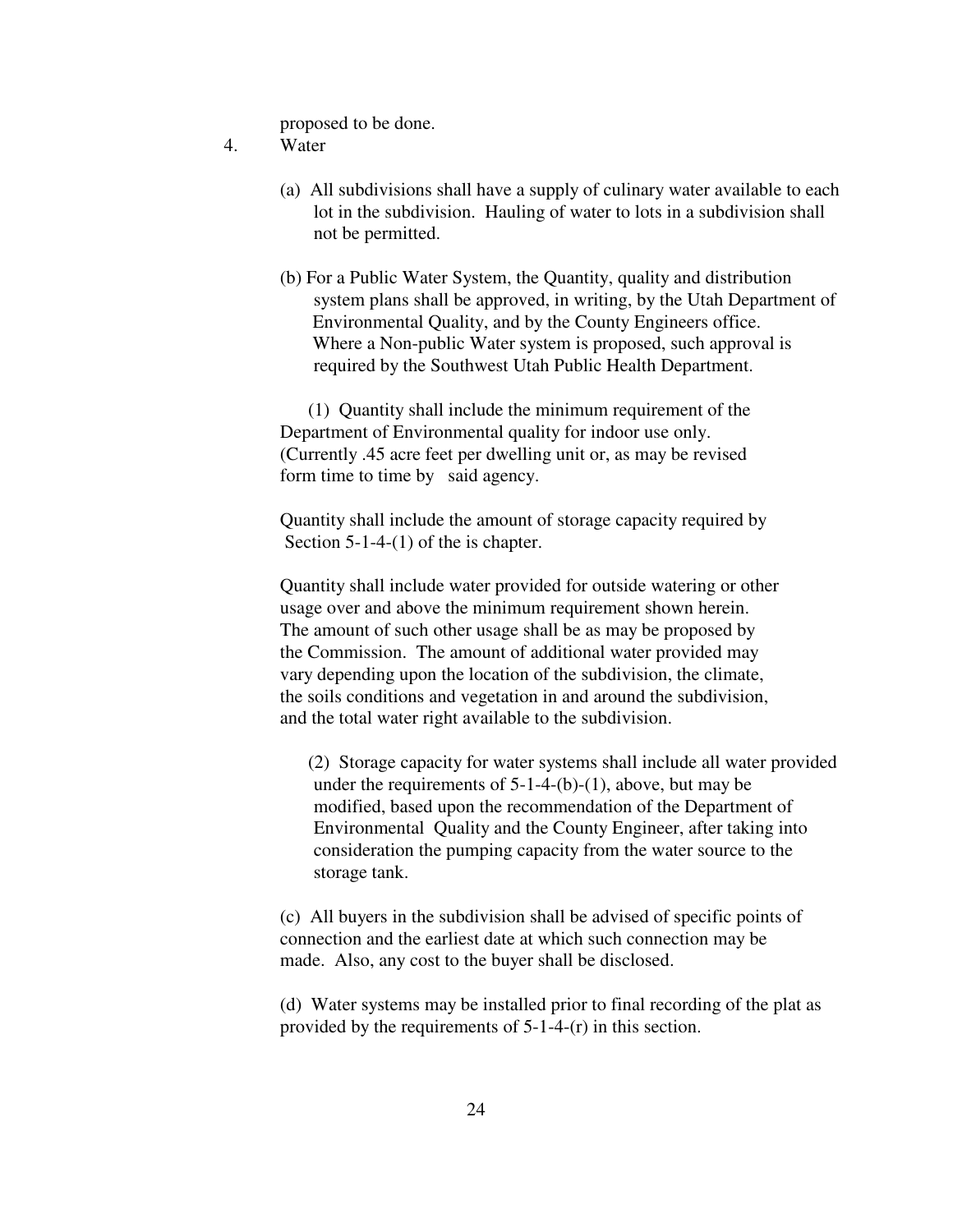(e) All water systems within the County shall be improved in accordance with the specifications, rules and regulations adopted by the County Commission. Said specifications will be as follows:

(1) All water mains shall be 6" in diameter or larger and constructed of Polyvinyl Chloride (PVC) Pipe. All rigid systems shall conform to AWWA Specification C-900, which outlines the requirements for rigid polyvinyl chloride (PVC) pipe for water main systems, or Ductile-Iron Pipe. All ductile iron pope shall be Class 52 conforming to the latest edition of AWWA Specification C-151 (ANSI A21.51).

(2) All water lines under 6" in diameter shall be scheduled 40 P.V.C. or equivalent ductile iron.

(3) All waterlines 6" or larger shall have Cast Iron mechanical joint fittings. All water lines under 6" shall have Schedule 80 fittings.

(4) All water mains shall have a minimum depth of cover to the top of the pipe of 3.0' or 1.0' below the frost line, which ever depth is greater.

#### 5. Electrical System & Telephone

 (a) All subdivisions, except those otherwise exempted by the Planning Commission, shall be provided with electrical and telephone service. The developer shall submit electrical and telephone plans to the County Commission prior to final approval of the Subdivision Plat. The use of Cellular phones only shall not constitute an acceptable telephone plan.

 (b) The cost of said systems shall be estimated by the electric and telephone companies providing service to the subdivision and the amount thereof shall be included in the bond covering all required improvements, unless a copy of a current construction contract, signed by the utility company and the developer, providing for the installation of said facilities within the one year bonding period, is submitted to, and approved by, the Commission.

 (c) A final inspection shall be made by the county of the electrical and telephone systems and final approval given in writing by the inspector prior to release of the bond.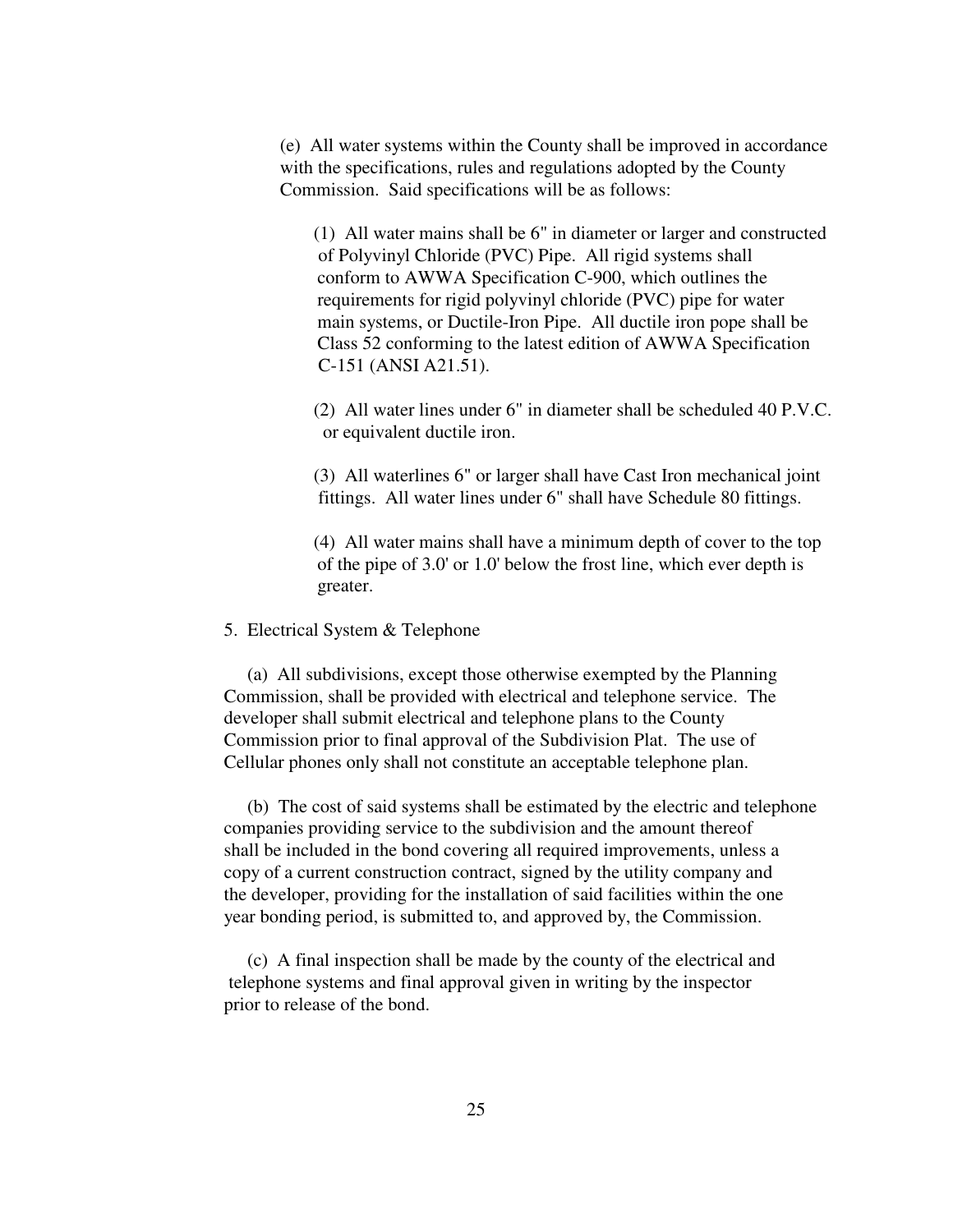# 6. Fences and Guards

 (a) In locations where a land subdivision abuts or is adjacent to public or private grazing land, a fence, of material and quality satisfactory to the commission, shall be erected around the outer limits of the subdivision as it is shown on the subdivision map. The commission may also require the installation of cattle guards on any street entering the proposed subdivision from other existing streets.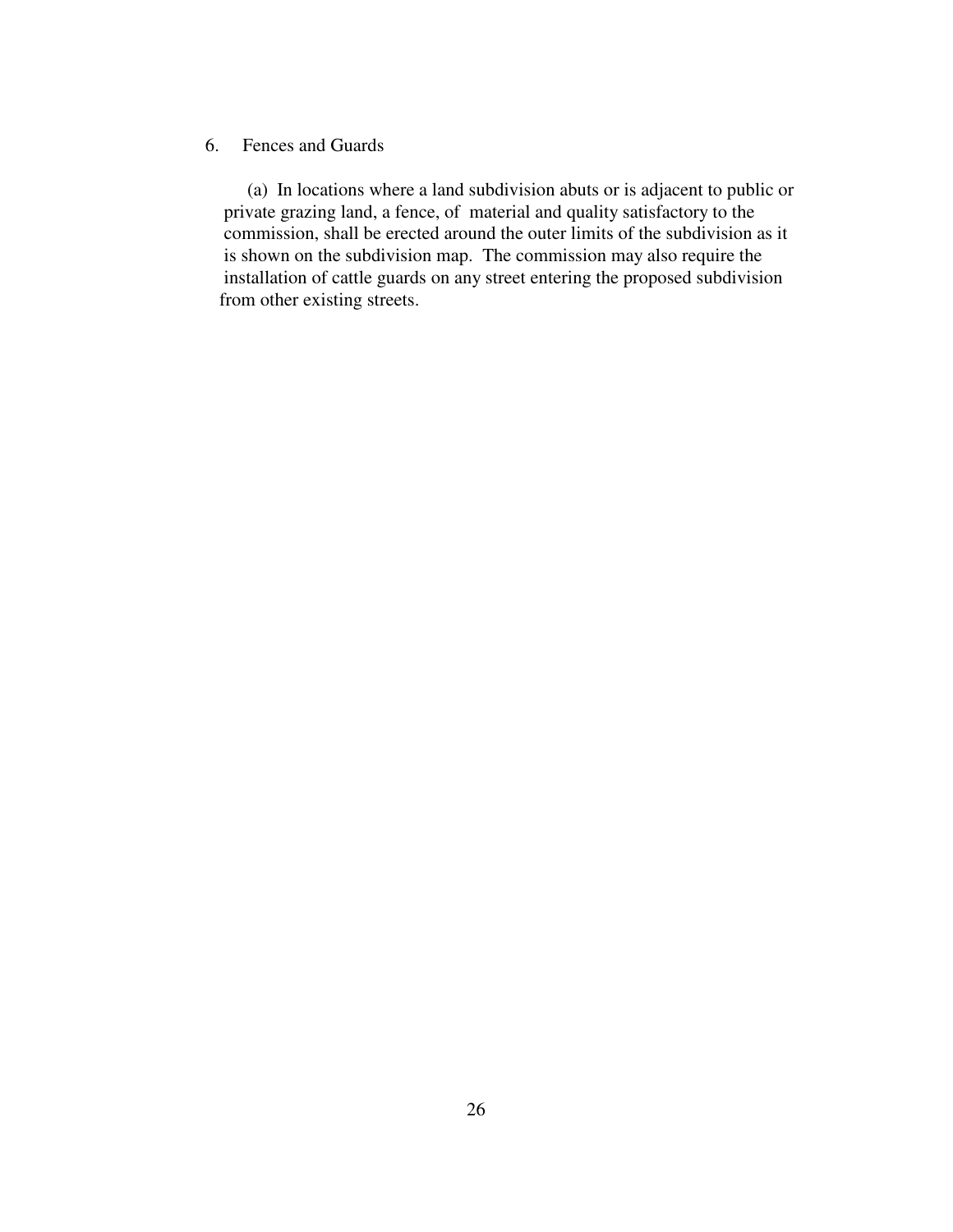# **CHAPTER 7. STANDARDS**

#### 7-1. Departmental Standards

Standards for design, construction specification, and inspection of street improvements, curbs, gutters, sidewalks, storm drainage, flood control facilities, fire hydrants shall be as adopted by Beaver County; standards for water distribution and sewage disposal facilities as adopted by Beaver County and reviewed and approved by the Utah State Department of Health. Subdividers shall comply with standards established by departments and agencies of the State of Utah provided that such standards shall first be reviewed and approved by the County Engineer.

#### 7-2. Design Standards

The design of the preliminary and final plat of the subdivision in relation to streets, blocks, lots, open spaces and other design factors shall be in harmony with design standards recommended by the planning commission and by other departments and agencies of County government. Design standards shall be approved by the County Commission and shall include the following:

- 1. Blocks shall not exceed approximately sixteen hundred feet in length.
- 2. Blocks shall be wide enough to adequately accommodate two tiers of lots, unless a modification is approved by the Planning Commission because of topography or other unusual conditions as provided by subsection 2-6 of this ordinance.
- 3. The lot arrangement and design shall be such that lots will provide satisfactory and desirable sites for buildings, and be properly related to topography, to the character of surrounding development and to existing requirements.
- 4. All lots shown on the preliminary and final plats must conform to the minimum requirements of the zoning ordinance for the zone in which the subdivision is located, and to the minimum requirements of the State Department of Health for water supply and sewage disposal.
- 5. Each lot shall abut on a street shown on the subdivision plat or on an existing publicly-dedicated street or on a street which has become public by right of use.
- 6. Double Frontage Lots and Access to Lots.
	- (a) Double Frontage Lots. Double frontage and reversed frontage lots shall be avoided except where necessary to provide separation of residential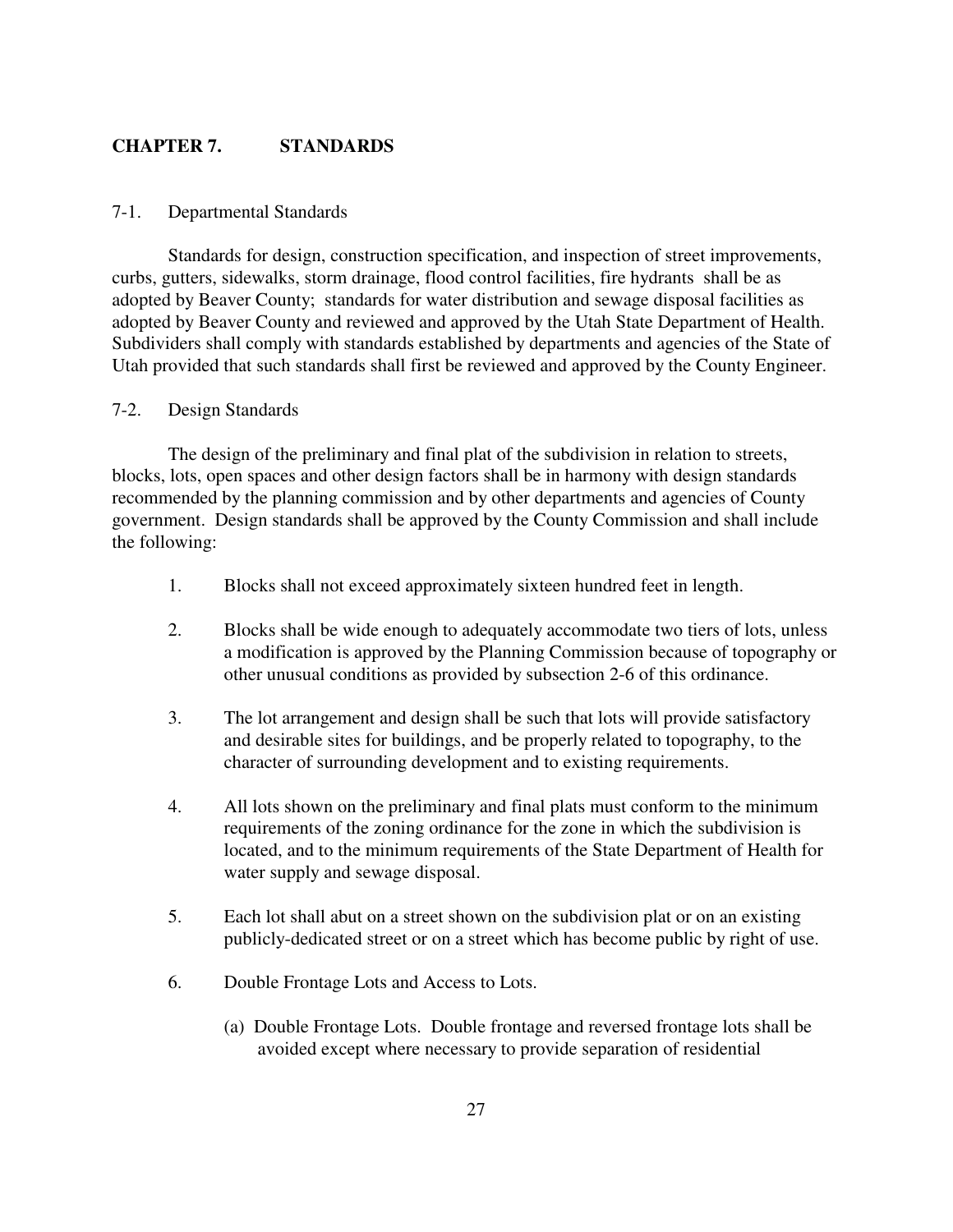development from traffic arterial to overcome specific disadvantages or topography and orientation.

- (b) Access from Major Arterial and Collector streets. Lots shall not derive access exclusively from a major arterial. Access shall be limited on collector streets except where approved by the County Engineer. In such cases where driveway access from collector street may be necessary for several adjoining lots, the Planning Commission may require that such lots be served by a combined access drive in order to limit possible traffic hazard on such street. In such cases, driveways should be designed and arranged so as to avoid requiring vehicles to back into traffic.
- 7. Flag Lots. After determination by the commission that standard lots are not feasible, the commission may, in order to encourage more efficient use of land, allow flag lots to be developed subject to the following conditions:
	- (a) The property cannot be subdivided with public street and standard size lots, either at the present or in the foreseeable future.
	- (b) The staff portion of said lot shall front on a dedicated public street. The minimum width of the staff portion of the lot shall be 25 feet.
	- (c) No building or construction, except for driveways, shall be allowed on the staff portion of said lot.
	- (d) The front side of the flag lot shall be deemed to be the side nearest the dedicated public street upon which the staff portion front.
	- (e) All lot size and setback requirements shall be the same as may be required by the zone in which the lot is located.
	- (f) No more than two (2) flag lots or four (4) dwelling units may be served by one staff portion of said lots.
	- (g) Each flag lot shall be specifically approved by the Planning Commission.

#### 7-3. Amending Existing Subdivisions

1. Subdivision plats may be amended from time to time according to the following schedule: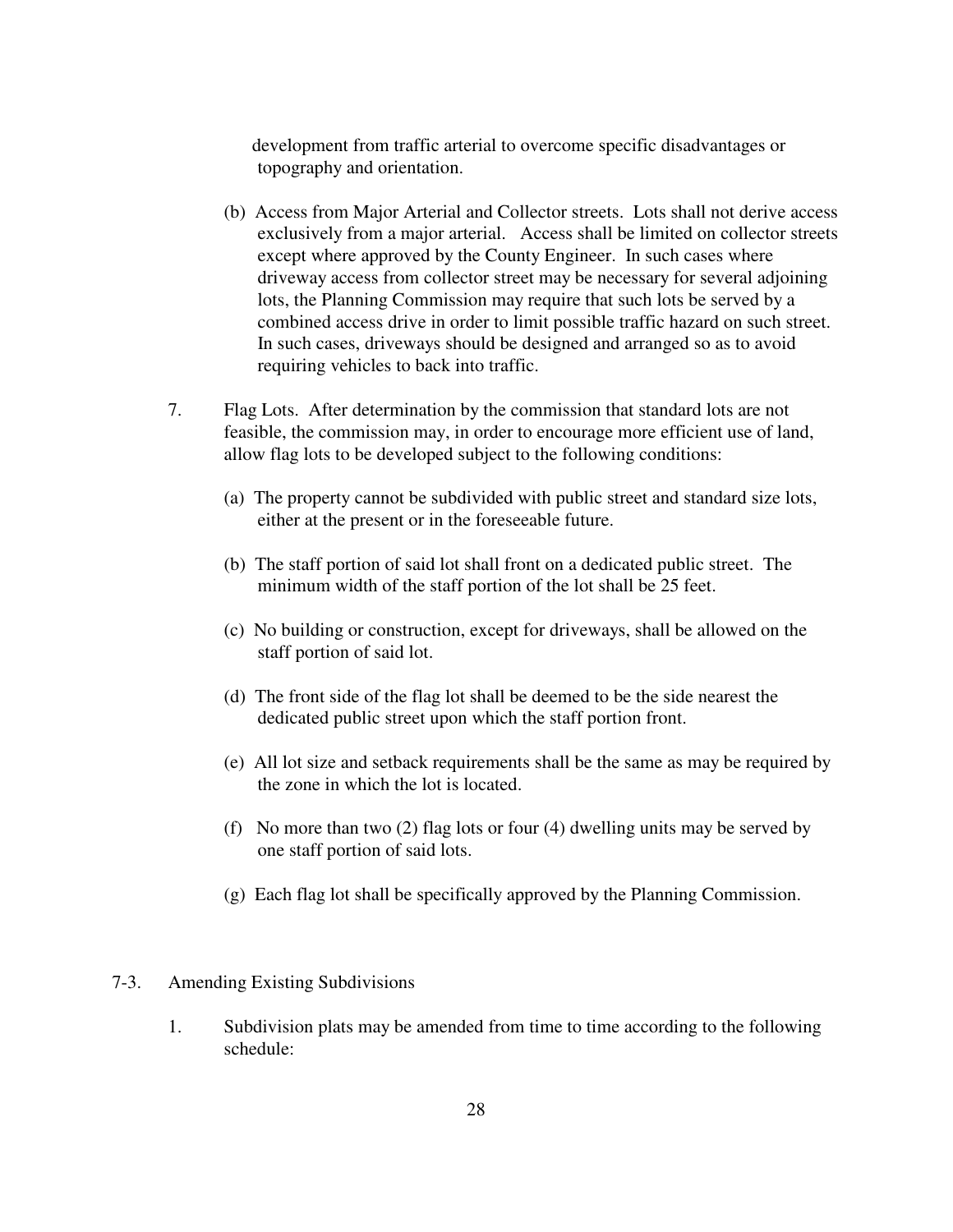- (a) Subdivision having minor changes in which no new lots are created, or in which lots are deleted or reduced in number, or where lot lines moved, the requirements of 7-3-2, below may be followed.
- (b) Subdivisions amended for the purpose of creating new and/or additional lots in the subdivision shall be treated as though they were a complete new subdivision. All current requirements of the subdivision Ordinance shall be met unless otherwise waived by the Planning Commission and the county Commission.
- 2. The following procedure shall be followed in requesting an amendment to a subdivision plat:

(a) A written petition shall be filed with the County Commission requesting that an amendment take place.

(b) All owners of record in the subdivision shall sign the amended plat. The plat shall then be recommended for approval by the Planning Commission and approved by the County Commission.

(c) As an alternative to (b) above, the applicant may send a certified letter to each owner of record in the subdivision indication the purpose of the amendment, the date and time of the public hearing before the County Commission, (which date shall be a minimum of thirty (30) days after sending said notice), and advising the property owners of their right to appear at the hearing, or to comment by mail or telephone, regarding the propose amendment. Copies of mail certification shall be filed with the County Planning Office.

(d) When using the option identified in option (c) above, the applicant shall, upon approval of the County Commission, prepare and submit an Ordinance for adoption by the Commission. Said Ordinance, upon approval, shall be recorded along with the amended plat.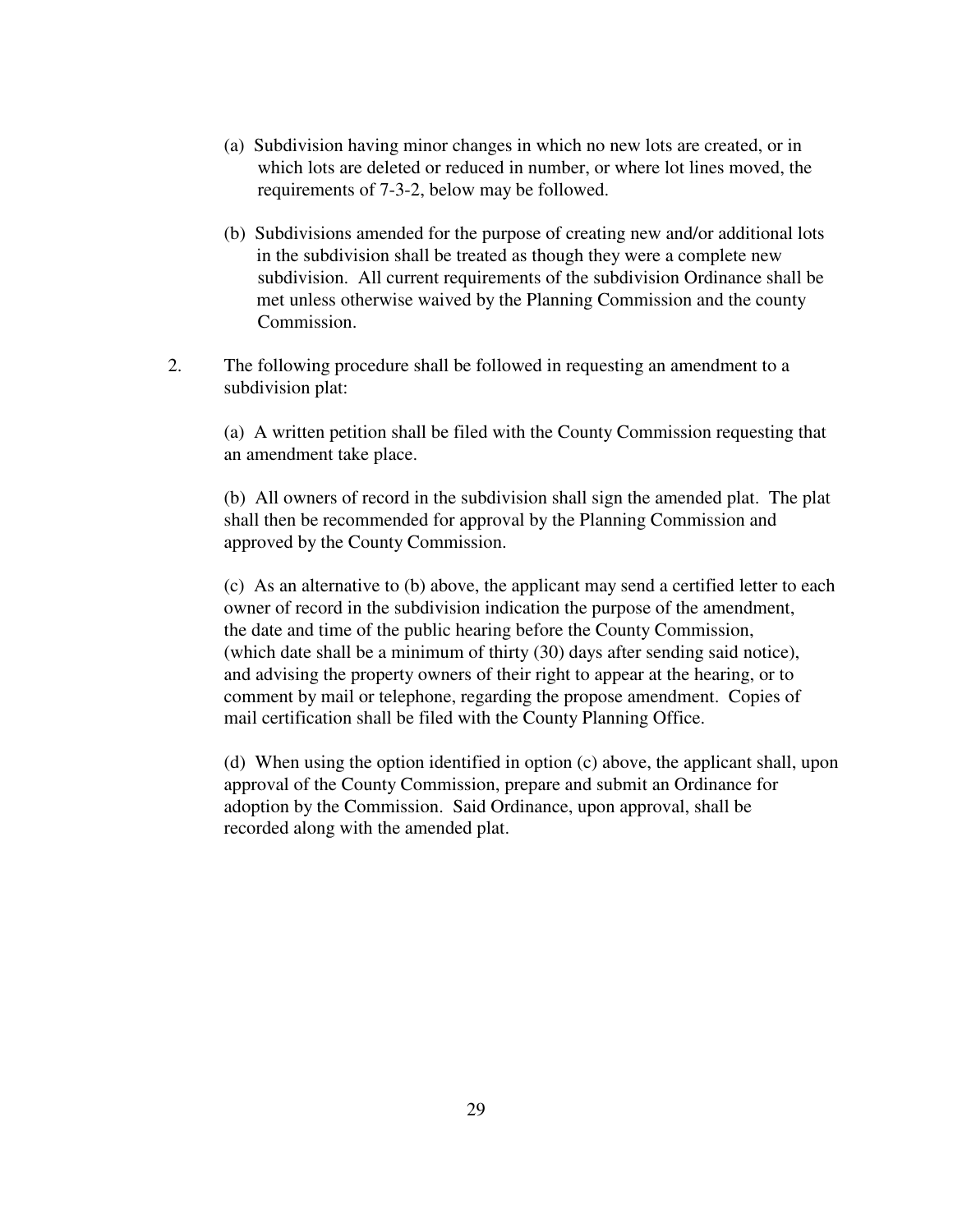## **CHAPTER 8. GUARANTEE OF IMPROVEMENTS**

8-1. Method of Guarantee.

Required subdivision improvements may be guaranteed in the following manner:

- 1. In lieu of the actual completion and acceptance by the Commission of the improvements required by this ordinance and before approval of the final plat by the Commission, the subdivider shall guarantee the installation and construction of the required improvements free from defective material or workmanship and in compliance with all County standards.
- 2. Said guarantee shall be in the form of a corporate surety bond, cash bond, or irrevocable letter of credit for an amount equal to 110% of the cost of improvements not previously accepted and as estimated by the County Engineer and approved by the County Attorney.
- 3. After the completion of all subdivision improvements the subdivider shall make a written request to the County Engineer for a final inspection. Inspection shall be made within eight (8) days from the date of request by the County Engineer and County Road Superintendent. A letter of final inspection shall be written by the County Engineer specifying the acceptability of all subdivision improvements.
- 4. Once all improvements are approved by the County Engineer, any guarantee filed with the County, therefore, shall be released within five (5) days from the date of approval. In any event, the subdivider shall provide the County Engineer with a letter of guarantee stating that he will maintain all subdivision improvements in a good state of repair and free from defective material or workmanship which becomes evident for one year from his request for final inspection.
- 5. All such improvements shall have been installed within a one (1) year time period unless extended by the County Commission.
- 6. A letter of credit, or cash bond, may be released in part, as progress payment for improvements, subject to the following conditions:
	- (a) The developer shall submit to the County Engineer, or other assigned County inspector, a request for payment against the letter of credit, showing to whom and for what amount the release is requested. Upon inspection by the County, and approval of the requested amount, the County will authorize the holder of the credit account to disperse the approved payments through the use of lienrelease checks to pay for the improvements thus completed.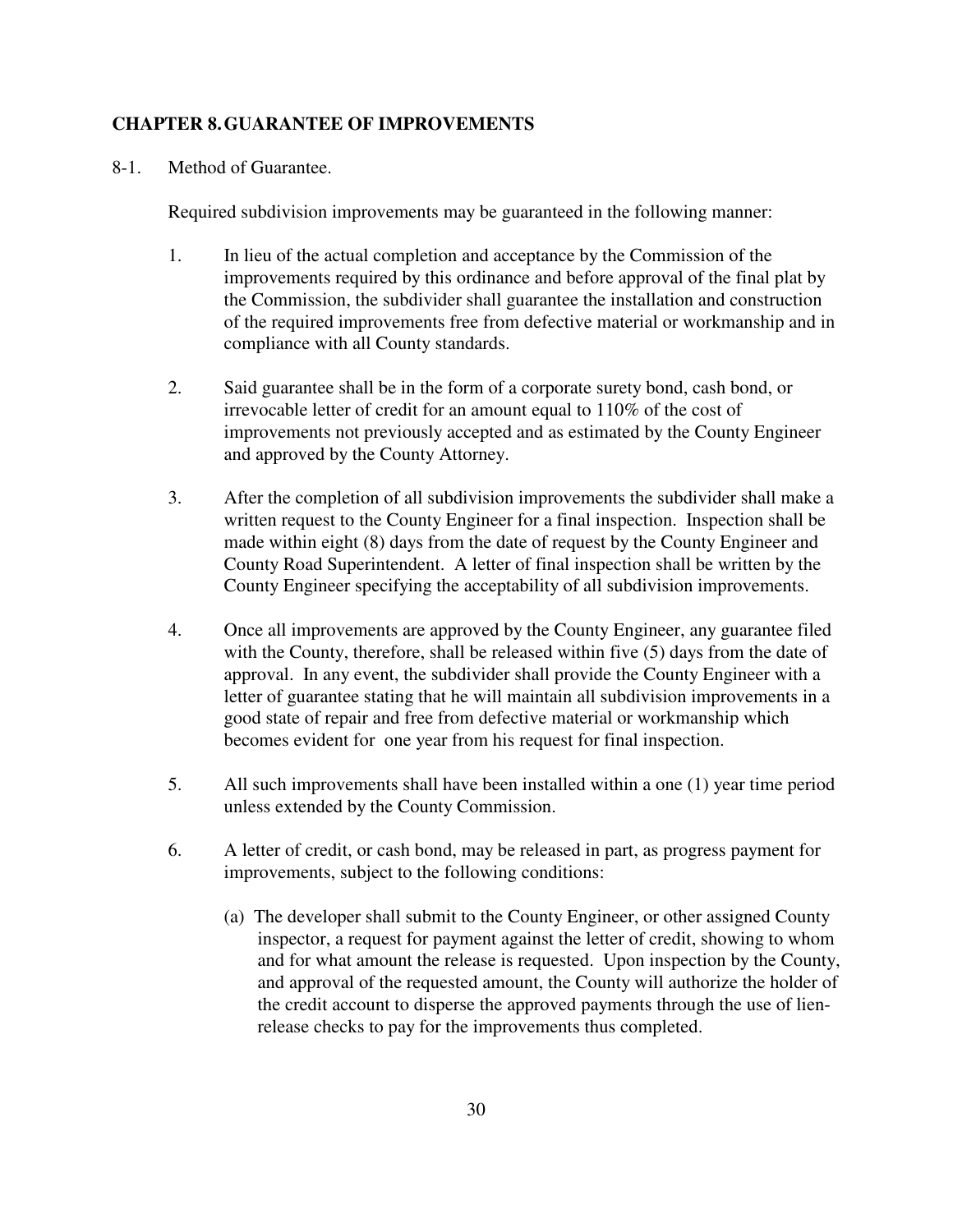- (b) Said payment requests may be made upon completion of the various phases of development as follows:
	- (1) Complete water system installation, including any required storage facility, well improvements, etc.
	- (2) Complete road construction, including all survey monuments, traffic controls, and street name signs. Road construction shall also include storm drainage systems.
	- (3) Complete waste disposal system, where required.
	- (4) Staking of lot corners and any other required survey field work.
	- (5) Completion of Utilities including power and telephone, if bonded by Beaver County.

Requests shall not be submitted more frequently than on a monthly basis.

(c) In any event, 10% of the original amount of the letter of credit, or cash bond, shall be retained until one (1) year following completion of the project as a guarantee of quality of improvements. In the case of a surety bond, a maintenance bond shall be filed prior to the release of the surety bond.

7. For a developer who proposes to install improvements prior to recording a final plat, as provided by Chapter 2-9 of this Ordinance, a cost estimate of improvements shall be submitted to and approved by the County Engineer prior to the start of construction, as the basis for determining the amount of the 10% guarantee bond that shall be posted upon final approval of the improvements by the County.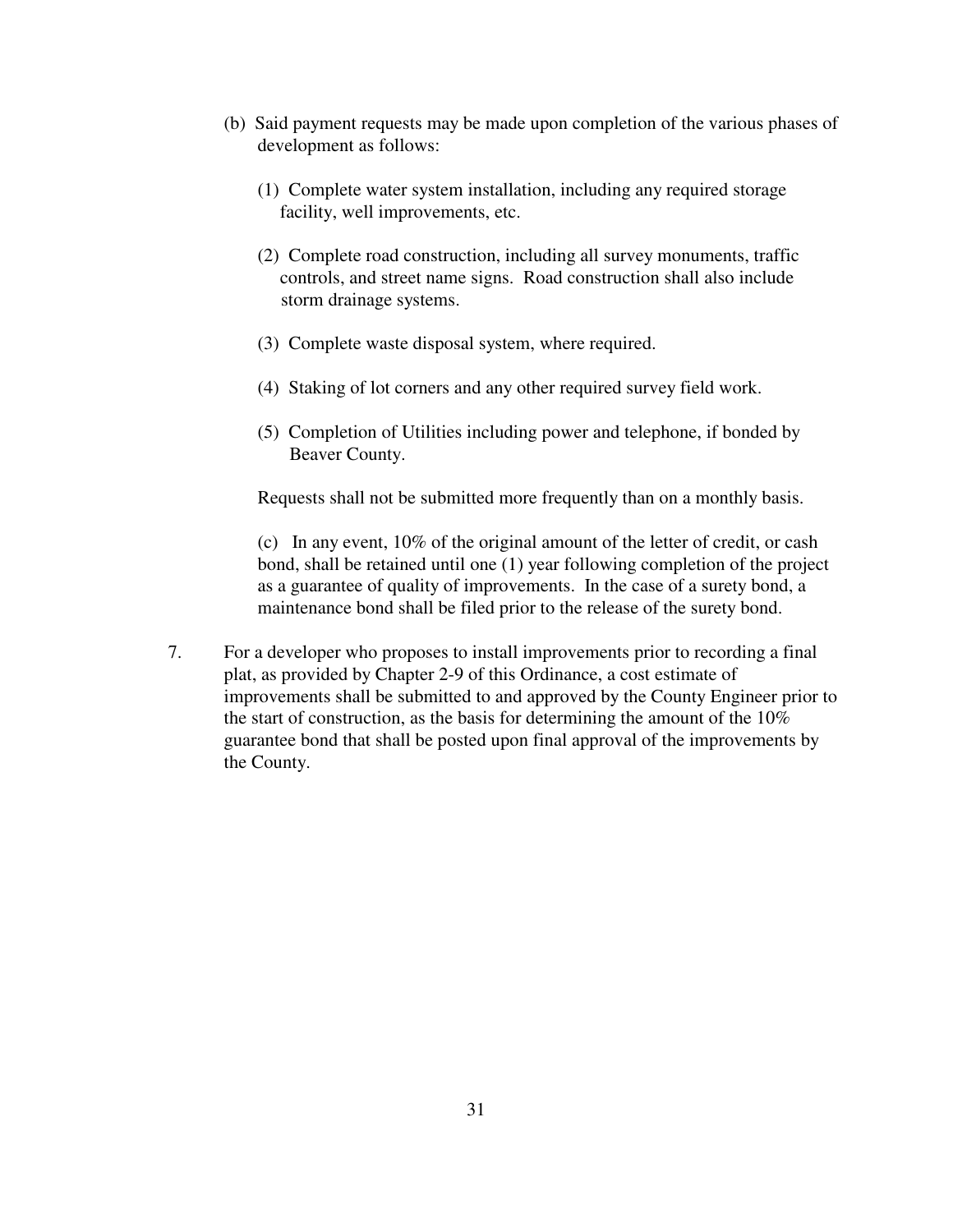### **8-2. Guarantee Format**

1. Escrow. The escrow agreement shall be signed by the subdivider, the municipality and the escrow holder, and shall contain substantially the following language:

#### AGREEMENT

This AGREEMENT entered into this \_\_\_\_\_ day of \_\_\_\_\_\_\_\_\_\_\_\_\_\_, 19\_\_\_, between, a , hereinafter called First Party, and Beaver County, a political subdivision of the State of Utah, hereinafter called Second Party:

#### WITNESSETH

WHEREAS, First Party is desirous of recording a proposed subdivision of land in Beaver County, said Subdivision to be known as , approximately in the location of , in Beaver County, State of Utah; and

WHEREAS, Second Party will not permit said recording unless adequate provisions are made for the installation of certain off-site improvements in said Subdivision, which improvements are estimated to  $cost$ \$ and supervision of and in accordance with the specifications of the Beaver County Engineer, and as described and set forth in the "Design and Construction Specification for the Beaver County" and approved plans for said subdivision.

NOW, THEREFORE, in consideration of the premises, the parties hereby agree as follows:

1. First Party agrees to complete said improvements within year(s) of the date of this agreement and that Second Party shall be entitled to specifically enforce said agreement.

2. First Party hereby assigns and sets over to the Second Party all its right, title and interest in the principal of that certain escrow account  $\frac{1}{1-\frac{1}{1-\frac{1}{1-\frac{1}{1-\frac{1}{1-\frac{1}{1-\frac{1}{1-\frac{1}{1-\frac{1}{1-\frac{1}{1-\frac{1}{1-\frac{1}{1-\frac{1}{1-\frac{1}{1-\frac{1}{1-\frac{1}{1-\frac{1}{1-\frac{1}{1-\frac{1}{1-\frac{1}{1-\frac{1}{1-\frac{1}{1-\frac{1}{1-\frac{1}{1-\frac{1}{1-\frac{1}{1-\frac{1}{1-\frac$ Corporation, entitled "Trust Account" of , in

the amount of \$ .

3. Second Party agrees to make no demand for the proceeds of said account for a period of year(s) from the date hereof.

4. Said escrow account shall not be released unless in writing by the Beaver County Engineer. In the event that the improvements listed herein have been installed to the satisfaction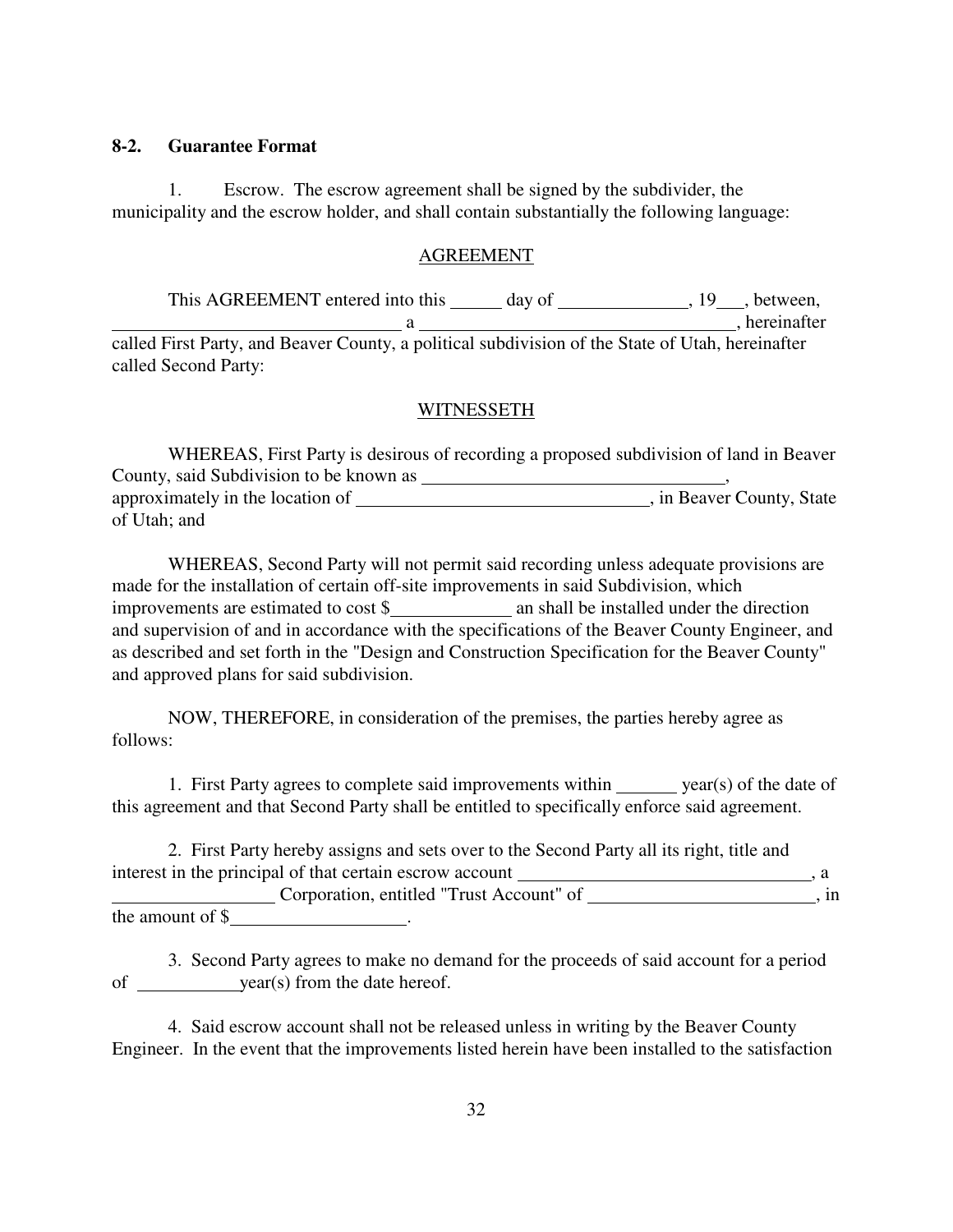of the Beaver County Engineer within said year period, Second Party agrees to execute a release of said escrow account. In the event the improvements as listed herein have not been installed to the satisfaction of Beaver County Engineer and all applicable ordinances and regulations, Second Party shall be entitled to receive payment from , a in the sum of \$ or such lesser amount as may be estimated by the Beaver County Engineer to be required to complete said improvements.

WHEREUPON, the parties hereto have set their hand the day and year first above written.

 $\overline{a}$ 

By:\_

Party of the First Part

By:

Party of the First Part

Beaver County Commission

By:

Party of the Second Part

Attest: County Clerk

 $\overline{a}$ 

The escrow agreement may contain such additional provisions as the parties deem necessary.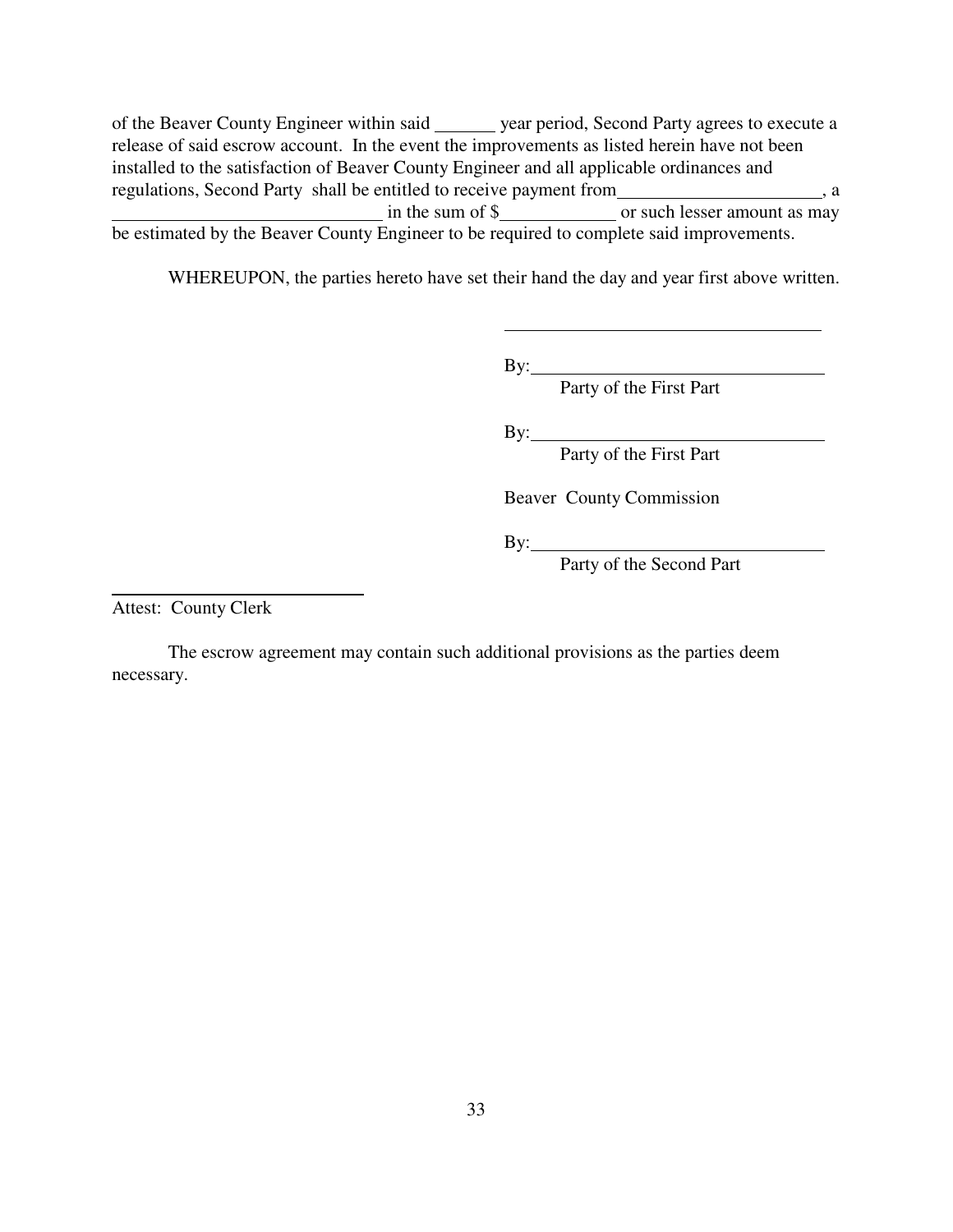Irrevocable Letter of Credit. The subdivider shall file with the municipality an irrevocable letter of credit from a duly chartered state or national bank or savings and loan institution which letter shall contain provisions substantially similar to that required in the escrow agreement.

The form of the irrevocable letter of credit shall be substantially as follows:

Name of Bank Address

# IRREVOCABLE LETTER OF CREDIT

To: The Beaver County Commission Date:

Letter of Credit No.

Gentlemen:

We hereby establish our irrevocable letter of credit in your favor for the account of (subdivider & subdivider's address) up the aggregate amount of \$ drawn a sight on (bank & address of bank) accompanied by a statement signed by an officer of the County of Beaver as follows: "We certify that the improvements related to the (subdivision) have not been complete in accordance with municipal ordinances and that the enclosed documents represent the amount necessary to complete those on-site improvements."

We hereby agree with drawers, endorsers and bona fide holders that all drafts under and in compliance with terms of this credit will be duly honored upon presentation and delivery of documents as specified to the drawee or drawn and presented for negotiation until said subdivision is accepted in writing by the Beaver County Engineer.

Respectfully,

 $\overline{a}$ 

Authorized Bank Officer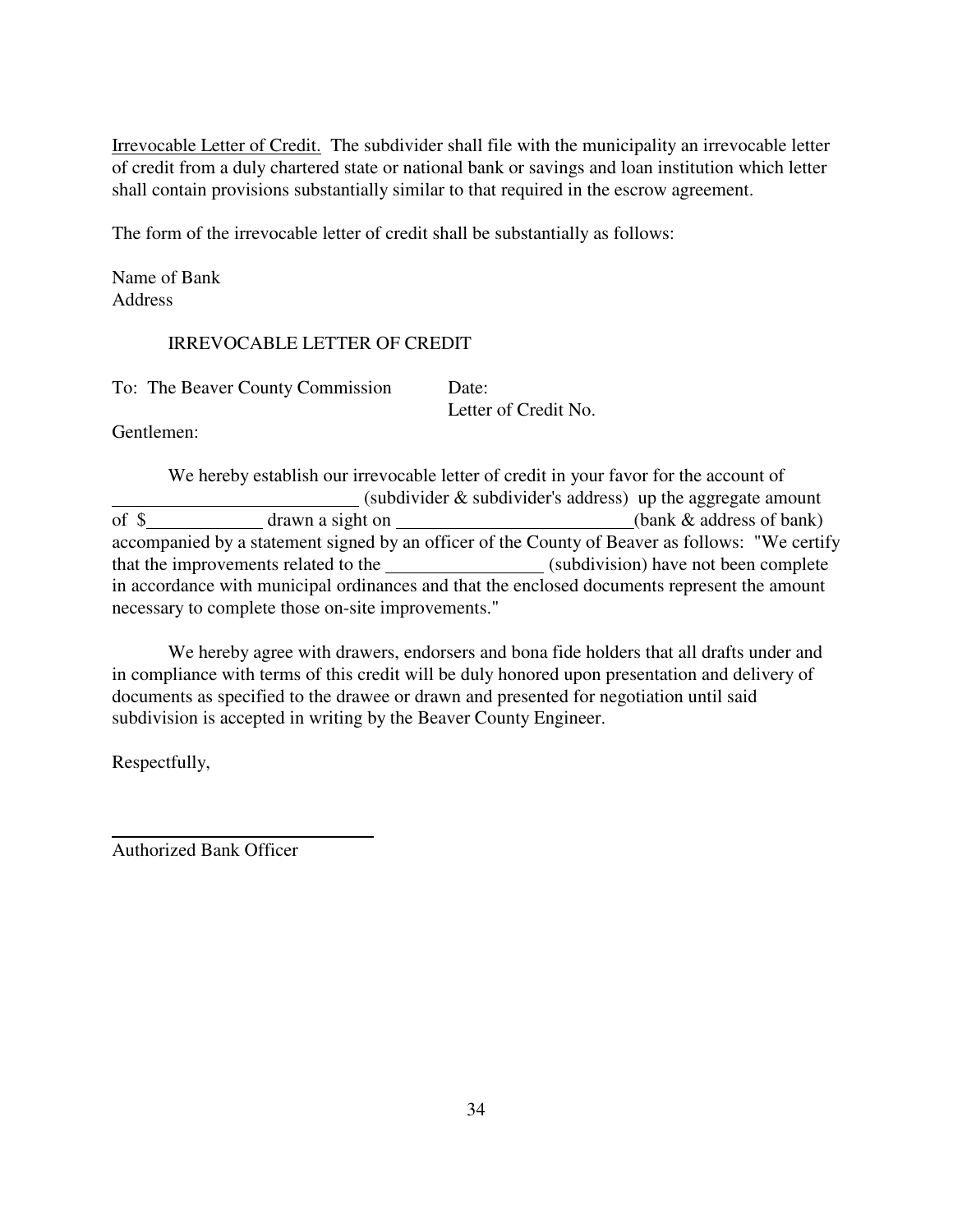## **SAMPLE LETTER OF CREDIT**

| Issued in $\frac{1}{\sqrt{1-\frac{1}{2}} \cdot \frac{1}{\sqrt{1-\frac{1}{2}} \cdot \frac{1}{\sqrt{1-\frac{1}{2}} \cdot \frac{1}{\sqrt{1-\frac{1}{2}} \cdot \frac{1}{\sqrt{1-\frac{1}{2}} \cdot \frac{1}{\sqrt{1-\frac{1}{2}} \cdot \frac{1}{\sqrt{1-\frac{1}{2}} \cdot \frac{1}{\sqrt{1-\frac{1}{2}} \cdot \frac{1}{\sqrt{1-\frac{1}{2}} \cdot \frac{1}{\sqrt{1-\frac{1}{2}} \cdot \frac{1}{\sqrt{1-\frac{1}{2}} \cdot \frac{1}{\sqrt{1-\frac{$ |      |                                |
|-------------------------------------------------------------------------------------------------------------------------------------------------------------------------------------------------------------------------------------------------------------------------------------------------------------------------------------------------------------------------------------------------------------------------------------------------|------|--------------------------------|
| city and state                                                                                                                                                                                                                                                                                                                                                                                                                                  | date |                                |
| <b>APPLICANT:</b>                                                                                                                                                                                                                                                                                                                                                                                                                               |      | <b>BENEFICIARY:</b>            |
| Name of Developer                                                                                                                                                                                                                                                                                                                                                                                                                               |      | <b>Beaver County Treasurer</b> |
| Address of Developer                                                                                                                                                                                                                                                                                                                                                                                                                            |      | 105 E. Center St.              |
| City, State, and Zip                                                                                                                                                                                                                                                                                                                                                                                                                            |      | Beaver, UT 84713               |
| AMOUNT: USD \$                                                                                                                                                                                                                                                                                                                                                                                                                                  |      | DATE & PLACE OF EXPIRY:        |
| One hundred thousand and no/100's                                                                                                                                                                                                                                                                                                                                                                                                               |      |                                |
| in US Dollars                                                                                                                                                                                                                                                                                                                                                                                                                                   |      | <b>Our Counters</b>            |

"We hereby issue in favor of BEAVER COUNTY this Documentary Credit which is available by payment of you draft(s) drawn on us at sight bearing the number of this letter of credit accompanied by the following documents:"

1. Your signed statement reading precisely as follows:

"We certify that the improvements on Subdivision have not been completed as agreed."

2. This original letter of Credit.

NOTE: If you have any questions about this Letter of Credit Policy, please contact:

Beaver County Treasurer 105 E. Center St., P.O. Box 432 Beaver, UT 84713 801-438-6410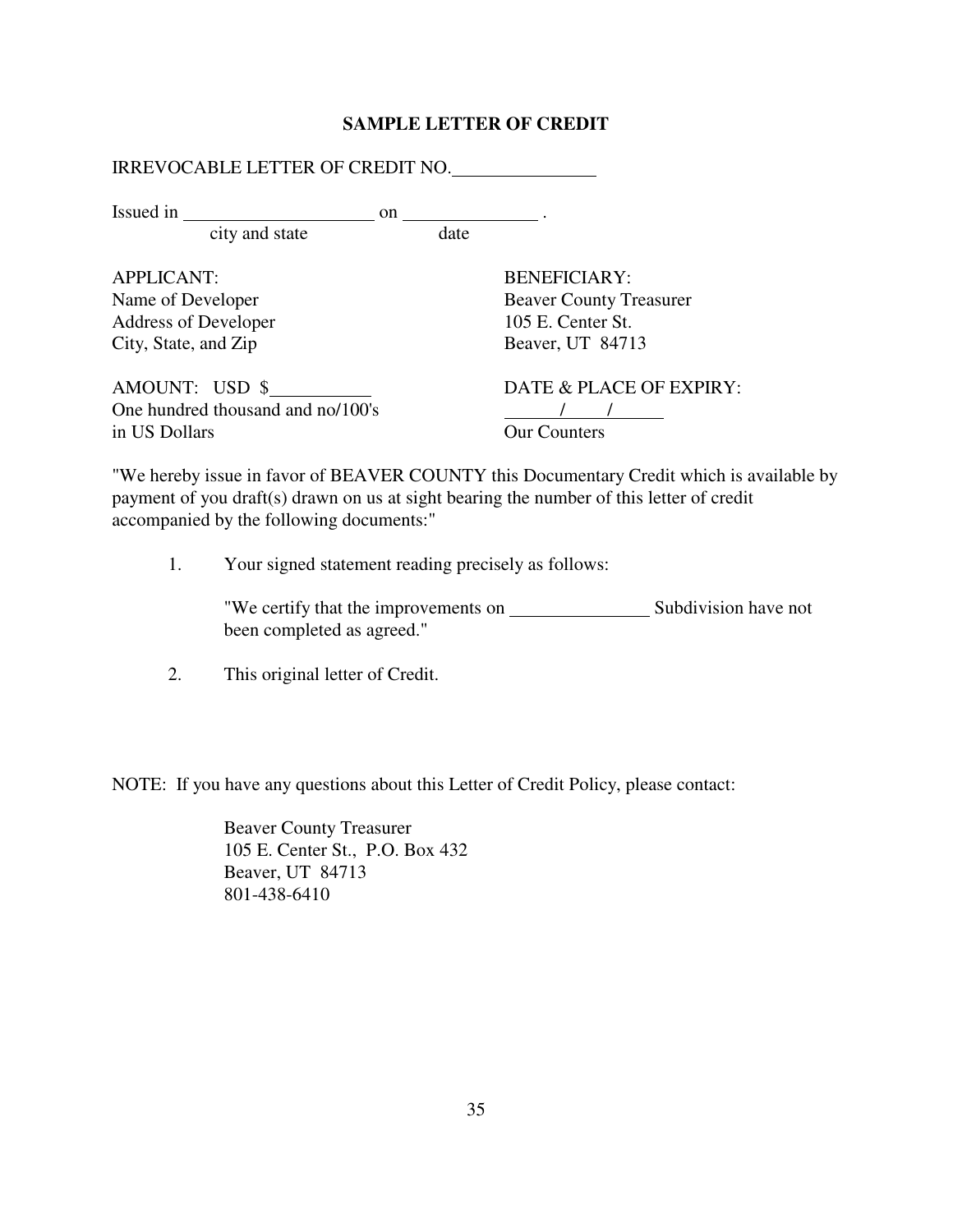### **CHAPTER 9. FEES, ENFORCEMENT, PERMITS AND PENALTIES**

9-1. Fees.

- 1. Fees. Any and all persons filing plats with the County shall pay fees as adopted through resolution by the County Commission, County Engineer, Building Inspector and Road Superintendent.
- 2. Permits. From the time of the effective date of this ordinance, the Building Inspector shall not grant a permit, nor shall any County officer grant any license or permit for the use of any land or the construction or alteration of any building or structure on a lot which would be in violation of any provisions of this ordinance until a subdivision plat therefore has been recorded or approved as herein required. Any license or permit issued in conflict which such provisions shall be void. No building permits will be issued until the subject lot has been improved with water, power, sewer, curb and gutter, and a dedicated serviceable street as approved by the County Engineer.
- 3. Violation. No person shall subdivide any tract or parcel of land located wholly or in part in the county except in compliance with the provisions of this title. No person shall purchase, sell or exchange any parcel of land which is any part of a subdivision or a proposed subdivision submitted to the Planning Commission, not offer for recording in the office of the County Recorder, any deed conveying such parcel of land or any fee interest therein, unless such subdivision ;has bee created pursuant to and in accordance with the provisions of this ordinance. Each day that a violation of the provisions of any Chapter of this Title is committed or permitted to continue shall constitute a separate and independent violation.
- 4. Penalty. Whoever shall violate any of the provisions of this ordinance shall be guilty of a class B misdemeanor and, upon conviction of any such violation, shall be punished by a fine of not more than \$1000, or by imprisonment for not more than six (6) months, or by both such fine and imprisonment. This penalty may be imposed for each separate violation found to exist as provided in Section 3, above.
- 5. Effective Date. This ordinance shall be in full force and effect twenty days after publication or thirty days after passage by the County Commission whichever is more remote from the day of passage.

## 9-2. Enforcement

The Planning Commission, the County Commission, the Building Inspector, County Attorney and such other department and agencies or County Government as are specified under the provisions of this title are hereby designated and authorized as the agencies charged with the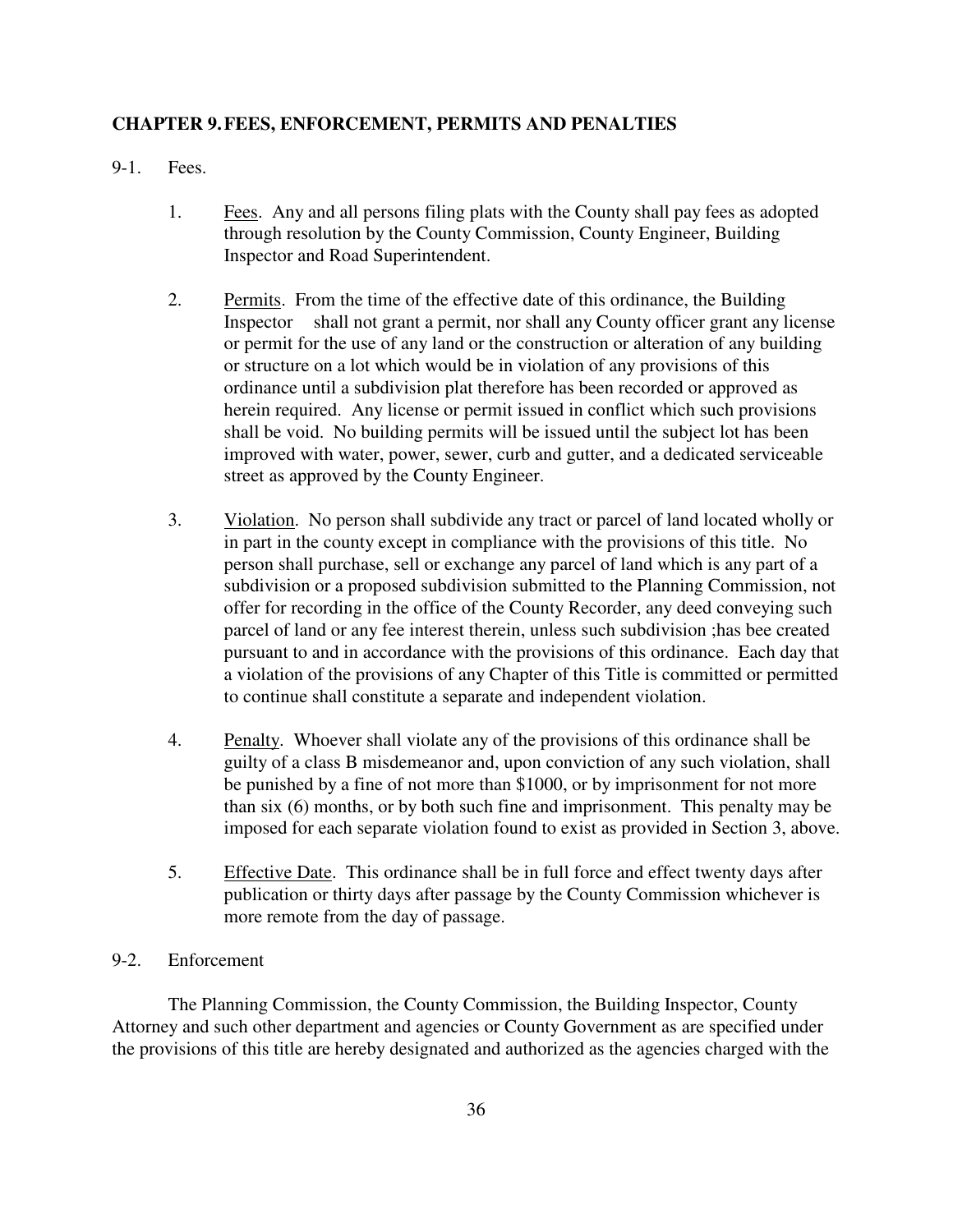enforcement of the provisions of this title and shall enter such actions in court as are necessary. Failure of such departments to pursue appropriate legal remedies, shall not legalize any violation of such provisions.

#### 9-3. Inspections

Appropriate agencies and departments of the County shall inspect or cause to be inspected all buildings, fire hydrants and water supply and sewage disposal systems in the course of construction, installation or repair. Excavations for fire hydrants and water and sewer mains and laterals shall not be covered or backfilled until such installation shall have been approved by the County Engineer or Building Inspector. If any such installation is covered before being inspected and approved, it shall be uncovered after notice to uncover has been issued to the responsible person by the inspector.

The subdivider shall post an inspection fee as shall be established from time to time by the County Commission to cover the cost of inspections in the subdivision and inspection of the subdivision plat. Upon completion of all improvements, the County Treasurer shall refund any amount not actually used, or, if the fund is exhausted before completion of all improvements, the subdivider shall pay the County Treasurer an amount established by the County Engineer to be sufficient to cover completion costs. This fee shall be paid prior to the release of any bond that may have been posted.

#### 9-4. Permits

From the time of the effective date of this ordinance, the Building Inspector shall not grant a permit, nor shall any County officer grant any license or permit for the use of any land or the construction or alteration of any building or structure on a lot which would be in violation of any provisions of this ordinance until a subdivision plat therefore has been recorded or approved as herein required. Any license or permit issued in conflict with such provisions shall be void.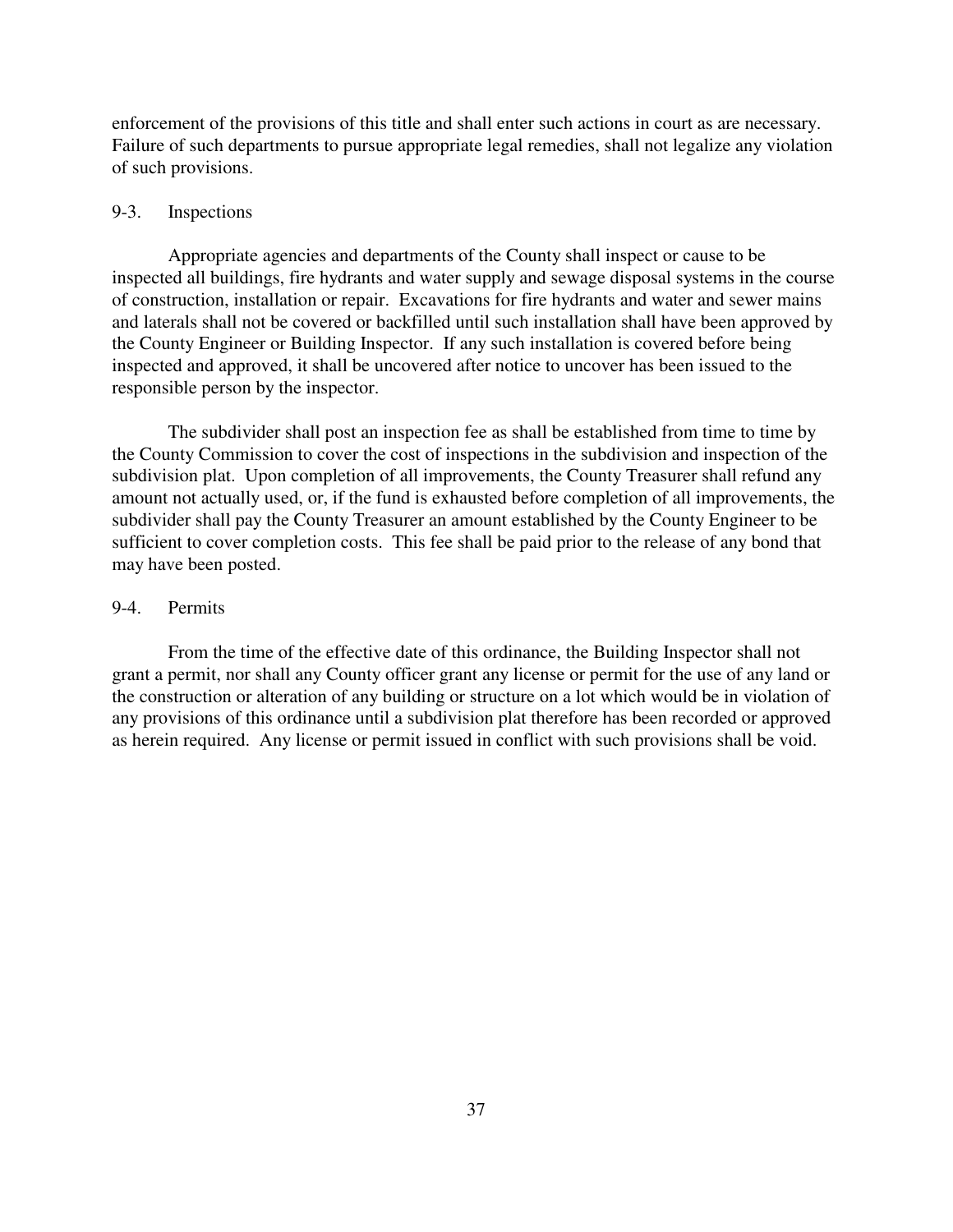#### **CHAPTER 10. DEFINITIONS**

The following terms use in this ordinance shall have the respective meanings hereinafter set forth:

1. Alley is a public way which affords a secondary means of access to abutting property.

2. Area of Influence is all the area in growth tier II as shown in the maps of the Beaver County General Plan.

3. Bench mark is a mark affixed to a permanent or semi-permanent object for an established elevation datum.

4. Collector street is a street which carries traffic from minor streets to the major street system, including the principal entrance streets of residence development and the primary circulating street within such a development.

5. County shall mean Beaver County, Utah.

6. Cul-de-sac is a minor street having one open end being terminated at the other by a vehicular turnaround.

7. County Engineer shall mean the person, firm, or employee retained by Beaver County for Engineering purposes.

8. Easement is the quantity of land set aside or over which a liberty, privilege, or advantage in land without profit, existing distinct form the ownership of the land, is granted to the public of some particular person or part of the public.

9. Final Plat is a map or chart of a subdivision which meets all of the provisions of this ordinance, is ready for approval by the commission and subsequent recordation and which has been accurately surveyed and such survey marked on the ground so that streets, alleys. blocks, lots and other division thereof can be identified, and shall be prepared on a reproducible medium of sufficient size for legibility, (24" x 36").

10. Health Department shall mean the Utah State Department of Environment Quality (DEQ).

11. Land, Agriculture shall mean land used for bona fide agricultural purposes, or which is projected for agricultural use by the general plan or the zoning ordinance adopted by Beaver County, but not including legally existing nonconforming uses located in areas so projected.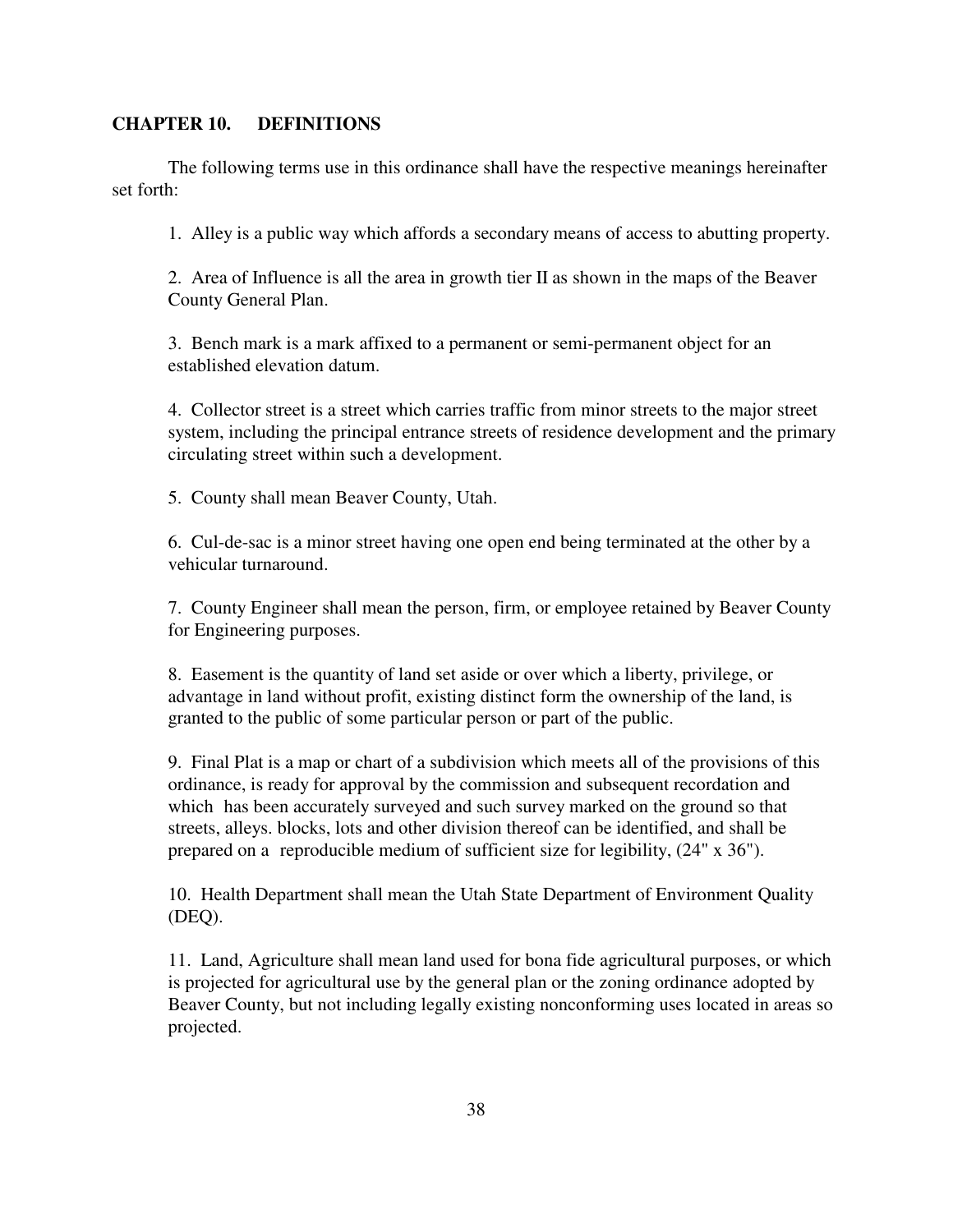12. Land, Commercial shall mean land used for bona fide commercial purposes, or which is projected for commercial use by the general plan or the zoning ordinance adopted by Beaver County, except legally existing nonconforming uses in area designated commercial in such ordinance.

13. Land, Industrial shall mean land used for bona fide industrial purposes or which is projected for industrial use by the general plan or the zoning ordinance adopted by Beaver County, except legally existing nonconforming uses in areas designated industrial in such ordinance.

14. Lot shall mean a parcel of real property with a separate and distance number or other designation shown on a plat or a parcel of real property delineated on an approved map of a record of survey, split or sub-parceling map as filed in the office of the County Recorder and intended as a unit for building development or transfer of ownership.

15. Lot width is the width of the lot measured along the minimum building setback line.

16. Major street shall mean a street existing or proposed, which serves or is intended to serve as a major traffic way and which is designated on the master street plan as a controlled access highway, major street, parkway or by equivalent terms suitable to identify street comprising the basic structure of the street plan.

17. Minor street shall mean a street, existing or proposed, which is supplementary to a collector or major street and of limited continuity, which serves or is intended to serve the local needs of a neighborhood.

18. Official map shall mean any map adopted by the Commission under the provisions of Title 17, Chapter 27 Section 7, Utah Code Annotated, 1953, as amended.

19. Owner shall include the plural as well as the singular, and may mean either a natural person, firm, association, partnership, private corporation, or any combination thereof.

20. Parcel of land shall mean a contiguous quantity of land, in the possession of, or owned by, or recorded as the property of, the same claimant of person.

21. Planning Commission shall mean the Beaver County Planning Commission, unless another planning commission is specifically named.

22. Preliminary approval is an approval, with or without recommended alterations, given to a preliminary plat by the planning commission and provides the necessary authority to proceed with the preparation and presentation of the final plat.

23. Preliminary plat is a map of plan of a propose land division or subdivision.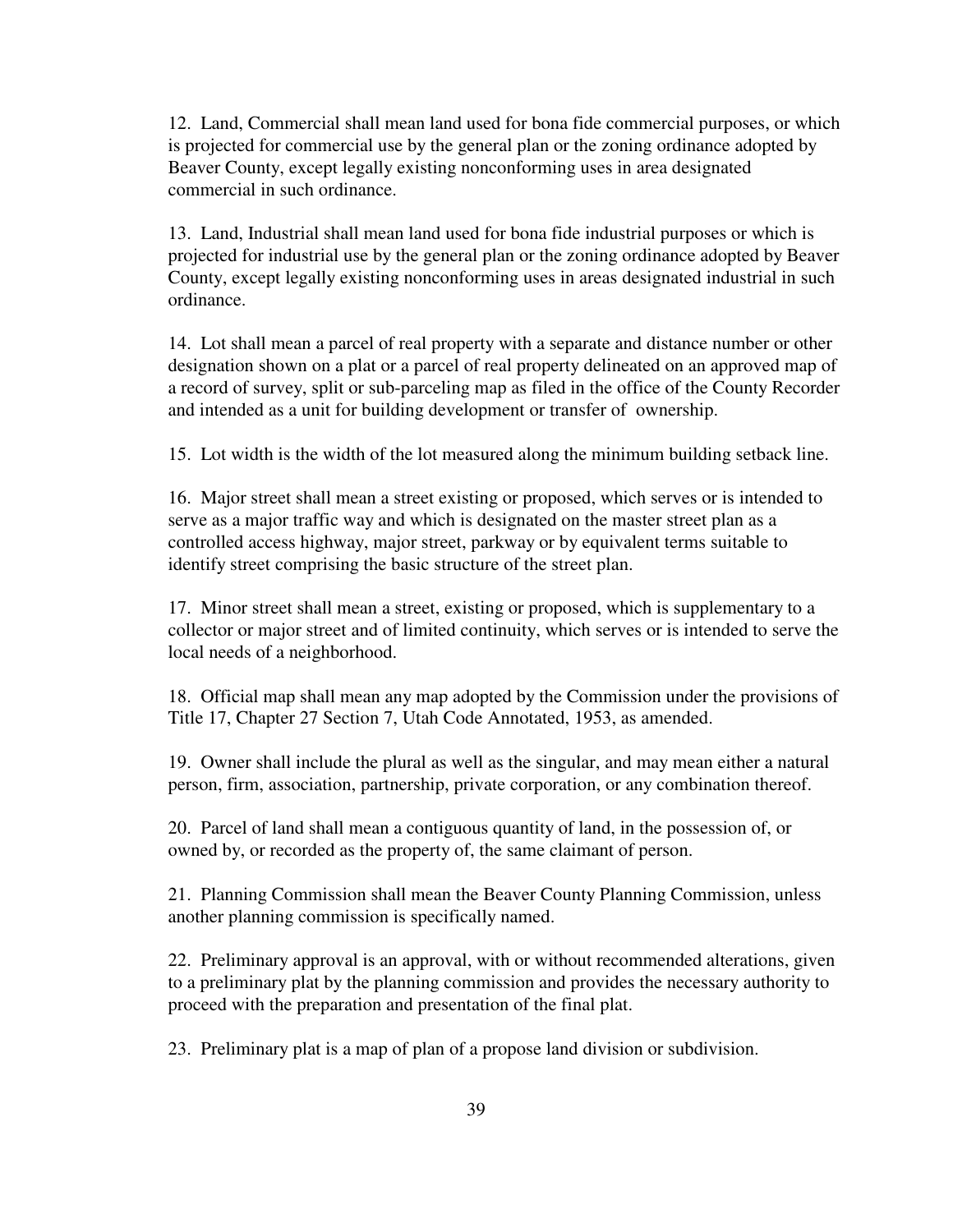24. Subdivision shall mean the division of land into two or more lots, parcels, sites, units, plots, or other division o land for the purpose, whether immediate of future, for offer, sale, lease, or development either on the installment plan of upon any and all other plans, terms, and conditions.

25. Through lot shall mean a lot having a frontage on two (2) dedicated streets and having the right of access to both of said streets, not including corner lots.

26. Water System Non- Public. Any potable water system that is subject to the rules of the Southwest Utah Public Health Department, which is any potable (culinary) water system that is to serve less than fifteen (15) lots or less than twenty five (25) people.

27. Water System Public. Any potable water system that is subject to the rules of the Utah Department of Environmental Quality, which is any potable (culinary) water system that is to serve fifteen  $(15)$  lots or more, or at least an average of twenty five  $(25)$ individuals at least sixty (60) days a year.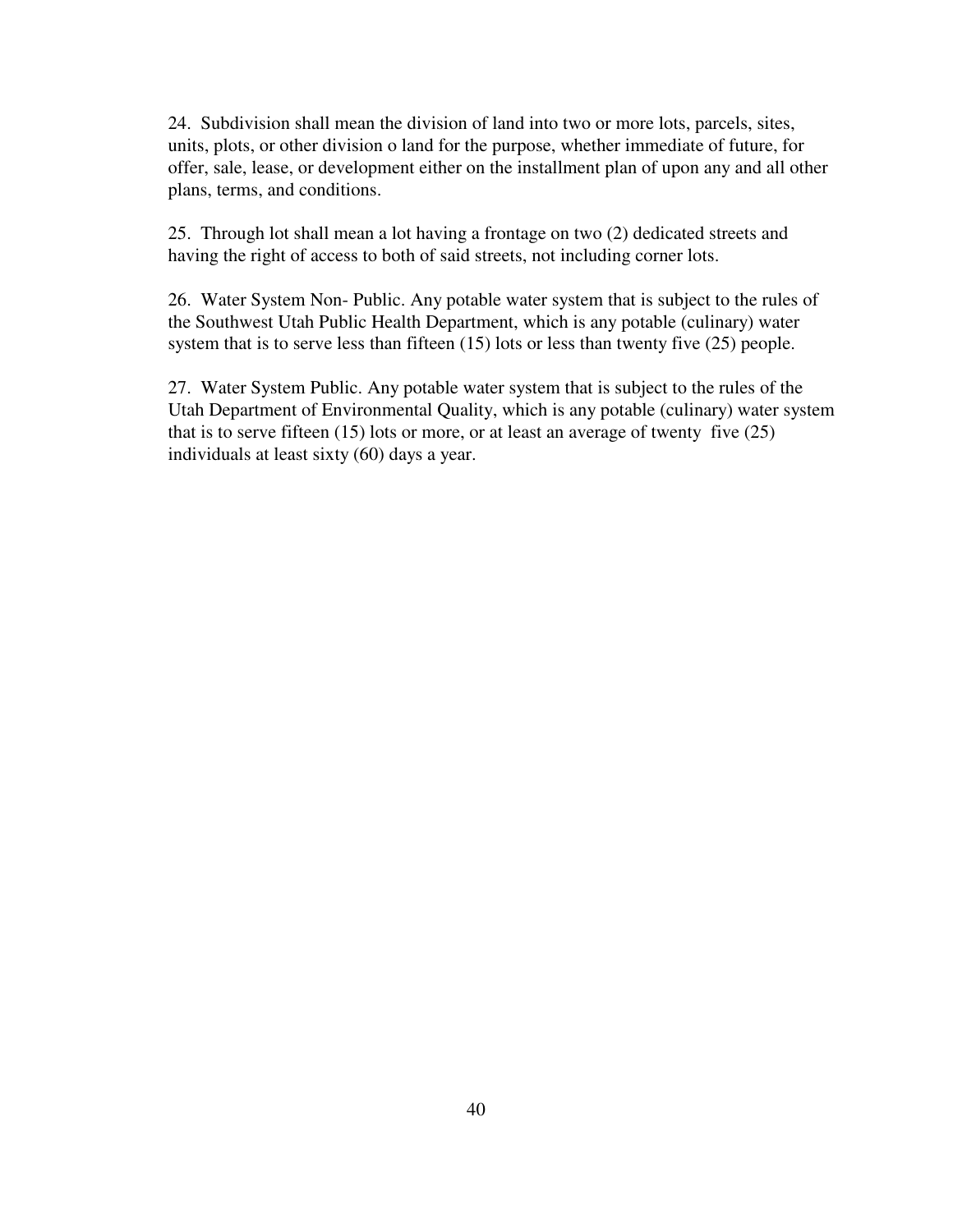### Legal Remedies

Any person, firm, or corporation, whether as principal, agent or employee who violates or causes the violation of any of the provisions of this ordinance shall be guilty of a Class B misdemeanor and upon conviction thereof shall be punished by law.

In addition, Beaver County by action of the County Commission may institute injunction, mandamus, abatement or other appropriate action to prevent, enjoin, abate or remove acts or uses in violation of this ordinance.

The owner of real estate within the zoning district in which an alleged violation of this ordinance has occurred may institute injunction, mandamus, abatement or other appropriate action to prevent, enjoin, abate or remove acts or uses in violation of this ordinance.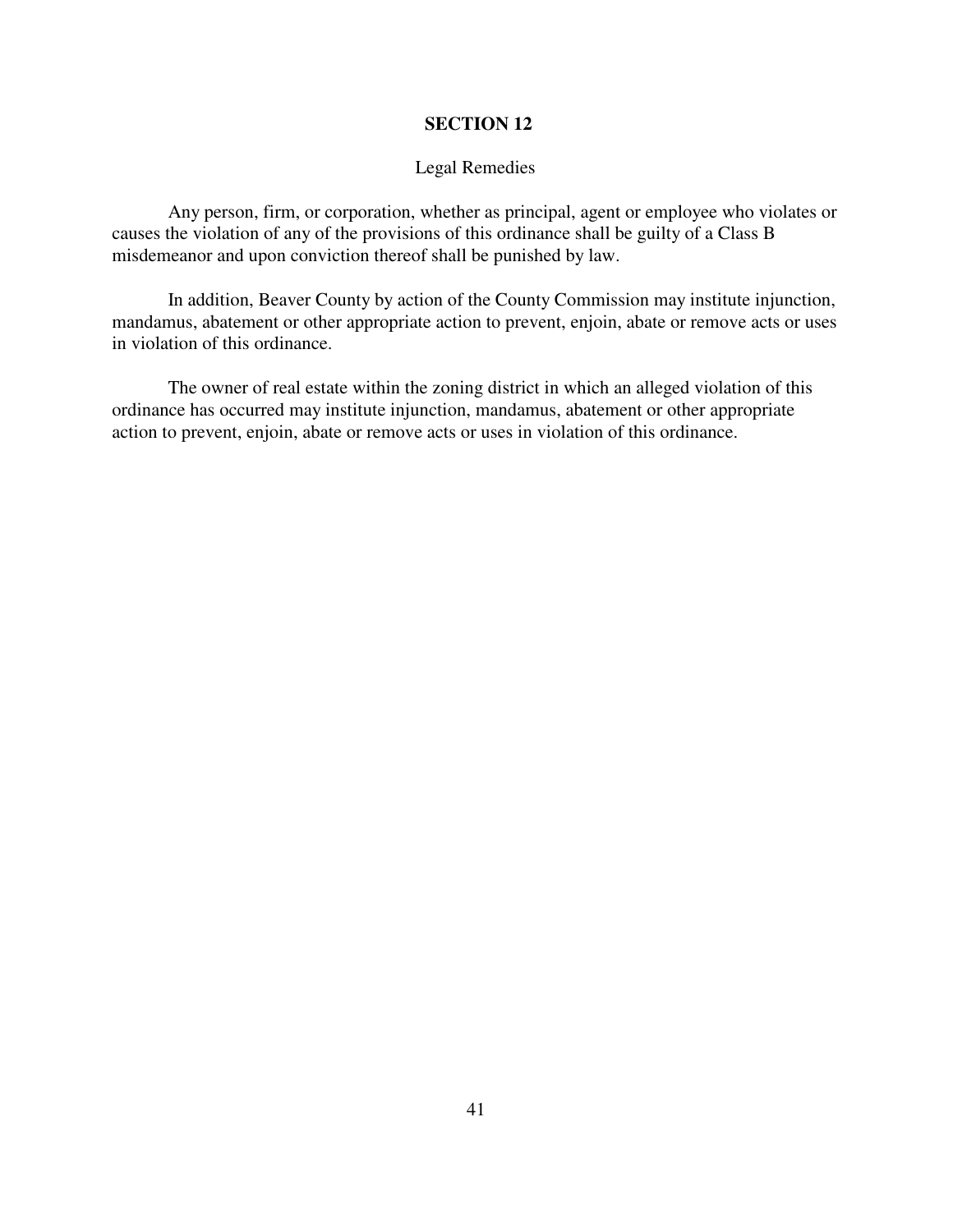# Validity

If any section, sub-section, sentence, clause, or phrase of this Ordinance is for any reason held to be invalid, such holding shall not affect the validity of the remaining portions of this Ordinance.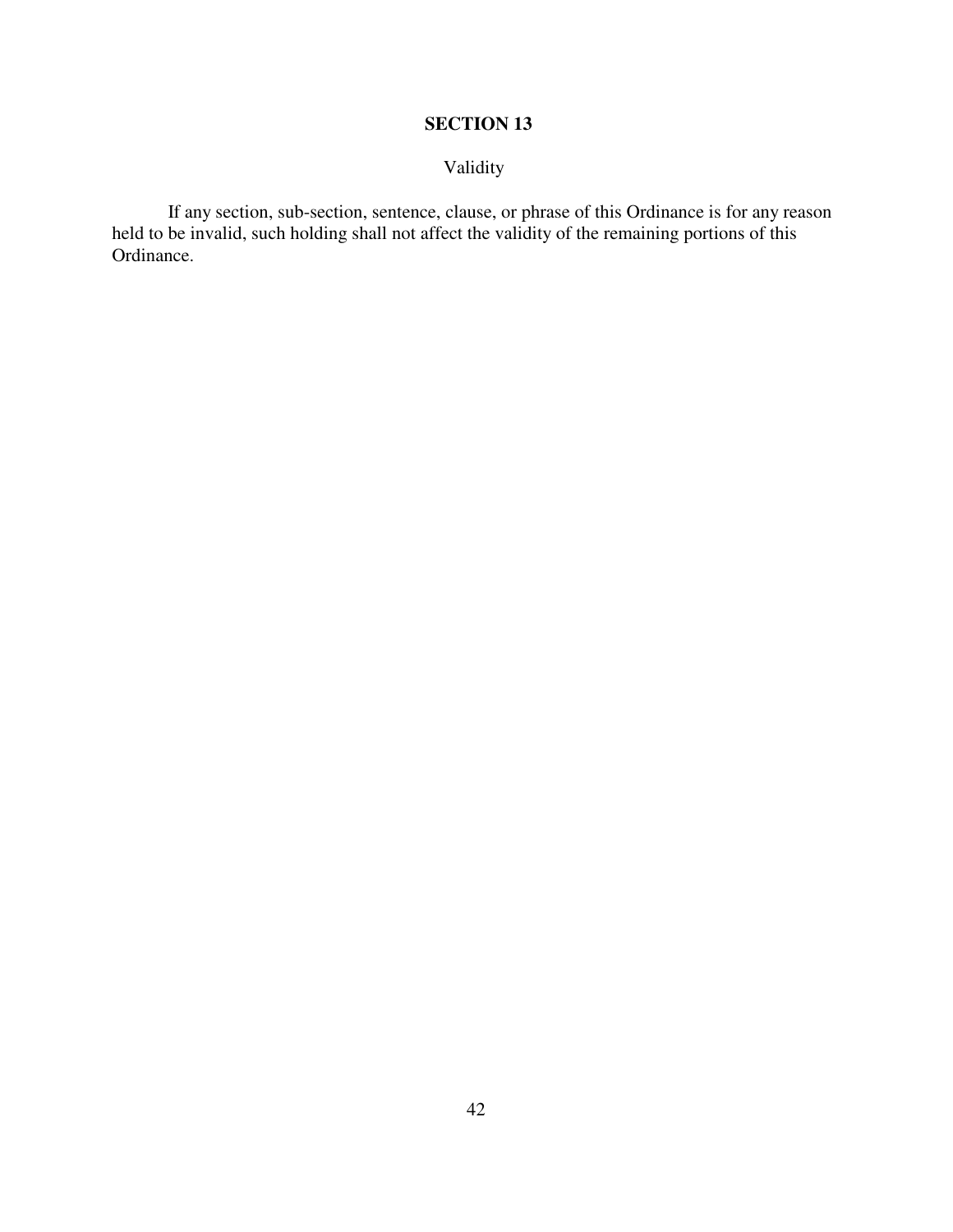# Emergency

In the opinion of the County Commission, a public emergency exists in connection with the matters herein contained, and it is therefore necessary for the peace, health, safety, and the general welfare of the inhabitants of Beaver County that this Ordinance take effect immediately upon its adoption.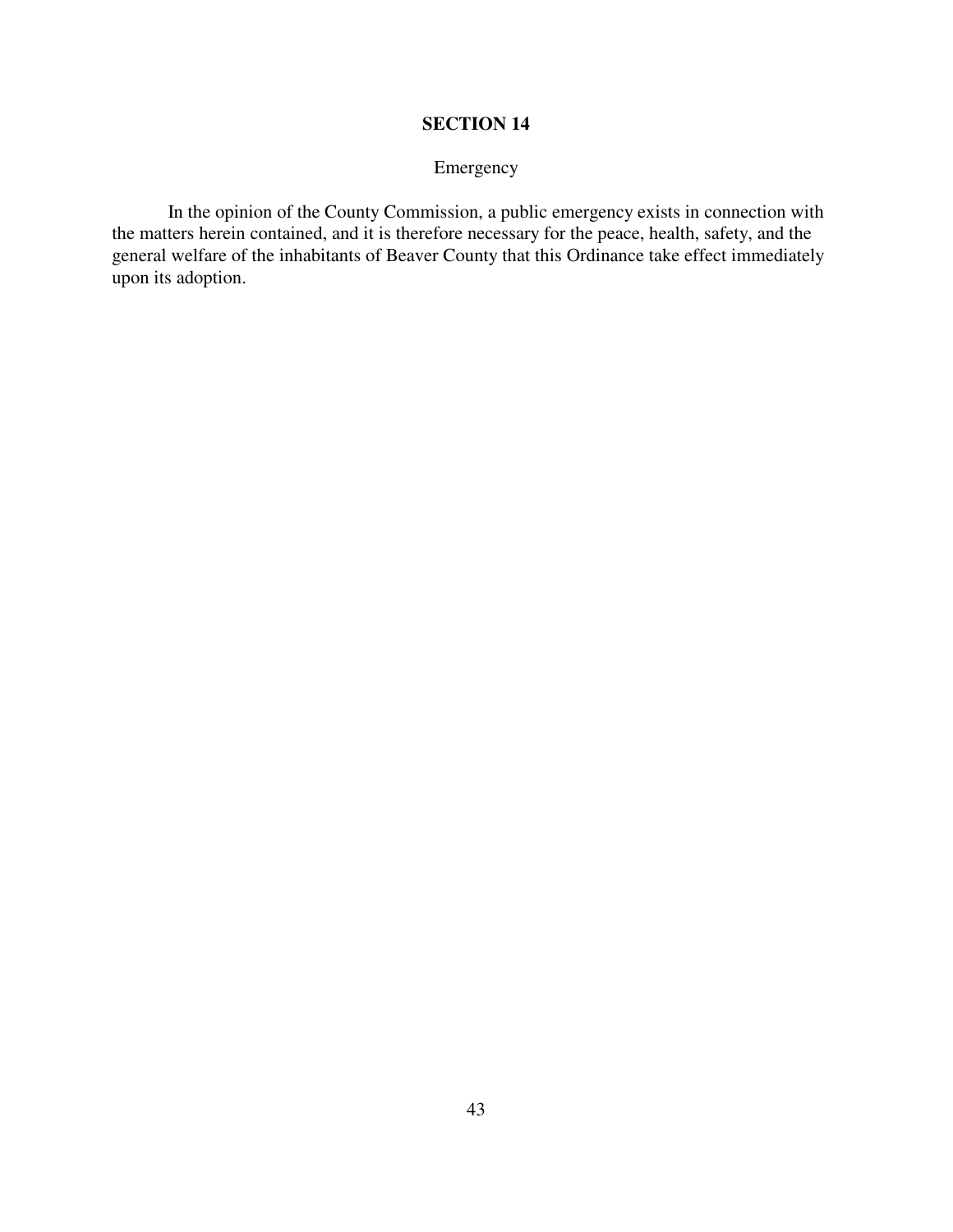# Adoption

Passed and adopted by reference by the Governing Body of Beaver County, as per adopting ordinance.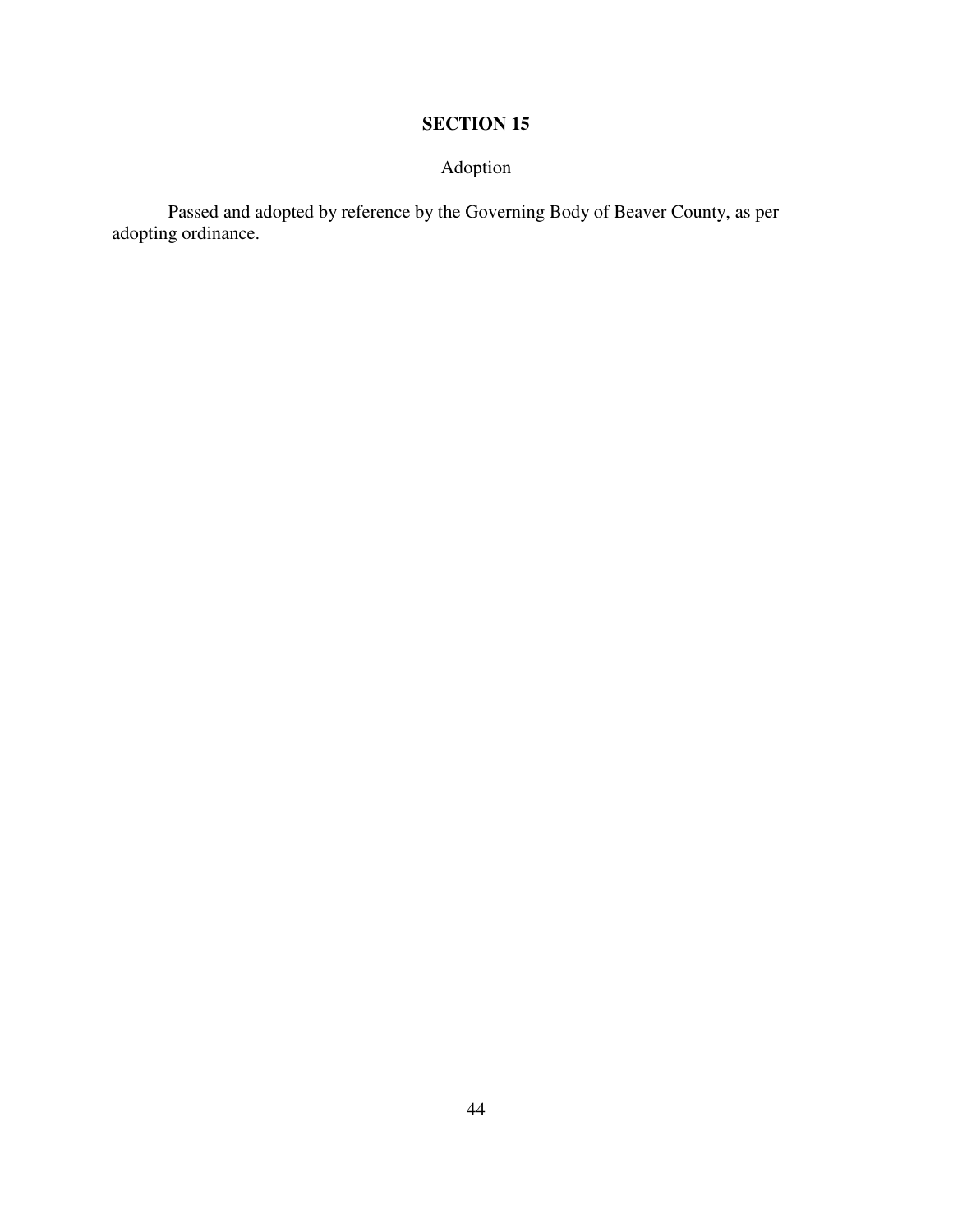#### Survey Monuments

#### 16-1 Construction

- (A) Center line and Block Monuments
	- 1. Firm Soil

3/4" nominal iron pipe (1.05" O.D.) or No. 5 steel rebar 36" long Metal cap at least 1-3/8" in diameter No more than 4" protruding from ground Mound of stones if available

2. Solid Rock

 1-3/8" diameter metal tablet with 1-1/2" long shank countersunk in rock and grouted with "Por-Rok", epoxy cement, or equal, as shown in Appendix "C"

- 3. Loose soil, Sand, Marsh, etc. Monuments shall not be set, but shall be witnessed.
- 4. Monuments Within Streets or Roads

 a. 3/4" nominal iron pipe or No. 5 rebar 36" long Metal cap at least 1-3/8" in diameter Monuments set within roadway areas shall be placed so that their tops are 6 to 8 inches below the final road surface.

 b. At the time a road is paved, all such monuments within the paved area shall be fitted with cast iron monument boxes as shown in Appendix C.

 c. Any monuments set after a road or street is paved shall also be provided with monument boxes.

 d. Perimeter or block monuments which shall have to be moved for road or street construction shall be referenced with at least two distance ties and three independent pairs of line ties as shown in Appendix C, and shall be reset from these reference marks as soon as practicable after road or street earthwork is completed, and preferably before paving.

- (B) Lot Markers and Reference Marks
	- 1. Firm Soil No. 5 steel rebar 24" long.
	- 2. Concrete Walks or Curbs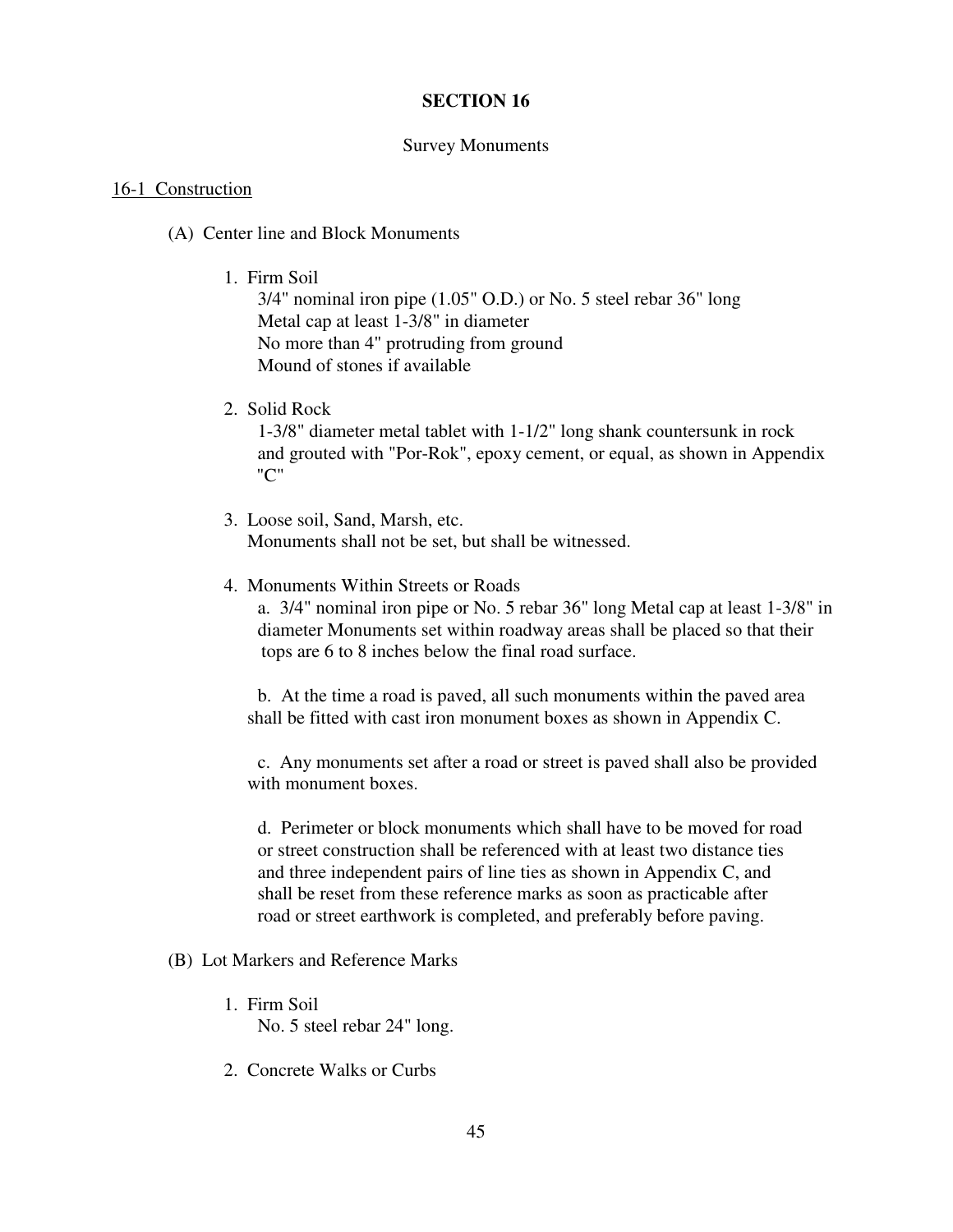3/4" diameter blind rivet with 1/4" diameter by 3" long iron bar grouted in drilled hole 2" deep.

3. Solid Rock

 Blind rivet as in sub-section 2 above, or 1/4" diameter by 3" long iron bar grouted in drilled hole 2" deep.

## (C) Bench Marks

 1. 1-3/8" diameter metal tablet with 1-1/2" shank set in solid bedrock or concrete bridge abutment which is scheduled to remain in service for at least ten(10) years, Appendix C, or cast in place monument as shown in Appendix C.

2. Bench marks shall not be attached to sidewalks or curbs.

 3. Bench marks shall not be set closer than 20 feet from the edge of any existing or proposed excavation.

 4. Each bench mark shall be built within a street or road right-of-way or on other dedicated land in a location that will not be disturbed by site grading or road construction.

NOTE: Construction standards given above are minimum. More massive and durable monuments are permitted.

#### 16-2 Markings

(A) General: All monuments, markers, and bench marks shall have affixed securely to

the top thereof the registration number of the land surveyor responsible for the establishment of

such monument, marker, or bench mark.

(B) Aliquot Corners: Aliquot corners within the Public Land Survey System shall be

marked with the Bureau of Land Management designation pursuant to Chapter IV of the "Manual of Instructions for the Survey of the Public Lands of the United States, 1947", except that the date may be omitted.

(C) Bench Marks: Bench marks shall be stamped with the letters "B.M." and the

elevation.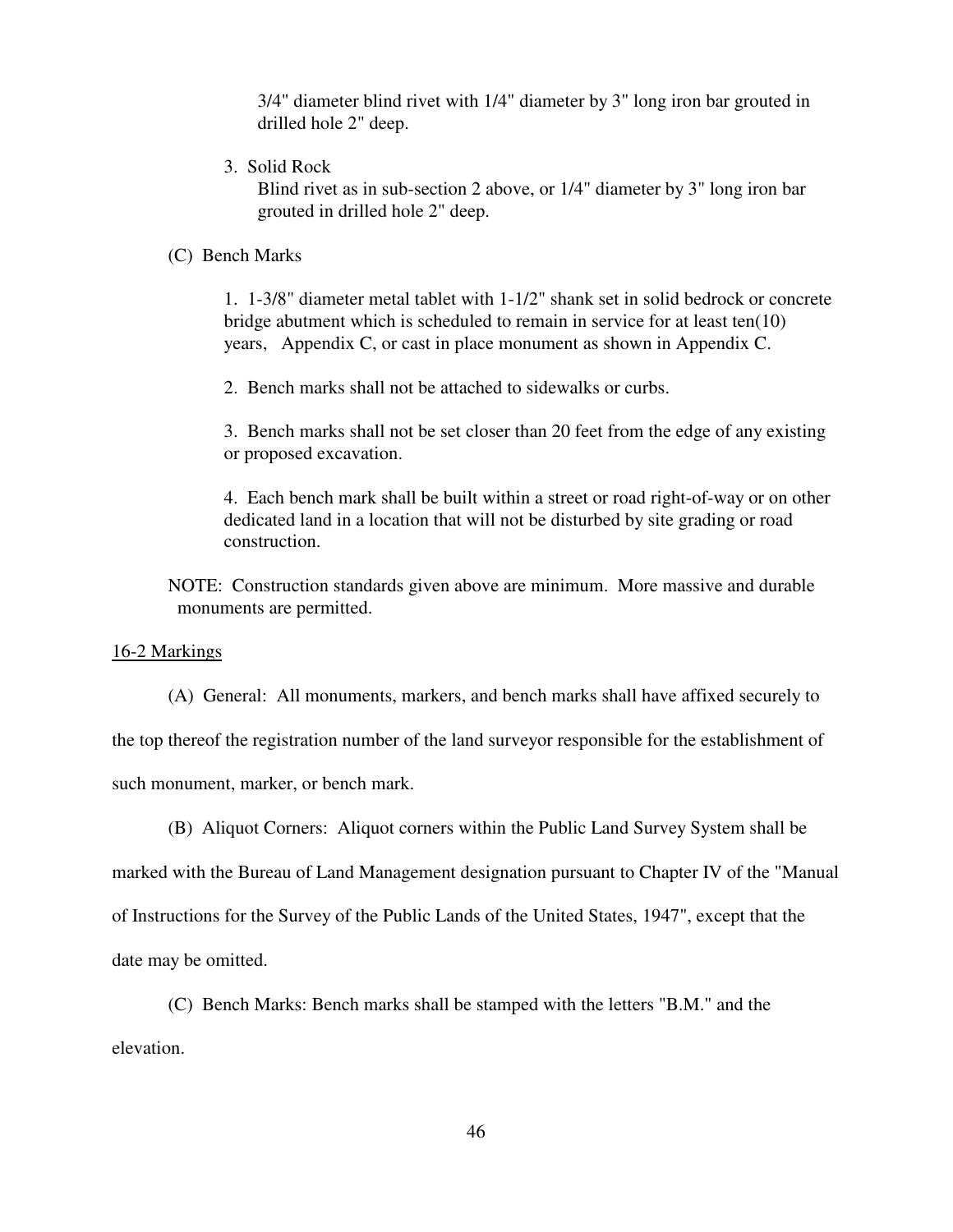APPENDIX B File No.

Date Received

# SEWAGE DISPOSAL REPORT FORM

|                                                                                        | The following information is required for all subdivisions where on-lot disposal systems |
|----------------------------------------------------------------------------------------|------------------------------------------------------------------------------------------|
| are planned. Three (3) copies of this form shall be included with the Preliminary Plan |                                                                                          |
| submission, where required.                                                            |                                                                                          |
| Subdivision Name                                                                       |                                                                                          |
|                                                                                        |                                                                                          |
|                                                                                        |                                                                                          |
| Total Area of Subdivision Manual Area of Subdivision                                   | Sq. Ft.                                                                                  |
|                                                                                        | Sq. Ft.                                                                                  |
| Provide information and data on sub-soil conditions for the subdivision area:          |                                                                                          |
|                                                                                        |                                                                                          |

Provide information and data on water table elevations for the subdivision are:

REMARKS: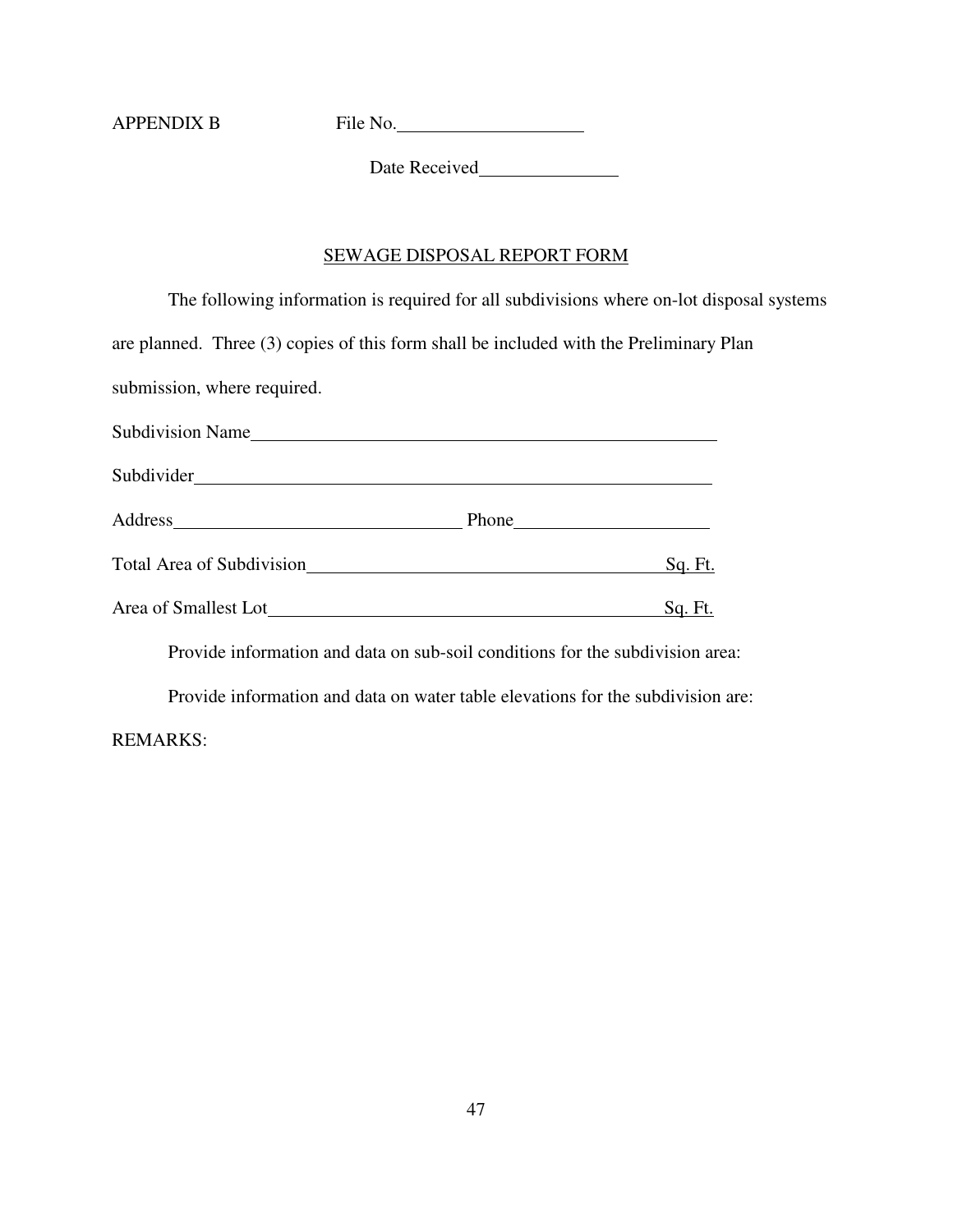# APPENDIX B

# SEWAGE DISPOSAL REPORT

# (Continued)

I hereby certify that the above information is true and correct and that these tests have

been made under supervision by in accordance with the

procedures required by these regulations.

Registered Engineer, or Qualified Sanitarian

Date

 $\overline{a}$ 

 $\overline{a}$ 

 $\overline{a}$ 

Signature of Subdivider

Date

 $\overline{a}$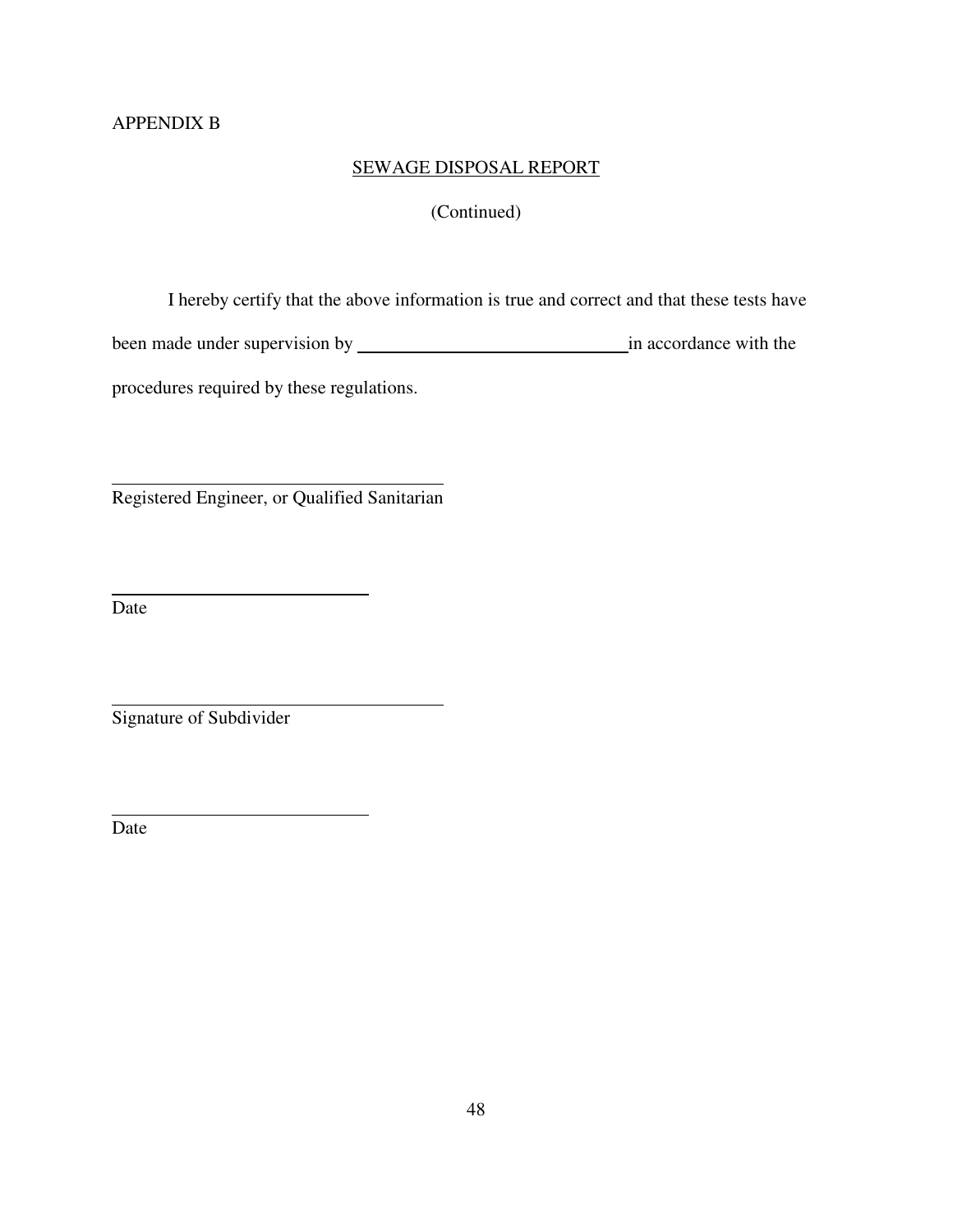## SEWAGE DISPOSAL REPORT (Continued)

# ANALYSIS OF SUBDIVISION SEWAGE DISPOSAL REPORT

 $\frac{1}{1}$  (By

Suitable for the use of individual septic tank systems, provided that:

1. The design of the subdivision provides for each building lot a sub-surface disposal field having a gross area of at least square feet per bedroom.

Unsuitable for use of individual septic tank systems for the following reasons:

Suggested alternate method of sewage disposal:

Health Officer

Reviewing Office

Date and the set of the set of the set of the set of the set of the set of the set of the set of the set of the set of the set of the set of the set of the set of the set of the set of the set of the set of the set of the

It is understood that the conclusions rendered on this report do not cover the installation of the individual septic tank systems. The design, construction and installation of each facility should be based upon the specific conditions affecting each building lot.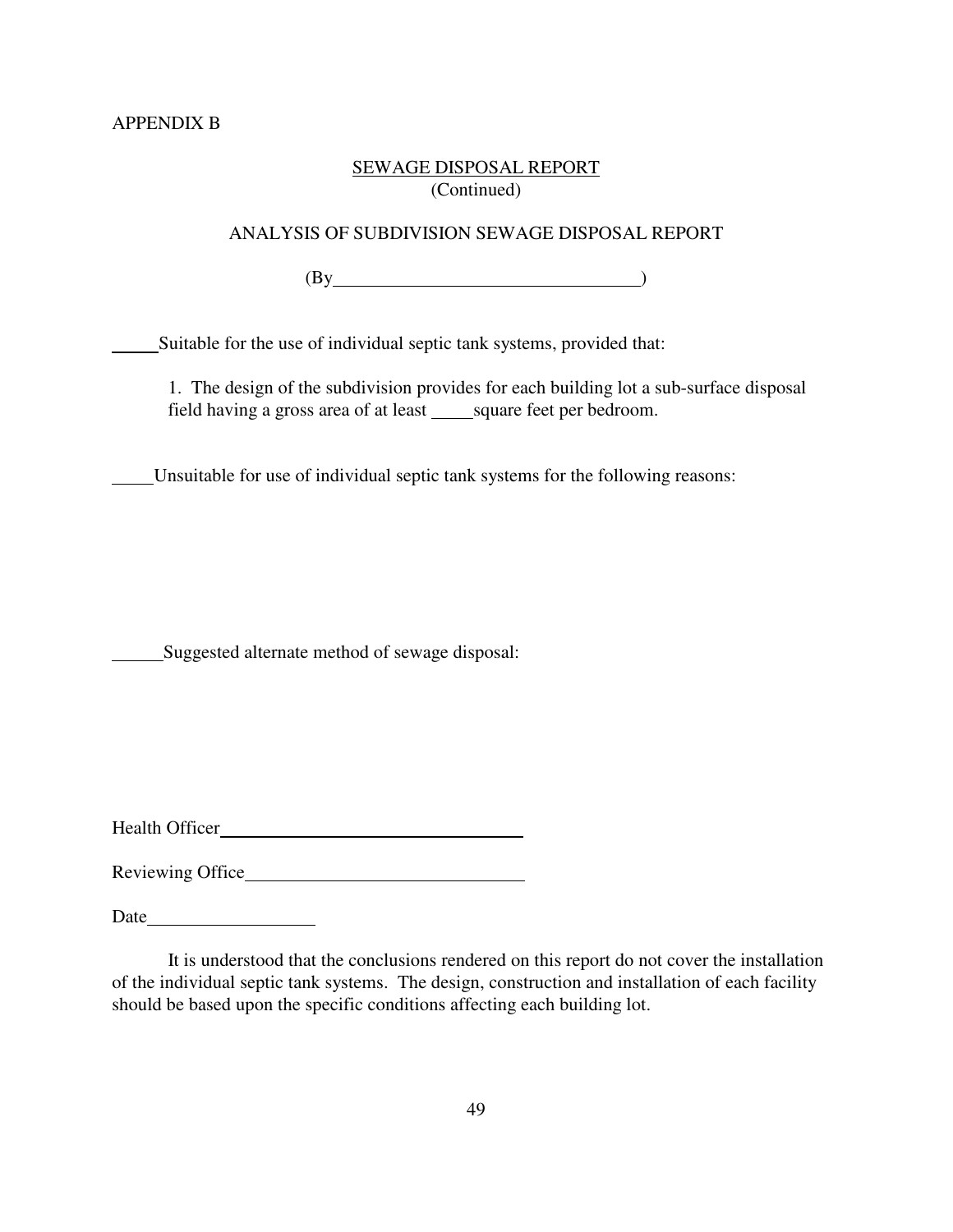## APPLICATION FOR CONCEPT PLAN REVIEW

DATE: NAME OF APPLICANT

## ADDRESS

I (We) do hereby apply to Beaver County for review of a Subdivision Concept Plan. The following proposed items have been considered and adequately shown or accounted for on the attached concept plan. I understand that the review of this concept plan by the Zoning Administrator is not to be construed as approval of this subdivision, but is merely intended to help avoid planning and development problems for both myself and Beaver County.

## **SIGNATURE**

- 1. Name of Subdivision
- 2. Scale not less than one inch equals four hundred feet
- 3. Number of lots and approximate sizes
- 4. Existing and proposed streets
- 5. Existing and proposed utilities
- 6. Vicinity map of subdivision
- 7. Water and/or drainage courses
- 8. Concept Plan Review Fee (Determined by Lot quantity)

# ZONING ADMINISTRATOR COMMENTS:

Approval by Zoning Administrator: Date:

 $\overline{a}$ 

 $\overline{a}$ 

## PLANNING COMMISSION COMMENTS:

Approval by Planning Commission: Date:

Fee's paid: Date:

 $\overline{a}$  $\overline{a}$ 

 $\overline{a}$  $\overline{a}$ 

**concept.app**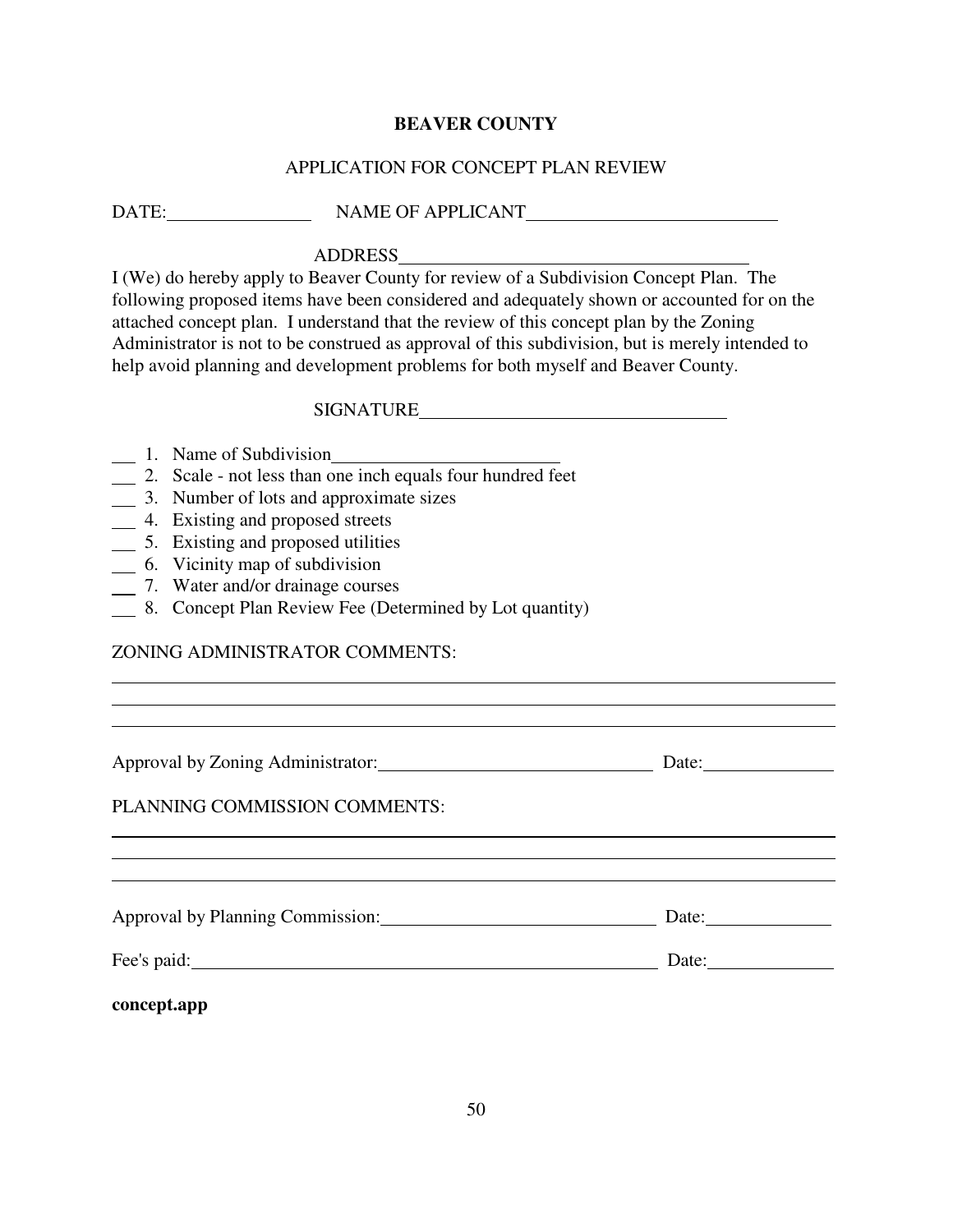# APPLICATION FOR DEVELOPMENT CONCEPT PLAN REVIEW

DATE: NAME OF APPLICANT

# ADDRESS

I (We) do hereby apply to Beaver County for review of a Subdivision Concept Plan. The following proposed items have been considered and adequately shown or accounted for on the attached concept plan. I understand that the review of this concept plan by the Zoning Administrator is not to be construed as approval of this subdivision, but is merely intended to help avoid planning and development problems for both myself and Beaver County.

SIGNATURE

|  | 1. Name of Subdivision |
|--|------------------------|
|  |                        |

 $\overline{a}$  $\overline{a}$ 

 $\overline{a}$  $\overline{a}$ 

- 2. Scale not less than one inch equals four hundred feet
- 3. Number of lots and approximate sizes
- <sup>4</sup>. Existing and proposed streets
- 5. Existing and proposed utilities
- 6. Vicinity map of subdivision
- 7. Water and/or drainage courses
- 8. Concept Plan Review Fee (\$250 per Plan Review)

## ZONING ADMINISTRATOR COMMENTS:

Approval by Zoning Administrator: Date: Date: Date:

# PLANNING COMMISSION COMMENTS:

| Approval by Planning Commission: | Date: |
|----------------------------------|-------|
| Fee's paid:                      | Date: |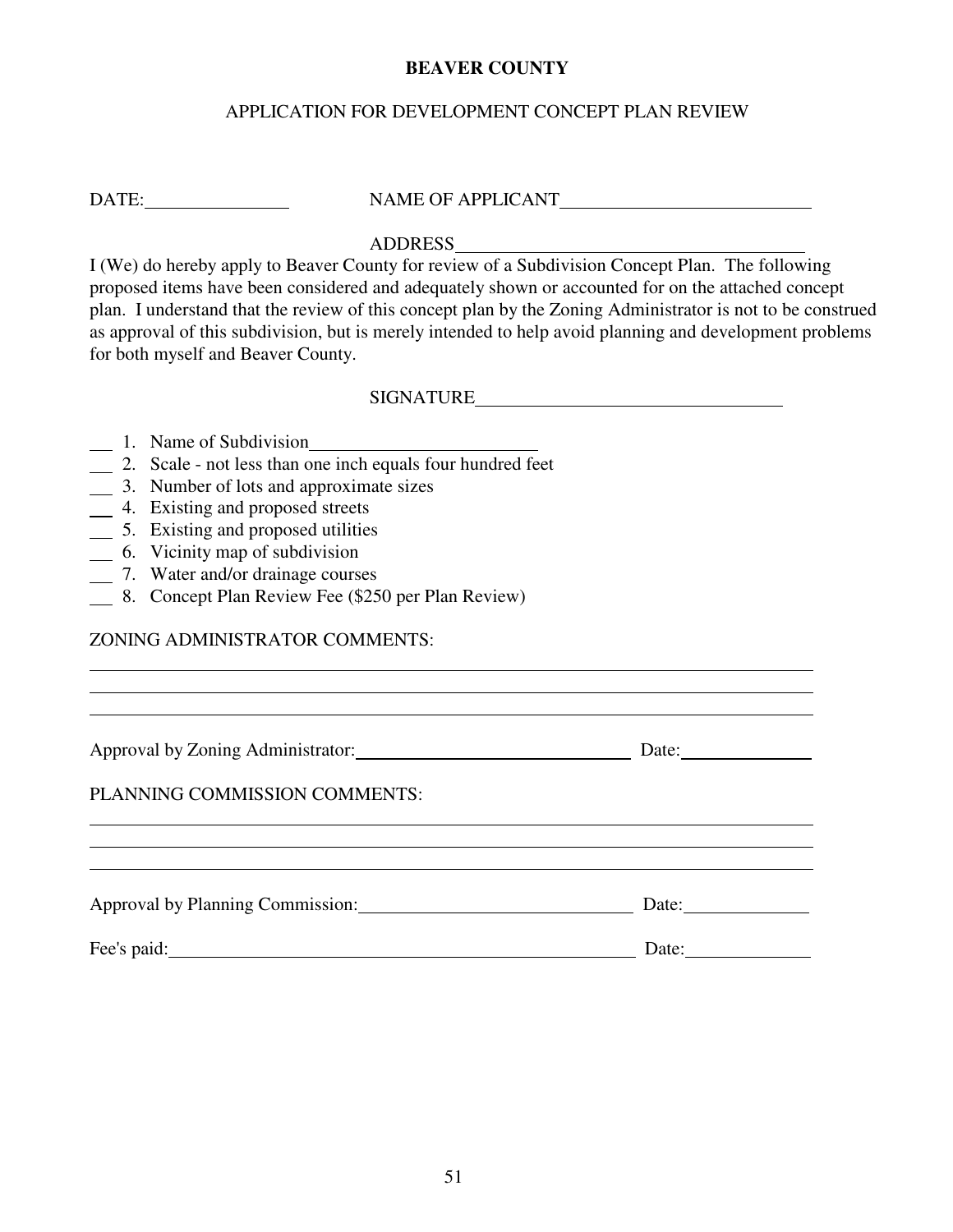## APPLICATION FOR APPROVAL OF A PRELIMINARY PLAN FOR A SUBDIVISION

DATE NAME OF APPLICANT

ADDRESS

I (We) do hereby apply to the Planning Commission for approval of a Subdivision submitted in accordance with the "Zoning Ordinance and Subdivision Code of Beaver County, Utah." The following items have been considered and adequately shown or accounted for on the attached Preliminary Plan. I will submit these plans to the Planning Commission Secretary on or before the third Friday of the month preceding the month in which I wish to be on the agenda of the Planning Commission meeting (3rd) Wednesday of every month).

TELEPHONE SIGNATURE

- 1. Name of Subdivision
- 2. Three (3) copies submitted with documents, statements, etc., as applicable
- 3. Section, Township, & Range
- 4. Name/address of developer
- 5. Name/address of designer
- 6. Date
- 7. Scale of plat
- 8. North point
- 9. Subdivision boundary
- 10. Total acreage and lot acreage
- 11. Conformance with master plan
- 12. Existing street names and locations
- 13. Existing utilities (gas, power, sewer, water, telephone lines)
- 14. Existing public utility easements
- 15. Permanent buildings
- 16. Bridges, culverts, drain pipes
- 17. Existing irrigation ditches
- 18. Zoning district
- 19. Section lines
- 20. Adjacent property ownership (names and addresses)
- 21. Vicinity map of area within half mile radius
- 22. Numbers of, and dimensions of lots (area of each lot)
- 23. Proposed streets, showing widths and names
- 24. Proposed utilities and easements
- 25. Proposed water mains and size
- 26. Proposed fire hydrants
- 27. Proposed sewer mains and manholes/or septic feasibility study
- 28. Street and sewer grades, with flowline elevations
- 29. Typical street cross-sections
- 30. Surface drainage plan
- 31. Contours at 2-foot intervals
- 32. Letter of feasibility for a Public Water System or letter from water company providing water
- 33. Letter of feasibility from SUPH Dept. for wastewater disposal system proposed
- 34. Copies of any agreements with adjacent property owners relevant to the subdivision
- 35. Letter from the Public Service Commission approving the type of water company being proposed
- 36. Subidivison title report prepared by a licensed title company
- 37. Preliminary Plan Review Fee (\$500 Per Plan Review)

 $\text{DATE}$  Receipt #

Zoning Administrator

P&Z Chairman

NOTE: The purpose of this check list is to assist the developer to be sure that the plan has been completely and properly prepared, as an inadequately prepared plan may delay approval of the plan.